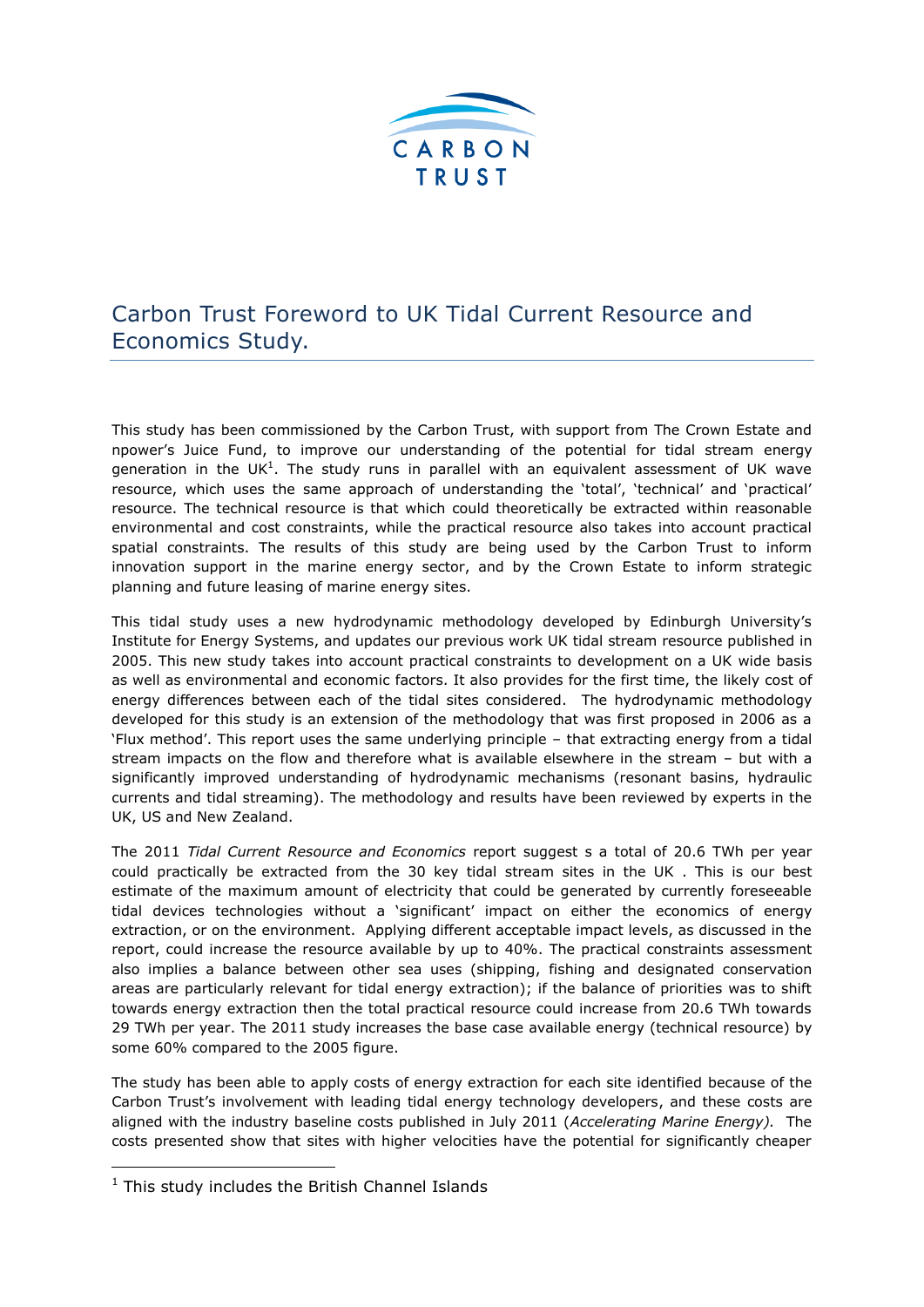cost of energy than the lower velocity sites. The Carbon Trust has also looked at the challenges associated with each site: while high velocity sites have the potential to be most economic, they do also tend to be the most difficult to design for, install and operate in. This leads to the important conclusion, which is discussed in depth in the Carbon Trust's 2011 report *Accelerating Marine Energy,* that innovation of leading technologies, and perhaps a new generation of technologies will be needed in order to exploit these difficult and deep sites.

This work is a significant advance on the 2005 Carbon Trust study in terms of accuracy and resolution of analysis. The results could be improved by better input data and by agreement from statutory environmental bodies on what environmental impacts are acceptable, but we believe this report provides the best estimate of the UK tidal resource to date. The potential for tidal stream energy in the UK remains significant, and we hope this report provides a useful resource to the industry to show the scale of potential market in the UK, and also to direct future innovation thinking.

(July 2011).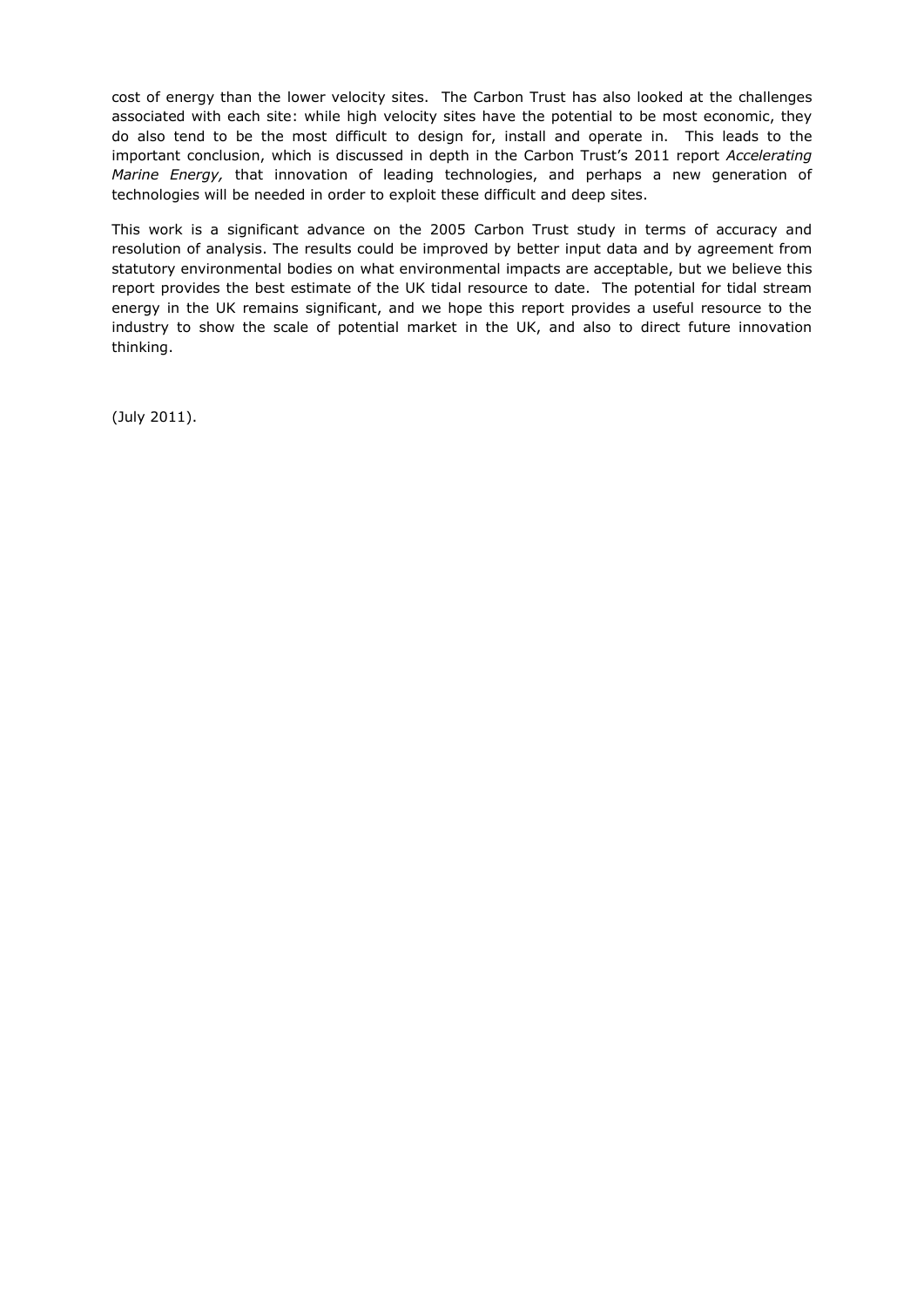



# **UK Tidal Current Resource & Economics**

**June 2011** 

With support from:



Juice Fund

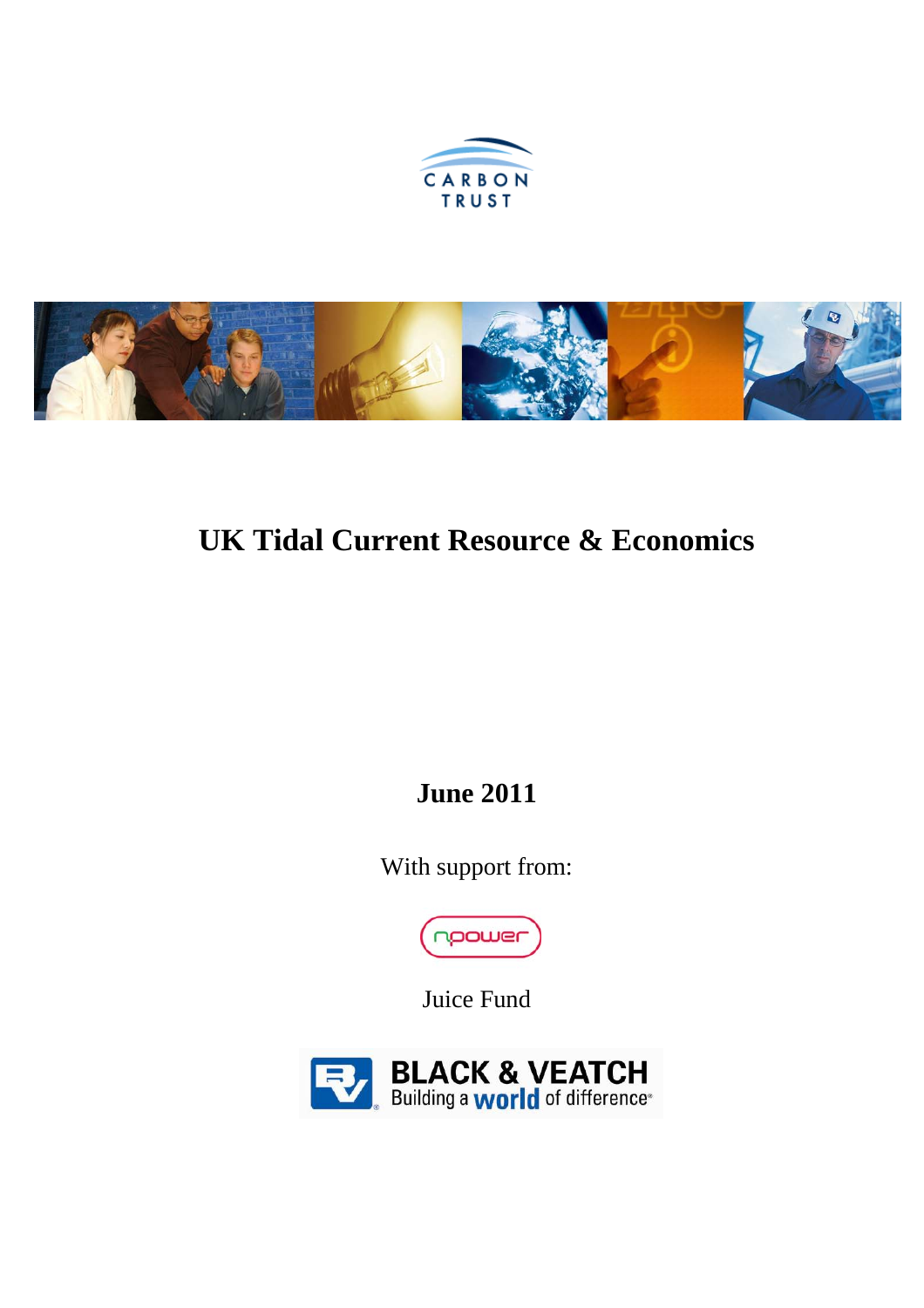



| Document issue details: |  |
|-------------------------|--|
|                         |  |

| <b>Contract Name:</b>     | UK Tidal Current Resource & Economics            |  |          |                           |         |          |
|---------------------------|--------------------------------------------------|--|----------|---------------------------|---------|----------|
| Project Number:<br>121393 |                                                  |  |          |                           |         |          |
| Date                      | Description                                      |  | Rev.     | Orig.                     | Checked | Approved |
| 29/07/10                  | Draft Final Report                               |  | $\theta$ | CL, CM, AS, YL,<br>SC, MM | AB      | AB       |
| 11/11/10                  | Draft Final report with<br>practical constraints |  |          | CL, YL                    | AB      | AB       |
| 23/06/11                  | Final Report<br>(minor additions)                |  | 2        | AB                        | HB      | AB       |
| 24/06/11                  | Final Report                                     |  | 3        | AB                        | HB      | AB       |

*Notice:* 

*This report was prepared by Black & Veatch Limited (BVL) solely for use by The Carbon Trust. This report is not addressed to and may not be relied upon by any person or entity other than The Carbon Trust for any purpose without the prior written permission of BVL. BVL, its directors, employees and affiliated companies accept no responsibility or liability for reliance upon or use of this report (whether or not permitted) other than by The Carbon Trust for the purposes for which it was originally commissioned and prepared.* 

*BVL acknowledges Npower's contribution to funding this work through the Juice Fund.* 

*In producing this report, BVL has relied upon information provided by others. The completeness or accuracy of this information is not guaranteed by BVL.*

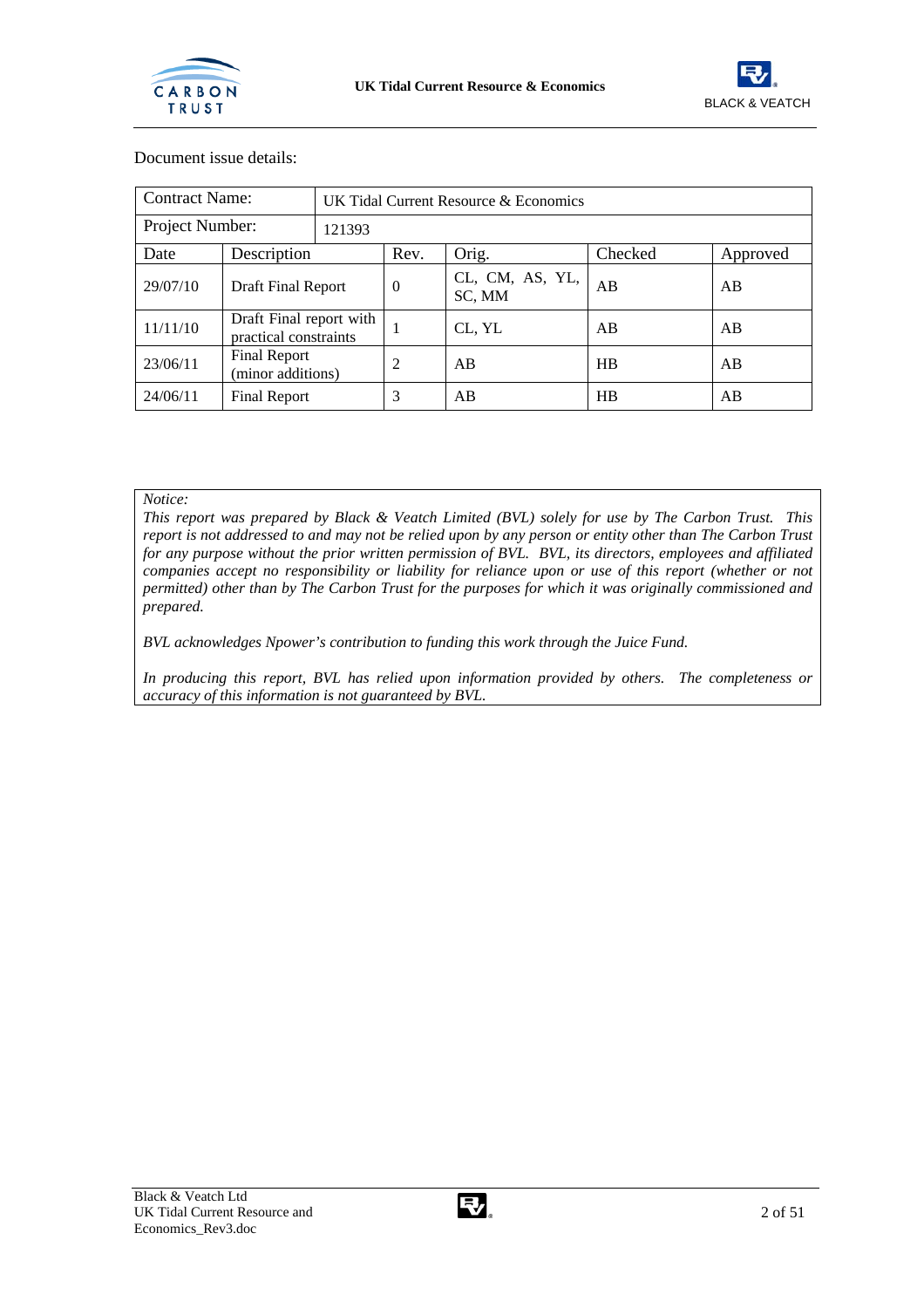



## **CONTENTS**

|                |                   | <b>EXECUTIVE SUMMARY</b>                                        | 5  |
|----------------|-------------------|-----------------------------------------------------------------|----|
| 1              |                   | <b>GLOSSARY</b>                                                 | 8  |
| $\overline{2}$ |                   | <b>SCOPE AND BACKGROUND</b>                                     | 10 |
| 3              |                   | <b>SUMMARY OF UNDERLYING HYDRODYNAMIC MODELLING WORK</b>        | 11 |
| 4              |                   | THE BLACK & VEATCH 2011 MODEL                                   | 15 |
|                | 4.1               |                                                                 |    |
|                | 4.2               |                                                                 |    |
|                | 4.3               |                                                                 |    |
|                | 4.4               |                                                                 |    |
|                | 4.5               |                                                                 |    |
| 5              |                   | <b>CONSIDERATION OF OTHER KEY CONSTRAINTS</b>                   | 40 |
|                | 5.1               |                                                                 |    |
|                | 5.2               |                                                                 |    |
|                | 5.3               |                                                                 |    |
| 6              |                   | <b>SUGGESTIONS FOR FURTHER WORK</b>                             | 47 |
|                | <b>REFERENCES</b> |                                                                 | 48 |
|                |                   | APPENDIX A: UK MAPS –RESOURCE & COE (WITH AND WITHOUT LEARNING) | 49 |
|                |                   | <b>APPENDIX B: UK SITE MAPS</b>                                 | 50 |
|                | <b>APPENDIX C</b> |                                                                 | 51 |

 $\overline{3}$  of 51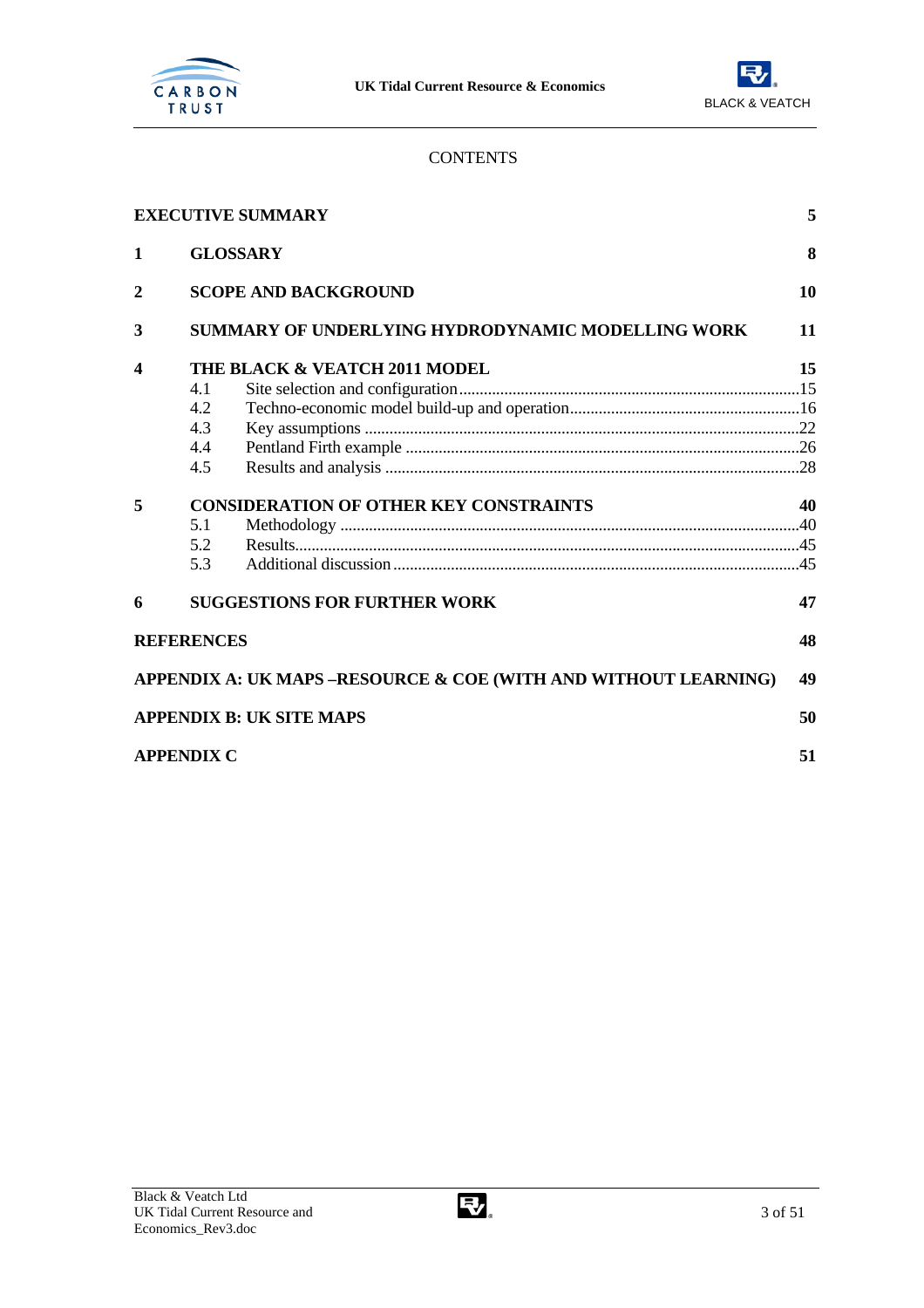



## **FIGURES**

| Figure 4-1 Model build up and operation                                                         | 17 |
|-------------------------------------------------------------------------------------------------|----|
| Figure 4-2 Hub height Vmsp data by site (MEA data)                                              | 19 |
| Figure 4-3 Energy extraction vs. velocity and tidal range reduction for Hydraulic Current sites | 20 |
| Figure 4-4 Energy extraction vs. velocity and tidal range reduction for Tidal Streaming sites   | 21 |
| Figure 4-5 Energy extraction vs. velocity and tidal range reduction for Resonant Basin sites    | 21 |
| Figure 4-6 Learning in renewable energy technologies (IEA)                                      | 24 |
| Figure 4-7 Model build up and operation: Pentland Firth example                                 | 27 |
| Figure 4-8 Black & Veatch 2011 base case model results: Cost of Energy (CoE error bands not     |    |
| shown, see Section 4.5.2)                                                                       | 29 |
| Figure 4-9 Black & Veatch 2011 base case model results: Annual Energy Production                | 30 |
| Figure 4-10 Black & Veatch 2011 base case model results: Cost-Resource curve (error bands       |    |
| shown only for CoE, see Section 4.5.2)                                                          | 31 |
| Figure 4-11 Sensitivity analysis on Cost of Energy                                              | 34 |
| Figure 4-12 Sensitivity analysis on Annual Energy Production                                    | 35 |
| Figure 4-13 Black & Veatch 2011 model results: Cost-Resource curve with Pentland Firth          |    |
| optimised (P50 results only)                                                                    | 37 |
| Figure 4-14 Model build up and operation: Pentland Firth example                                | 37 |

## **TABLES**

| Table 4-4 AEP and CoE results for UK resource without tidal range limit on TS sites36      |  |
|--------------------------------------------------------------------------------------------|--|
|                                                                                            |  |
|                                                                                            |  |
| Table 5-1 Exclusion zones used in the Black & Veatch 2011 model (from the Crown Estate's   |  |
|                                                                                            |  |
| Table 5-2 Restriction zones used in the Black & Veatch 2011 model (from the Crown Estate's |  |
|                                                                                            |  |
|                                                                                            |  |
|                                                                                            |  |
|                                                                                            |  |
|                                                                                            |  |
|                                                                                            |  |
|                                                                                            |  |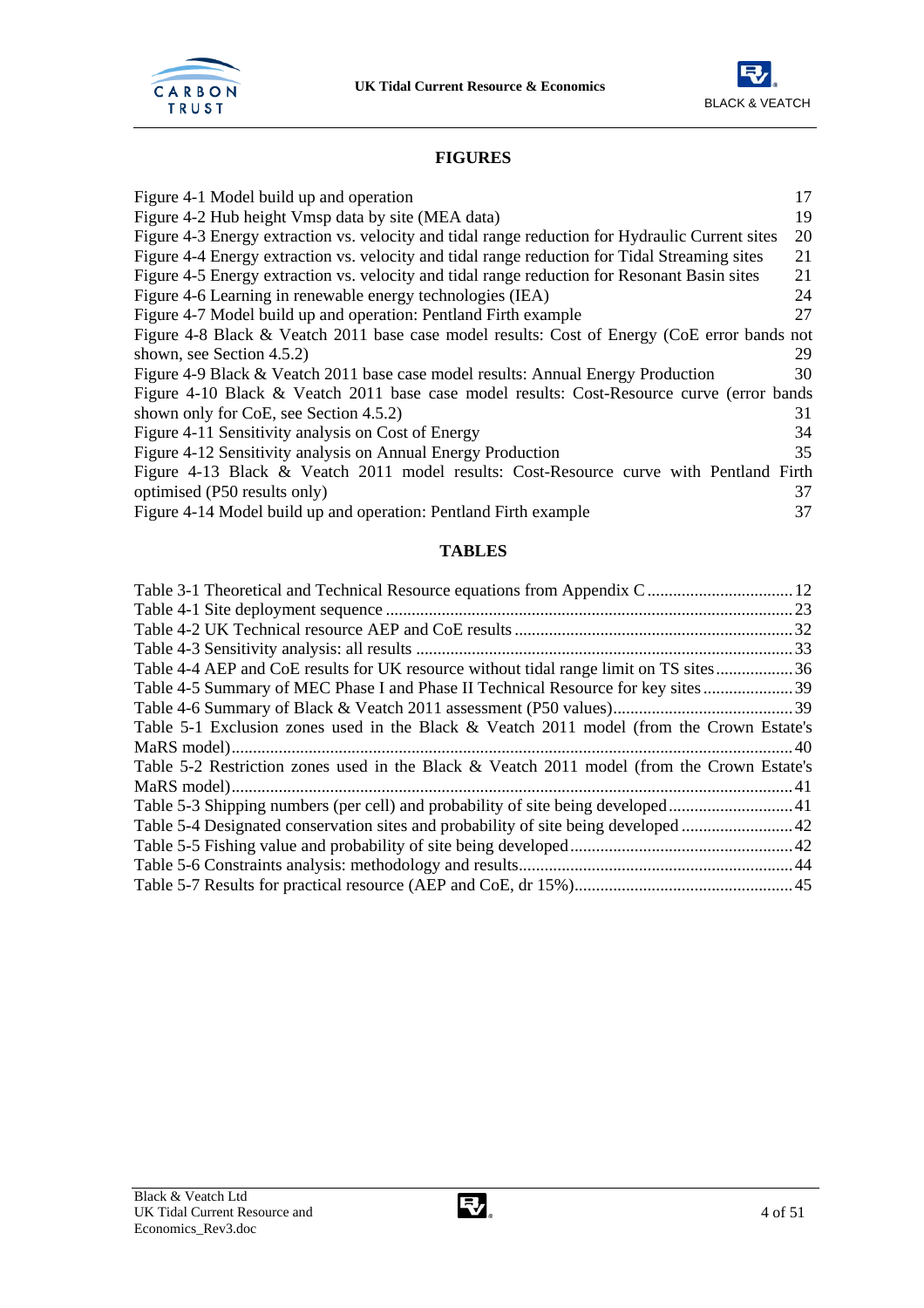



## **EXECUTIVE SUMMARY**

In 2004/5, as part of the Carbon Trust's Marine Energy Challenge (MEC), Black & Veatch (with input from University of Edinburgh) defined a 'Significant Impact Factor' (SIF) to estimate the UK's 'extractable tidal stream resource' (the equivalent parameter is called the 'technical tidal current resource' in this report), representing the percentage of the total tidal stream resource at a site that could be extracted without significant economic, environmental or ecological effects. Since the initial investigation, limited research has been reported on the SIF, although Black & Veatch and the University of Edinburgh have undertaken some specific site assessments. Due to various studies published since 2005, further work on understanding how to quantify the technical resource at individual sites, as was recommended in Black & Veatch's 2005 report, remained important, and was commissioned as part of the Marine Energy Accelerator, with support from the Juice fund and the Crown Estate. This work is the subject of this report.

Appendix C summarises the underlying hydrodynamic modelling work that informs this report. The focus of the work presented in Appendix C is the far-field response of the tidal system with regard to the economic and environmental implications of widespread, large-scale TEC (tidal [current] energy converter) deployment. The approach adopted is to consider ideal representations of each of the (three) relevant hydrodynamic mechanisms which give rise to the tidal current conditions necessary for TEC deployment. In all three tidal regimes, an upper *theoretical limit* was identified beyond which attempts to extract more energy from the system actually reduces the overall energy that is harvested. This indicates the existence of a theoretical extraction limit in a particular location using the TEC technology approach. This highlights that the outdated 'farm'  $r$ esource assessment methodology<sup>1</sup> is fundamentally flawed, as first indicated in the 2004/5 MEC reports. The flow discharge, flow velocities and tidal range were all reduced by energy harvesting, as expected, and these effects would at some point have impacts on the environment and the project economics that would be unacceptable, as outlined in the 2004/5 MEC reports. Generic expressions have been derived to allow the parametric national scale resource study to be updated, and arbitrarily prescribed limits for mid-range velocity and tidal range changes were then applied to allow the derivation of an update to the UK's technical resource<sup>2</sup>.

The latest 2008 version of the Marine Energy Atlas (MEA) was used as primary source of data for the 2011 UK tidal current resource assessment. All sites from the MEA with a mean annualised power density in excess of  $1.5kW/m<sup>2</sup>$  and a depth in excess of 15m have been included in this analysis. The Carbon Trust and Black & Veatch acknowledge that technologies specifically designed for low power density sites (such as Minesto, which was supported during the Marine Energy Accelerator) could potentially result in lower power density sites becoming economic; however, these are not considered in the analysis as their performance is not well enough understood.

The underlying costs and scaling parameters used in the Black & Veatch 2011 model were derived from work undertaken by Black  $\&$  Veatch in the Marine Energy Accelerator. The '1<sup>st</sup> generation

l



 $1$  Farm method – Energy extraction methodology used in most studies previous to the 2004/5 MEC study and based on an array of TECs that each extract an equal amount of energy from the incoming current. The number of devices and the extracted energy is purely dependent on the size of the device, its efficiency, and the packing density within the plan area.

 $2$  Technical resource – The energy that can be harvested from tidal currents using envisaged technology options and restrictions (including project economics) without undue impact on the underlying tidal hydrodynamic environment. The technical resource was referred to as the 'Extractable Resource' in the 2004/5 MEC reports.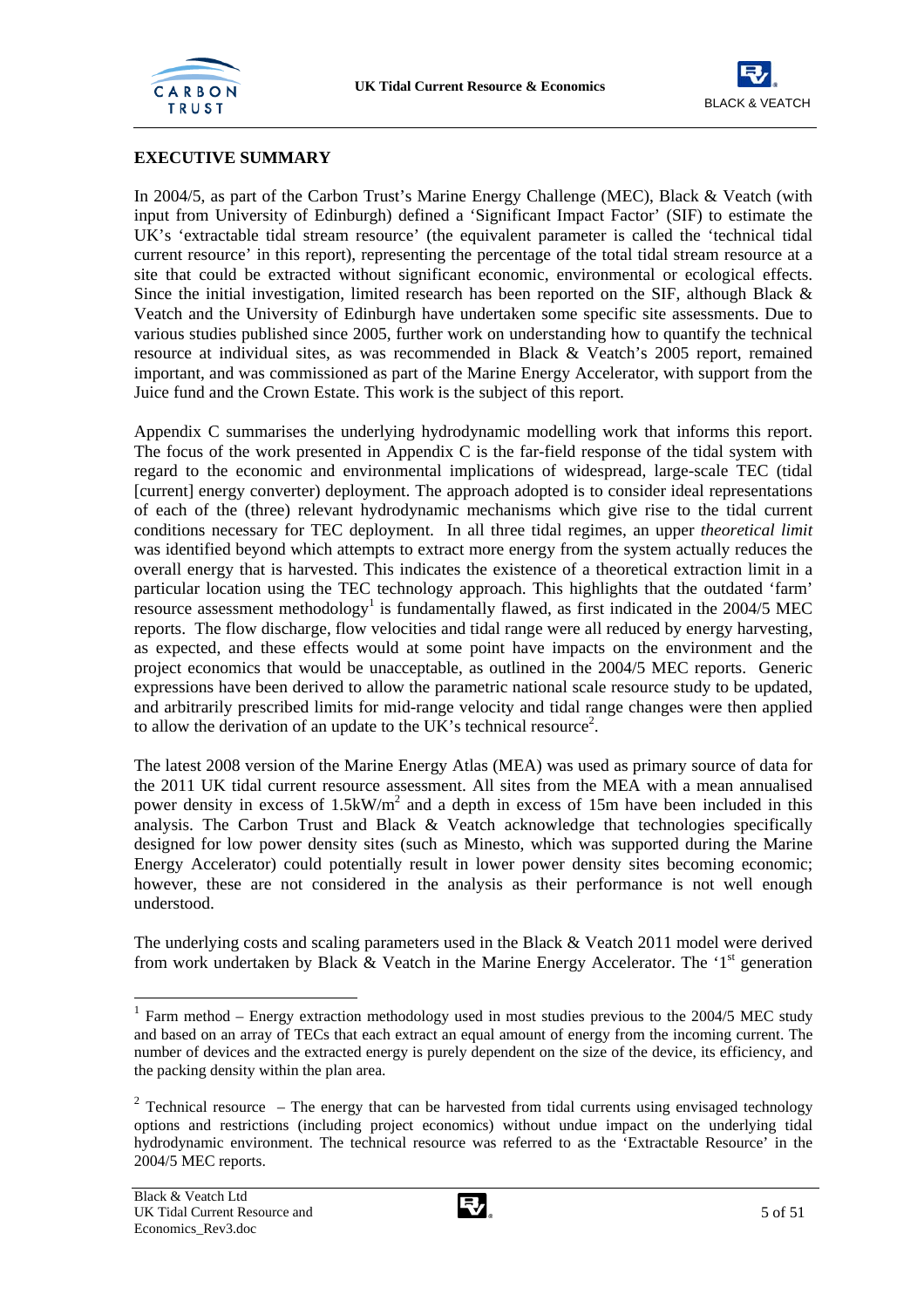



technology' costs (without learning) are expected to be representative of first commercial farm costs, and are based on technology that is already largely proven. A '2nd generation technology', which is based on the  $1<sup>st</sup>$  generation technology but represents a step-change economic improvement rather than incremental learning is assumed to become available and is used in the model from the Pentland Firth Deep site onwards. It should be noted that if such  $2<sup>nd</sup>$  generation technologies are not developed successfully, then the cost-of-energy (CoE) for Pentland Firth Deep, and all later sites, could be expected to be substantially higher (c. 20%+). Grid connection costs only include initial high level estimates of the costs of connection to a shore based transformer/grid connection station. No upgrades of the distribution or transmission network, or system use charges are included, as these cannot be estimated on a generic basis. These costs could be significant for sites that are remote from the present grid network, or where the grid is weak, or ongoing transmission capacity is limited. Pentland Firth is a notable example of such a site.

Standard statistical analysis has been used to derive final error bands on total UK Annual Energy Production (AEP) and UK averaged CoE. The overall results are shown in the table below (CoE with discount rate (d.r.) 15%).

|                   | <b>Total Technical</b><br>resource | <b>Average CoE</b><br>with learning |
|-------------------|------------------------------------|-------------------------------------|
|                   | TWh/y                              | p/kWh                               |
| Pessimistic (P10) | 16.4                               | 42.4                                |
| Base (P50)        | 29.0                               | 19.7                                |
| Optimistic (P90)  | 38.4                               | 14.8                                |

It should be noted that the UK averaged CoE has been obtained after averaging all CoE weighted by their AEP. The most influential parameter on the pessimistic CoE figure is the actual resource data used to assess the sites, due to the significant uncertainty prescribed to the MEA data. The assumed CoE and tidal range limits are the most influential parameters on the AEP, each influencing the AEP estimate by c. +/-25% of its optimistic value.

The tidal streaming sites are the least well represented by the generic analysis outlined in this report. Most UK tidal streaming sites are 'open sea' sites, as opposed to the idealised 'narrowing channel' case which has been used as the generic tidal streaming case. The energy extraction at these sites has been limited by the prescribed tidal range change. It is possible that energy extraction might have a lesser impact on the tidal range for open sea sites than for narrowing channel sites. On the other hand, energy extraction from open sea sites is likely to change local tidal flow patters more significantly, and reduce the tidal velocities through the farm more than would be the case for a narrowing channel, which could mean that the economics are affected to a greater degree by energy extraction than is calculated using the generic methodology. Running the Black & Veatch 2011 model with no limit on tidal range increases the AEP base case estimate by c. 35% from c. 29TWh/y to c. 39TWh/y.

Given the potentially favourable economics of the Pentland Firth Deep site (notwithstanding the challenges and costs of grid connection), it is logical to investigate allowing a greater CoE increase, enabling a higher AEP. Optimising the Pentland Firth resource increases the base case UK total AEP by c.25% from c. 29TWh/y to c. 36TWh/y. The UK averaged CoE decreases by c. 10% from c. 20p/kWh to c. 18p/kWh.

The updated methodology gives a revised base case estimate of the technical resource of 29TWh, which is c. 60% higher than the 2005 Black & Veatch Phase 2 estimate (which was estimated as 18TWh with an overall P10/P90 error band of +/-30%). The P10/P90 error band using the updated methodology is +/-40% using statistical analysis of a number of scenarios. There remains high

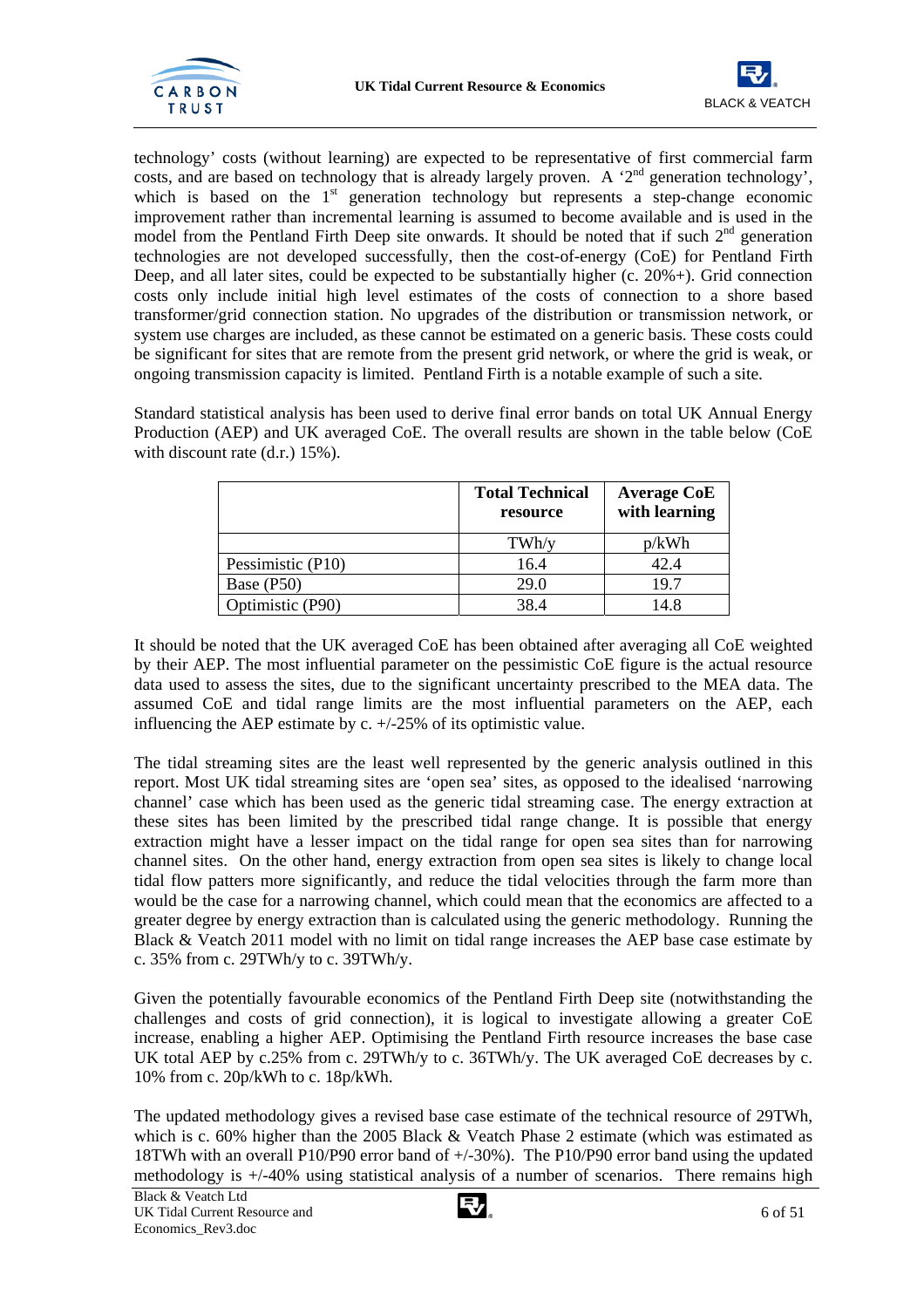



uncertainty in the resource associated with tidal streaming sites. The Pentland Firth base case AEP has increased by c. 40% from c. 8TWh/y in the Black & Veatch Phase 2 report to c. 11TWh/y.

To obtain an estimate of the practical resource (the fraction of the Technical Resource that remains after practical constraints) Carbon Trust and Black  $\&$  Veatch<sup>3</sup> identified the other key constraints (with assistance from the Crown Estate and its MaRS GIS model) for each of the 30 sites. More than 100 constraints were initially investigated. The relevant constraints were treated either as exclusion zones or as restricted zones, and weightings were applied to the different constraints in the restriction zones. This analysis suggests that c. 70% of the technical resource is retained after these key practical constraints (excluding grid connection) are applied, and the UK's practical AEP is c. 20TWh/y. The associated UK averaged CoE increases to c. 21p/kWh.

The results obtained for the practical resource are shown in the table below (CoE with discount rate (d.r.) 15%).

|                   | <b>Total Practical</b><br>resource | <b>Average CoE</b><br>with learning |
|-------------------|------------------------------------|-------------------------------------|
|                   | TWh/v                              | p/kWh                               |
| Pessimistic (P10) | 10.3                               | 45.2                                |
| Base (P50)        | 20.6                               | 21.0                                |
| Optimistic (P90)  | 30.0                               | 15.5                                |

Certain caveats as to the accuracy of the parametric approach are still necessary. Most sites will obviously not be fully representative of the idealised representations of the three generic regimes, and many sites will be significantly different, for instance with all three regimes being present. In these cases, the parametric expressions will not be as accurate. The impact on power extraction levels if alternative flow pathways are available is one common example of a caveat that needs to be borne in mind. In such scenarios, which are not uncommon, the derivation of the technical tidal current energy resource in the parametric methodology is an upper bound on the power available for extraction from the tidal current energy resource (if one assumes the imposed technical resource restrictions [see footnote on page 5] are representative).

Energy removal from the system that is due simply to the presence of the TEC device itself has not been considered in detail in the analysis presented in this report. Future focus to reduce this wasteful use of the resource by improved support structure design and streamlining has the potential to significantly reduce this loss of useful energy that would otherwise be available for harvesting. Prescription of wake losses in large tidal current farms is another area that requires further research.

The assessment of grid accessibility (and the real cost of connection on a site by site basis) is a key potential constraint on UK's practical resource. This should be investigated further, to assist with prioritising key sites for future development.

It has been shown that one of the most significant sources of uncertainty in the results remains the actual underlying resource data used to conduct this analysis. Comparison between MEA and tidal diamond figures showed significant discrepancies which led to the large error bands derived for the final UK resource estimate (and economics). Further work to understand these discrepancies, and undertaking ADCP measurements (or public domain collation of previous measurements) at various sites, would be extremely beneficial in terms of mitigating this uncertainty.

l



 $3$  This assessment was undertaken with input from Entec, Carbon Trust.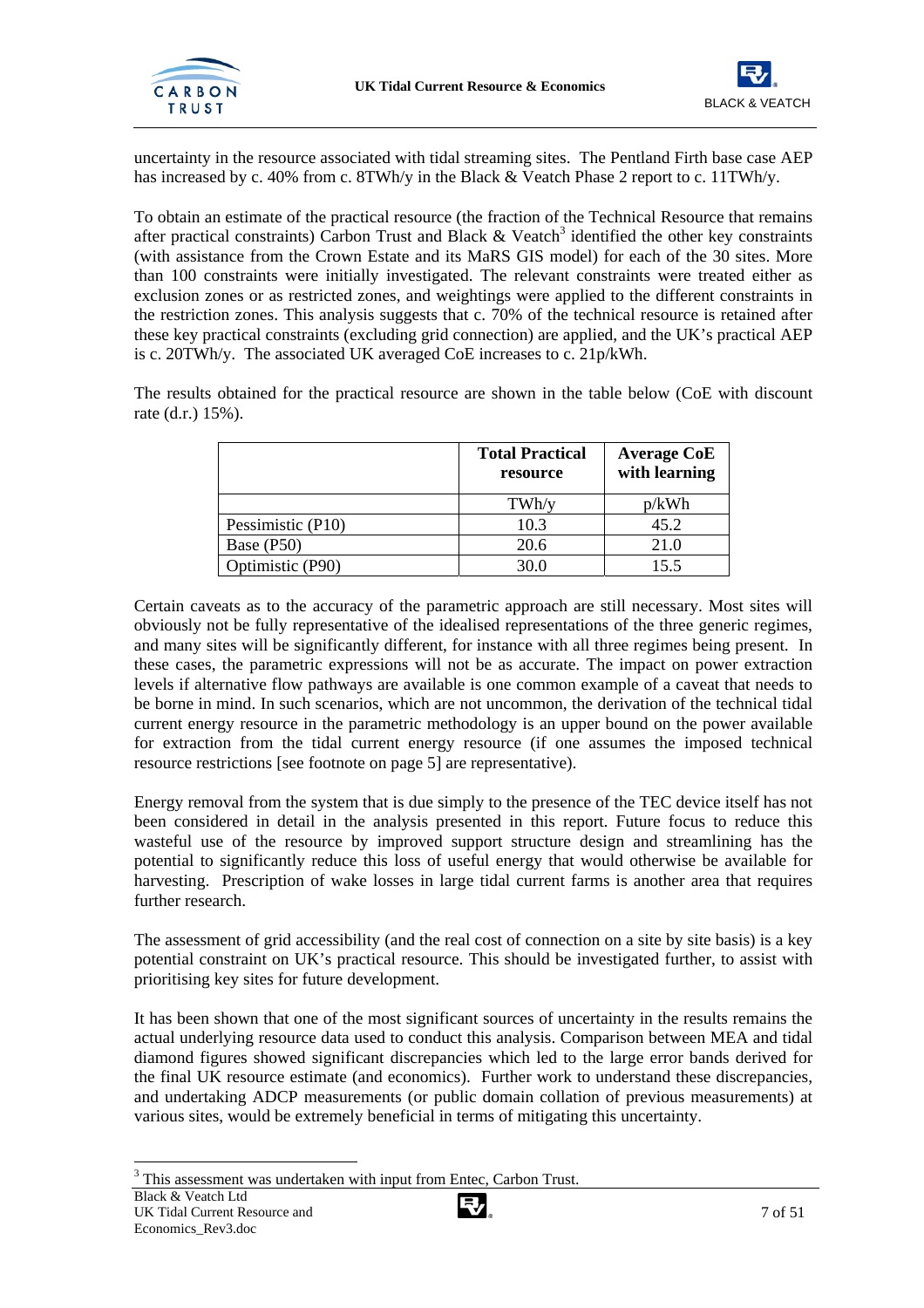



## **1 GLOSSARY**

 $a_0$  – The maximum driving tidal head difference for a particular tidal system. As explained in Appendix C, the prescription of  $a_0$  depends on the type of system considered (tidal streaming, resonant basin or hydraulic current).

- ADP Acoustic Doppler Profiler.
- AEP Annual Energy Production.

CoE – Cost of Energy.

Cp – Device coefficient of performance, i.e. mechanical efficiency at which the device extracts energy from the incoming flow.

d.r. – Discount Rate.

HAA – Horizontal Axis Axial flow turbine.

HAC – Horizontal Axis Cross flow turbine.

HC – Hydraulic current system.

MEA – Marine Energy Atlas.

MEC – Marine Energy Challenge.

Marine Energy Accelerator – Programme run by Carbon Trust, which partly funded this study.

MSL – Mean Sea Level.

PD – Power Density.

Practical Resource – The energy (which is a proportion of the technical resource) that can be harvested after consideration of external constraints (e.g. grid accessibility, competing uses such as MOD, shipping lanes, etc.). This level of assessment fundamentally requires detailed project design and investigation on a case-by-case basis. The practical resource is hence a proportion of the technical resource.

 $P_{\text{max}}$  – The maximum total mean power harvested across the tidal cycle considered for a specified tidal system.

 $Q_{\text{max}}$  – The mean of the local maximum volume fluxes (m<sup>3</sup>/s) for a particular tidal system over the tidal cycle considered.

RES – Resonant (basin) system.

Total Resource – Total energy that exists within a defined tidal system.

Theoretical Resource – Maximum energy that can be harvested from tidal currents in the region of interest without consideration of technical, economic or environmental constraints.

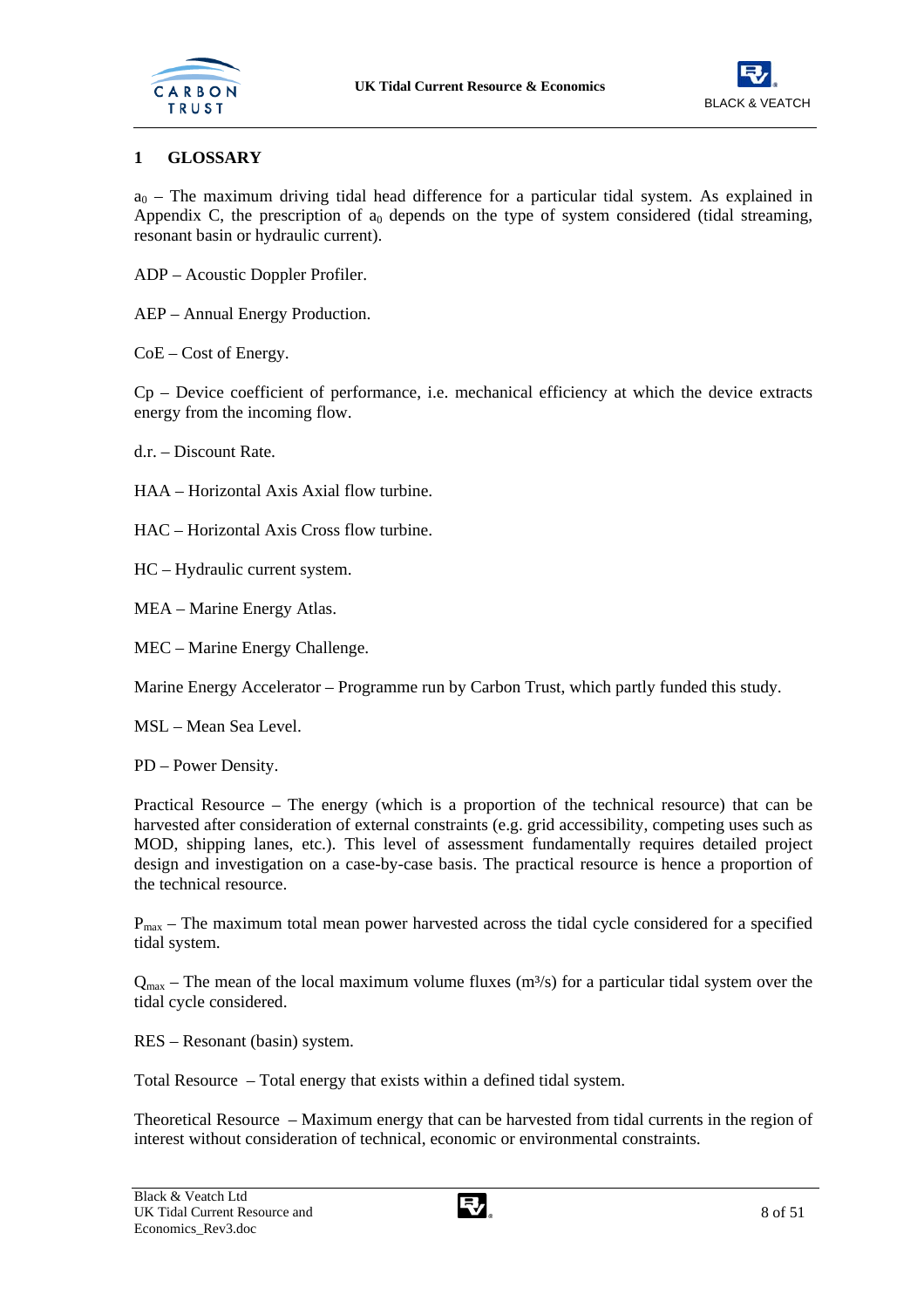



Technical Resource – The energy that can be harvested from tidal currents using envisaged technology options and restrictions (including project economics) without undue impact on the underlying tidal hydrodynamic environment. The technical resource is hence a proportion of the theoretical resource.

Practical Resource – The energy that can be harvested from tidal currents using envisaged technology options and restrictions (including project economics) without undue impact on the underlying tidal hydrodynamic environment, and allowing for the impact of key external constraints excluding grid constraints (e.g. shipping, fishing, MOD etc.). The practical resource is hence a proportion of the technical resource.

The Farm Method – Extraction methodology used in most studies previous to the 2004/5 MEC study [2] and based on developing an array of tidal stream devices that each extract an equal amount of energy from the incoming flux. The number of devices and hence the extracted energy is purely dependent on the size of the device, its efficiency, and the packing density within the plan area. This method was used as a comparator to the MEC Flux Method in the 2004/5 MEC study.

The MEC Flux Method – Extraction methodology developed in the 2004/5 MEC study [2] and based on the use of only the incoming kinetic energy flux across the front cross-sectional area of a flow channel. This is independent of the device type, efficiency and packing density.

The Flux Method – Extraction methodology developed in this study and based on the use of only the Total (energy) Resource. This is an evolution of the MEC Flux Method, intended to be more appropriate to different types of sites, but the method remains independent of the device type, efficiency and packing density. The method is explained in further detail in Appendix C.

The MEC Significant Impact Factor (%) - Developed in the 2004/5 MEC study [2], the MEC SIF represented the percentage of the kinetic energy flux that was deemed to be extractable by the MEC Flux Method without significant economic or environmental effect, to give the Technical Resource.

The Significant Impact Factor (SIF) (%) - In this study the SIF represents the percentage of the Total Resource that could be extractable without significant economic or environmental effect, to give one of the limits to the Technical Resource (the Farm Method providing another limit).

TEC – Tidal Energy Converter, a device which captures energy from tidal currents.

TS – Tidal streaming system.

 $V_{\text{mno}}$  (m/s) – Mean neap peak velocity as defined by the Admiralty charts for a particular site, 5 m below the surface.

 $V_{\text{msp}}$  (m/s) – Mean spring peak velocity as defined by the Admiralty charts for a particular site, 5 m below surface.

 $V_{\text{rated}}$  (m/s) – Rated velocity of tidal stream device. Rated velocity is the velocity at which the device reaches maximum (rated) output.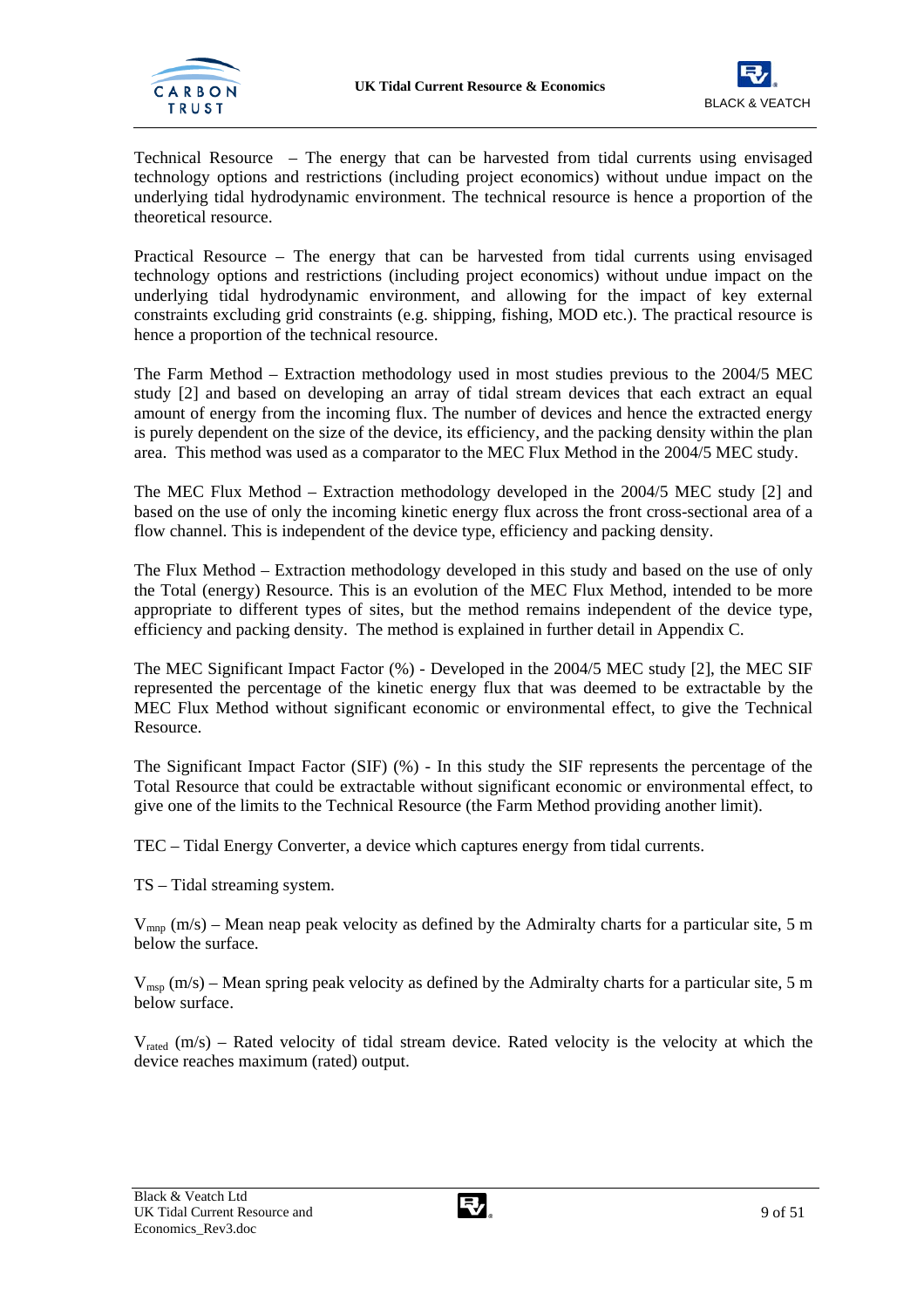



## **2 SCOPE AND BACKGROUND**

In 2004/5, as part of the Marine Energy Challenge (MEC), Black & Veatch (with input from University of Edinburgh) defined a 'Significant Impact Factor' (SIF) to estimate the UK's 'extractable tidal stream resource' (the equivalent parameter is called the 'technical tidal current resource' in this report), representing the percentage of the total tidal stream resource at a site that could be extracted without significant economic, environmental or ecological effects [2].

Since the initial investigation, limited research has been reported on the SIF, although Black & Veatch and the University of Edinburgh have undertaken some specific site assessments. Due to various studies published since 2005 (e.g. the ABPmer study funded by Juice [3]), further work on understanding how to quantify the SIF (or extractable resource) at individual sites, as was recommended in Black & Veatch's 2005 report, remained important.

Black & Veatch therefore applied for Juice funding in February 2008 to update previous work on the SIF. Due to budget constraints at Juice, the work reported in Appendix C was also partly funded by Carbon Trust, and the present report (funded by Carbon Trust) is an update of the MEC 2004/5 UK tidal stream resource reports.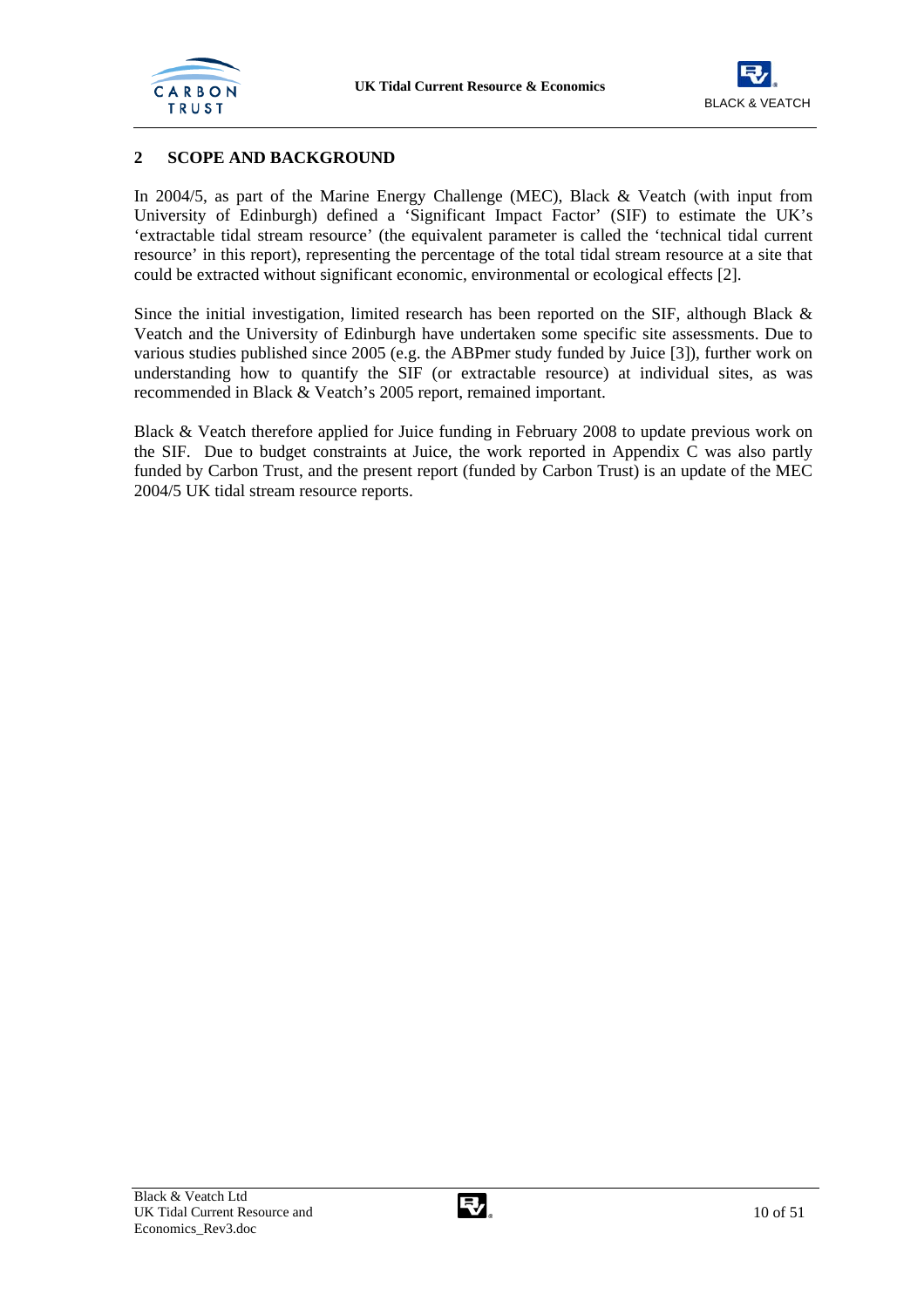



## **3 SUMMARY OF UNDERLYING HYDRODYNAMIC MODELLING WORK**

Appendix C summarises the underlying hydrodynamic modelling work that informs this report.

The focus of the work presented in Appendix C is the far-field response of the tidal system with regard to the economic and environmental implications of widespread, large-scale TEC (tidal [current] energy converter) deployment. For this study, hydrodynamic tidal models adapted to simulate the large-scale impact of various hypothetical levels of energy extraction were used to assess the response of idealised representations of generic tidal regimes. Additional modelling of several real tidal environments, as opposed to generic representation, was then used to undertake a partial validation of the generic results.

The work presented in Appendix C (and therefore within this Section 3) drew extensively on work carried out by Scott Couch at the University of Edinburgh (UoE), with additional input from Michael MacWilliams of River Modelling (USA); Black & Veatch mainly acted as 'project manager and client' to ensure the output of this work could be used to inform this 'UK Tidal Current Resource & Economics' which is an update to the equivalent 2005 report.

The original energy extraction test cases developed by UoE in 2004 using TFD-2D [1] were replicated by River Modeling using the UnTRIM standard industry model. The test cases demonstrated that the implementation of the energy extraction method within the UnTRIM model provided very similar results to the implementation within the TFD model. The validation provided confidence in the methodology and enabled its application to real world examples where the UnTRIM model (without energy extraction) has previously been very well validated.

For the purposes of examining the potential to develop a parametric model that can be applied across a range of sites in order to enable a national resource study, the approach adopted in Appendix C is to consider ideal representations of each of the (three) relevant hydrodynamic mechanisms which give rise to the tidal current conditions necessary for TEC deployment:

- Tidal streaming: Tidal streaming is the physical response of the tidal system to maintenance of the continuity equation; when a current is forced through a constriction, the flow must accelerate.
- Hydraulic current: If two adjoining bodies of water are out of phase, or have different tidal ranges, a hydraulic current is set up in response to the pressure gradient created by the difference in water level between the two bodies.
- Resonant system: Resonant systems occur as a consequence of a standing wave being established. A standing wave arises when the incoming tidal wave and a reflected tidal wave constructively interfere.

It is noted that this approach builds upon (and the later results are in general agreement with) work undertaken by several groups worldwide, e.g. [4].

This then enabled parameterisation of the response of each of the three representations to energy harvesting through TEC deployment. This is crucial because the three identified mechanisms potentially respond differently to various levels of energy extraction, which has not as yet been explicitly addressed in detail in existing research.

In all three tidal regimes, an upper *theoretical limit* was identified beyond which attempts to extract more energy from the system actually reduces the overall energy that is harvested. The demonstrable occurrence of a maximum mean power  $(P_{max})$  for each domain and localised driving mechanism is of great practical value, as it indicates the existence of a theoretical extraction limit in a particular location using the TEC technology approach. This is indicative of a key component of tidal current energy resource dynamics – the existence of a theoretical tipping point beyond

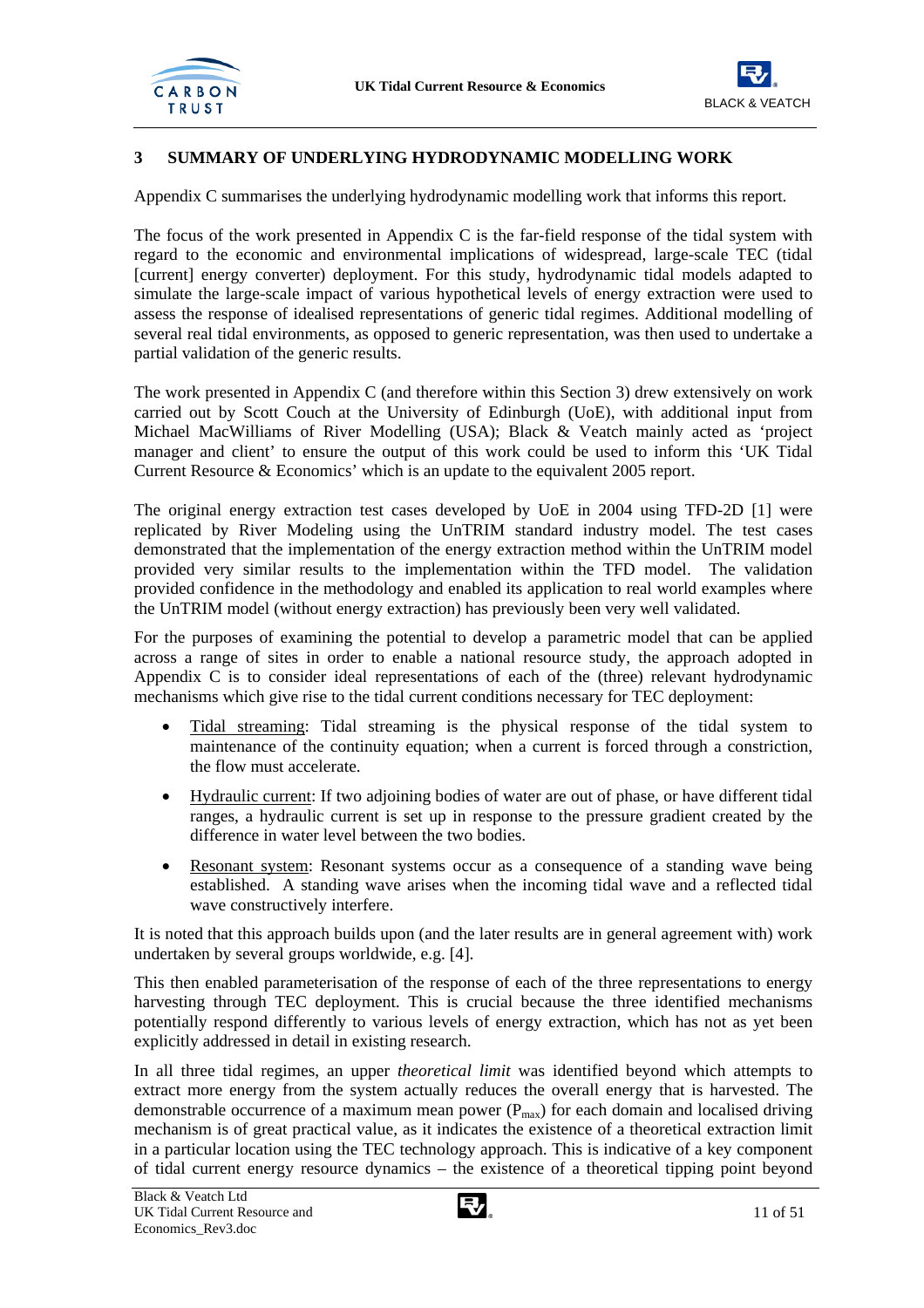



which the addition of additional extraction devices will harvest less overall resource due to the impact of the combined harvesting effort on the underlying tidal hydrodynamics. This highlights that the outdated 'farm' resource assessment methodology is fundamentally flawed, as first indicated in the 2004/5 MEC reports [2]. In each of the individual tidal regimes, there was good agreement on the theoretical maximum energy removal limit – which can be quantified with reference to the flow discharge in the undisturbed (natural) simulation case  $(Q<sub>max</sub>)$  and the available driving head difference  $(a_0)$ . The flow discharge, flow velocities and tidal range were all reduced by energy harvesting, as expected, and these effects would at some point have impacts on the environment and the project economics that would be unacceptable, as outlined in the 2004/5 MEC reports [2].

Consideration of arbitrarily prescribed 'environmentally and economically acceptable' impacts of energy removal on the overall tidal hydrodynamics of the system enables assessment of an 'acceptable' energy removal limit. Again, a common metric for determination of the *technical energy removal limit* was identified in each of the three cases, again related to  $Q_{\text{max}}$  and  $a_0$ .

As was previously hypothesised in the 2004/5 MEC reports [2], Appendix C demonstrates conclusively that the response of different generic regimes to energy harvesting, although demonstrating similar trends, is not consistent. This is summarised in the Table 3-1 below. The caveats raised in the discussion in Appendix C must be borne in mind when considering these results, as must the differing definitions of  $a_0$ .

|                   | Expression of theoretical<br>limit of tidal current energy<br>harvesting.                              | Expression of technical<br>limit of tidal current<br>energy harvesting. | Hydrodynamic<br>response limiting<br>energy harvesting. |
|-------------------|--------------------------------------------------------------------------------------------------------|-------------------------------------------------------------------------|---------------------------------------------------------|
| Hydraulic current | $P_{Theoretical} = 0.2 \rho g Q_{\text{max}} a_o$                                                      | $P_{Technical} = 0.086\rho g Q_{\text{max}} a_o$                        | Velocity reduction                                      |
| Resonant basin    | $P_{Theoretical} = 0.2 \rho g Q_{\text{max}} a_o \mid P_{Technical} = 0.033 \rho g Q_{\text{max}} a_o$ |                                                                         | Downstream tidal<br>range                               |
| Tidal streaming   | $P_{Theoretich} = 0.16 \rho g Q_{\text{max}} a_{\rho}$                                                 | $P_{Technical} = 0.020 \rho g Q_{\text{max}} a_o$                       | Downstream tidal<br>range                               |

**Table 3-1 Theoretical and Technical Resource equations from Appendix C** 

Energy extraction was implemented in two real world models to provide confidence in the generic results obtained. A Strangford Lough case presented good to excellent agreement between detailed tidal hydrodynamic simulations and the simple parametric model derived from the generic cases.

Despite the lack of extensive testing, the combined numerical modelling analyses provide confidence in applying the key metrics identified for quantifying the *theoretical resource* equations in the final proposed parametric approach. There is also good confidence in the basis for the *technical resource* calculations, although the actual difference between the theoretical and technical resource is determined by the prescription of currently arbitrary (but reasonably informed) limits to the impacts. In a national or regional resource assessment, sensitivity testing of these arbitrarily prescribed limits is recommended, and different regions may well need to prescribe different 'base-line' limits due to different local environments. Clearly, consideration of the practical resource should consider acceptable limits to the impacts on a site-by-site basis, in conjunction with all the other aspects that would limit practical resource extraction.

Certain caveats as to the accuracy of the parametric approach are still necessary. Most sites will obviously not be fully representative of the idealised representations of the three generic regimes,

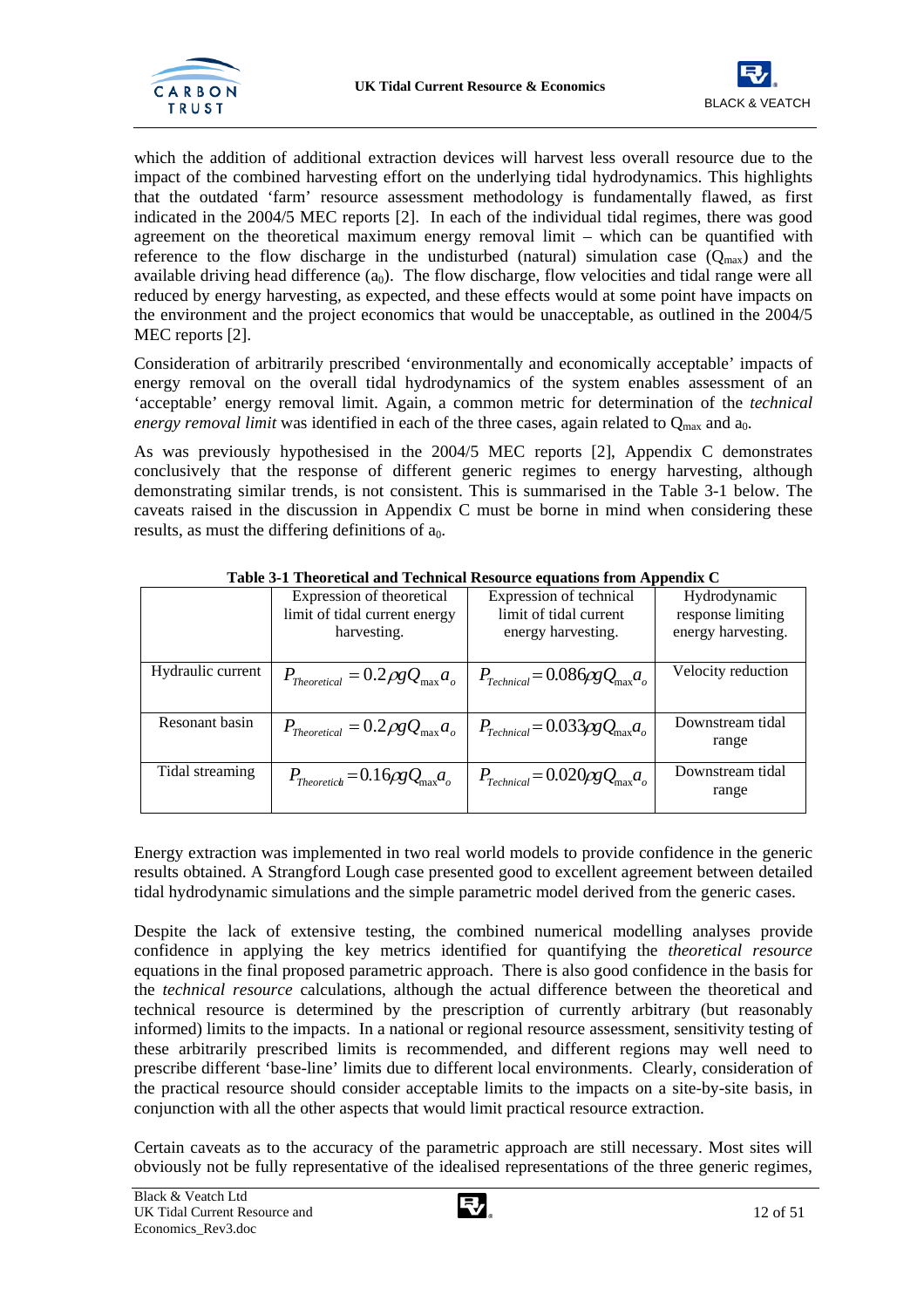



and many sites will be significantly different, for instance with all three regimes being present. In these cases, the parametric expressions will not be as accurate. The impact on power extraction levels if alternative flow pathways are available is one common example of a caveat that needs to be borne in mind. In such scenarios, which are not uncommon, the derivation of the theoretical (and technical, if one assumes the imposed limits are representative) tidal current energy resource in the parametric methodology is an upper bound on the power available for extraction from the tidal current energy resource. Examples of such caveats include:

- Tidal systems where alternative flow channels are available [5]. Also see [6, 7].
- Channels where only a partial tidal fence (or array) is installed across the cross-section [8].
- The extreme case of a TEC device or small array in a theoretically (laterally) unbounded domain [8].

The other major issue requiring further consideration is the prescription of how much of the energy removal from the tidal hydrodynamic system can actually be ascribed to useful energy generation. Potential device coefficients of performance (Cp) and conversion efficiencies are of course fairly well understood, and best practice understanding of TEC device performance envelopes has been utilised in some of the key assumptions necessary in this analysis. However, the energy removal from the system that is due simply to the presence of the TEC device itself has not been considered in detail in the analysis presented in this report. Future focus to reduce this wasteful use of the resource by improved support structure design and streamlining has the potential to significantly reduce this loss of useful energy that would otherwise be available for harvesting. Prescription of wake losses in large tidal current farms is another area that requires further research.

Despite the clear agreement of the proposed parametric approach to much of the national and international literature, there are discrepancies with some existing literature:

- The ABPmer Juice-funded study [3] is one of the recent studies that have not understood the Significant Impact Factor as it was proposed during the MEC [2]. That study therefore does not actually account for the limitation intended to be imposed by the flux method, which was intended to ensure that deployment of TECs in multiple data cells did not result in over extraction of the available energy. In fact, the ABPmer study in essence simply used the historical farm method without the aggregation of the output data into farms as it only presented cell data. As a consequence, the ABPmer study predicted approximately five times more extractable energy than the 2004/5MEC study [2]. Given the above explanation, it is not surprising that the ABPmer prediction is similar to the farm method calculation presented in the 2004/5 MEC work and previous similar studies.
- Salter, most recently in [9], suggests that the tidal current energy resource available in the Pentland Firth should be at least an order of magnitude greater than identified in the MEC analysis. Minor reasons that the estimates differ include: (i) that Salter tends to quote peak power, whereas the power averaged over a tidal cycle is considerably lower, and (ii) the average velocity assumed by Salter for the entire Pentland Firth is higher than assumed in the MEC analysis. The critical difference is the value ascribed to seabed friction. Calculation of energy loss due to seabed friction is highly sensitive to the selection of the bed friction coefficient  $C_D$ . Values of  $C_D$  used in Salter's various estimates are typically around 0.02. This is not typical of values of  $C_D$  advocated in tidal hydrodynamic applications. More typical values of  $C<sub>D</sub>$  referenced for tidal application are generally an order of magnitude smaller [10, 11]. Salter references a number of sources to derive his proposed value for  $C_D$ ; however, many of these are not relevant to tidal hydrodynamic applications and the primary tidal hydrodynamic reference is for a very atypical site (as stated by the authors). Typical values of  $C<sub>D</sub>$  actually used in various calibrated and

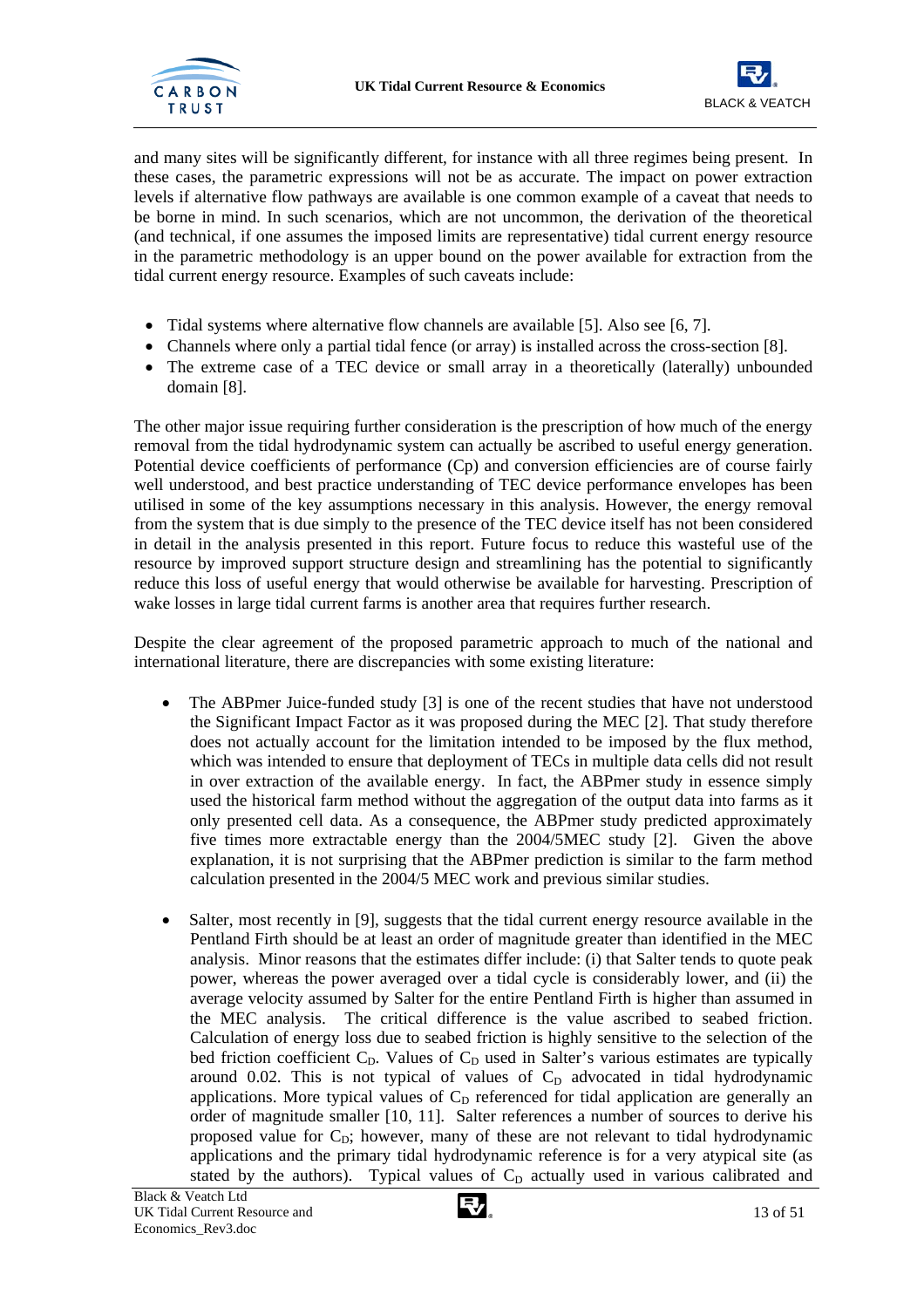



validated hydrodynamic models of various UK and global sites that are representative of UK sites (including the Pentland Firth) correlate well with the existing literature referenced above [12]. Salter has suggested undertaking 'surface slope' measurements of the Pentland Firth using strings of ADCPs to calculate the seabed friction. However, the 'surface slope' of the Pentland Firth can be readily estimated from existing tidal height data, as has been undertaken for this work in order to derive  $a_0$  which is required for each site. Analysis of this data also suggests that the typical values of  $C_D$  in the literature are relevant for the Pentland Firth. Tidal hydrodynamic modelling of the UK's continental shelf (as proposed by the Energy Technology Institute) could assist in improving the current estimates of seabed friction across the UK and specifically for the Pentland Firth resource.

• Mackay [13, 14] starts by evaluating the instantaneous power available from the Atlantic in UK's territorial waters. An overall average figure of 450GW [13] is proposed. Little attention is initially paid to the means of energy extraction. An arbitrary percentage is initially presumed to be extractable [13]. In [14], assessment of the UK territorial extractable resource is apparently based upon a return to the 'farm' approach to resource characterisation, as the author is unconcerned by the potential interaction between devices and cumulative effects of energy harvesting. This particular farm approach also takes in very large areas of low energy resource of limited economic value for tidal current energy development even in the long-term (e.g.  $V_{msn}$  values of c. 1.65 m/s), exacerbated by unrealistically extrapolating tidal current data over extensive areas.

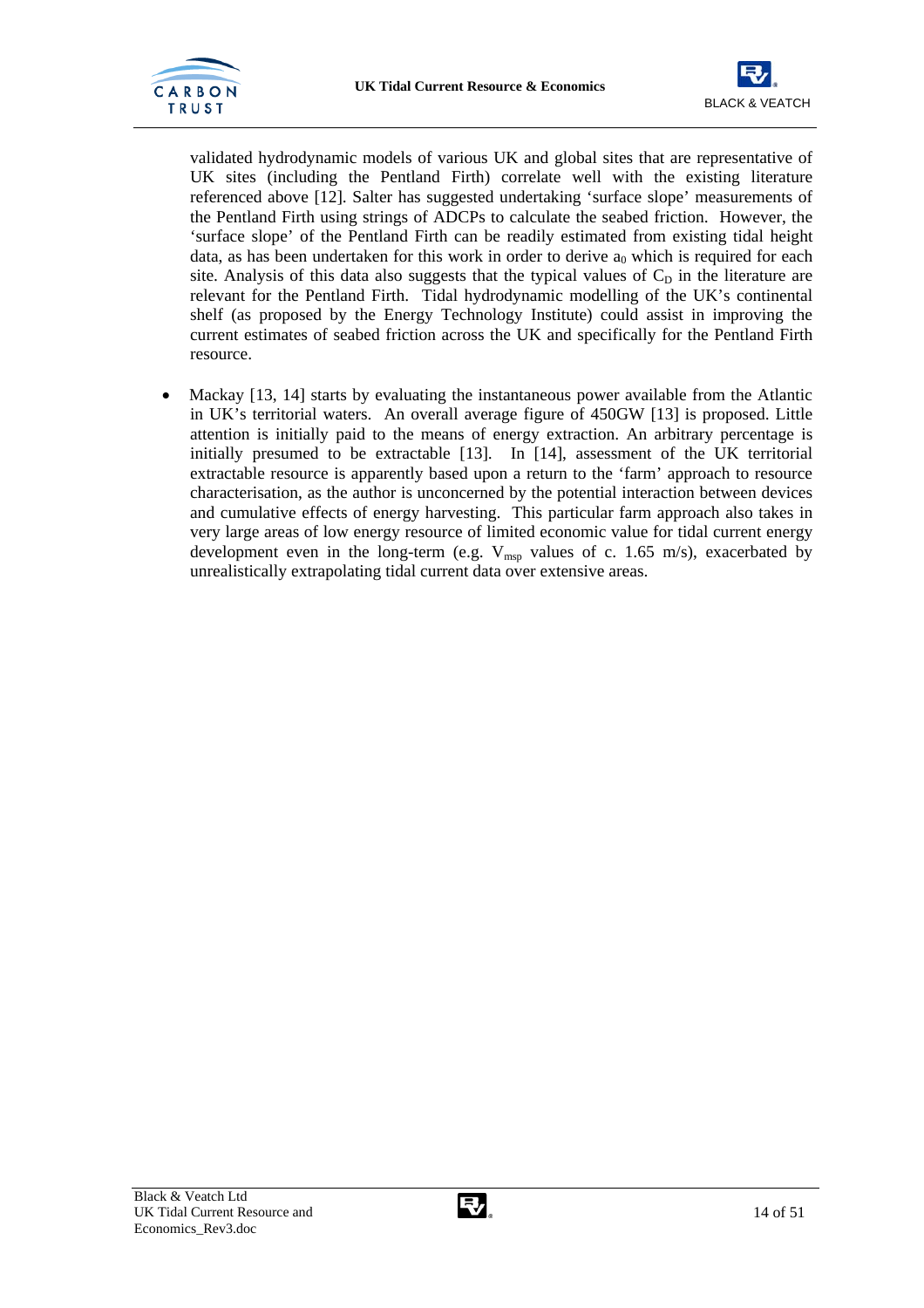



## **4 THE BLACK & VEATCH 2011 MODEL**

#### **4.1 Site selection and configuration**

#### 4.1.1 Site selection methodology

The latest 2008 version of the Marine Energy Atlas (MEA) [15] was used as primary source of data for the 2011 UK tidal current resource assessment. Sites retained from the MEA source in this analysis feature a mean annualised power density in excess of  $1.5 \text{kW/m}^2$  and a depth in excess of 15m (both criteria being met anywhere over the site areas considered) as we consider that these criteria are required for reasonable project economics (as is apparent from the later results). Black & Veatch acknowledges that technologies specifically designed for low power density sites (such as Minesto's technology, which was supported during the Marine Energy Accelerator) could potentially result in lower power density sites becoming economic; however, these are not considered in the analysis, due to a number of significant uncertainties.

When the MEA source data did not confirm a site previously identified by Black & Veatch in 2005 [2], i.e. the above two criteria are not met or no data is available at all (e.g., MEA spatial resolution too coarse), other available data sources were checked successively for the considered site, namely and in order: TotalTide, Tidal Stream Atlases and Pilot books.

Thirteen sites from the 2004/5 MEC reports [2] did not meet the  $1.5 \text{kW/m}^2$  power density criteria and have therefore been ignored in the present 2011 study. These sites represented c. 5% of the 2004/5 Technical Resource. Four sites had a total mean annualised power in excess of  $1.5 \text{kW/m}^2$ in the 2004/5 MEC reports [2] and were consequently taken into consideration in the 2011 resource assessment. However these sites, namely Dorus Mor, Orkney Papa Westray, Eday Sound and Yell Sound East Channel, were not retained in the 2011 study as no robust enough data could be sourced. Four sites that were not selected by the MEA screening analysis were added using data sourced from TotalTide, relevant Tidal Stream Atlases and Pilot books. These sites were Strangford Lough, Kyle Rhea, Yell Sound West Channel and Blue Mull Sound.

The Irish sites which appeared in the 2004/5 MEC reports [2] were also ignored, as they are not located within the UK territorial waters. Seven sites were ignored: River Shannon - Scattery Island, Inishtooskert Island, Dursey Sound, Dursey Head-The Cow, Dursey Head-The Calf, Mizen Head and Gascanane Sound. In the 2004/5 MEC reports [2], these sites only represented c. 0.5% of the Technical Resource.

Note that, for comparative purposes, the MEA data has been compared wherever possible with the data provided by the UK Hydrographic Office (UKHO) commercial tidal prediction software (TotalTide). On average and over the sites considered, the tidal diamond figures (TotalTide data) under-predict the resource, in terms of power density, by c. 45% with respect to the MEA. Based on recent site specific assessments involving ADP measurements, Black & Veatch believes that the MEA might under-predict the resource by up to 20% in some areas. An overall error band of - 45% +20% has therefore been applied on the MEA resource data used in the Black & Veatch 2011 model.

#### 4.1.2 Modifications in site configurations from the 2004/5 MEC reports [2]

The following three site configurations have been modified and differ from the 2004/5 MEC reports [2]:

• In [2] the Blue Mull Sound was split into two sites, North and South, but the lack of data has led to their combination in this report.

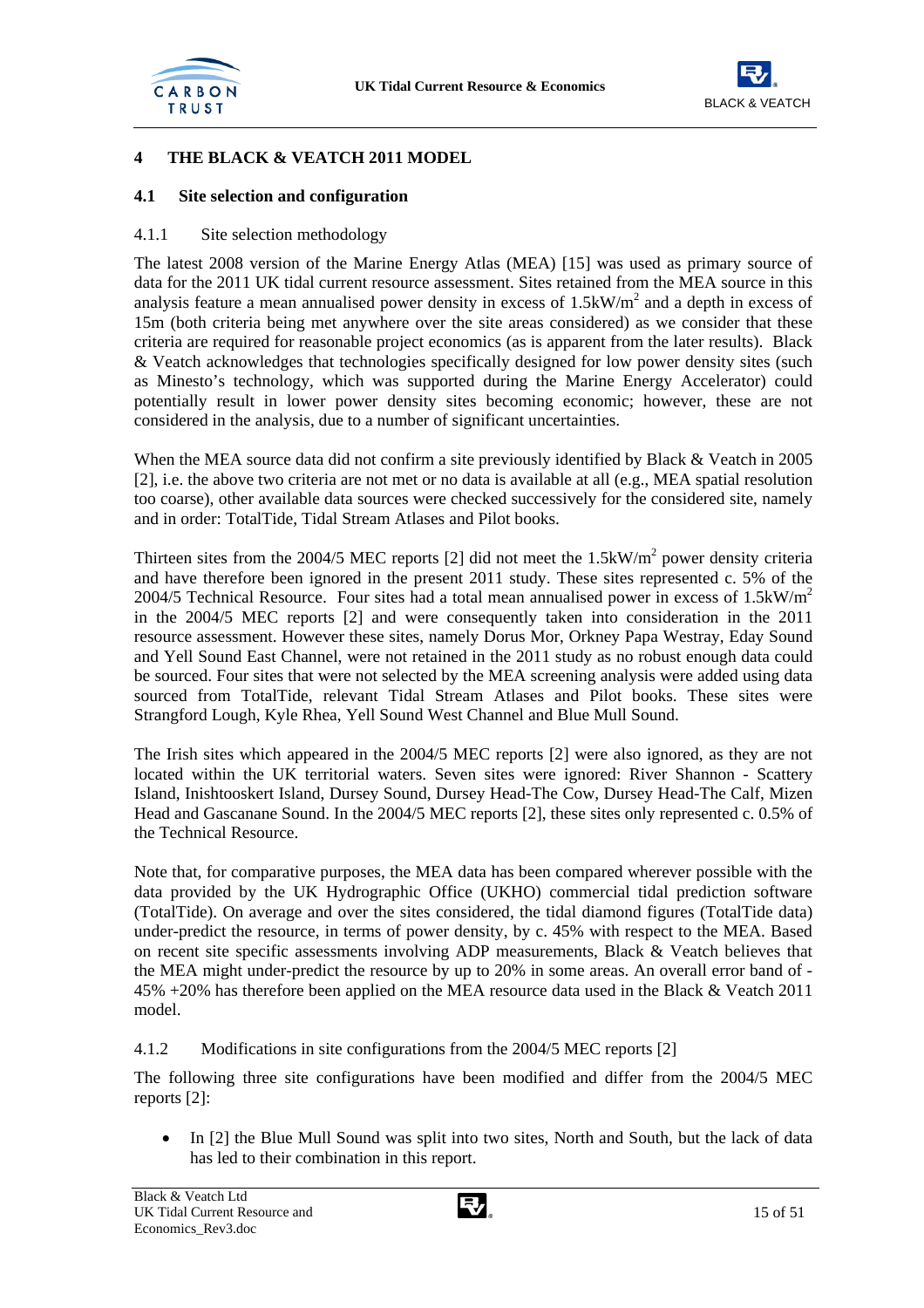

- The analysis of the MEA data has led to the combination of Westray Firth-Falls of Warness and Westray Firth-Kili Hom/Fers Ness which has become "Westray Firth".
- The Casquets site was divided in "East Casquets" and "West Casquets" as the MEA data exhibits two distinct areas of high intensity resource.

## 4.1.3 Site combinations

The whole Pentland Firth area has been considered as one site only, of the hydraulic current type. From a hydrodynamic point of view it is not practical to split the area into several smaller sites, although its size implies that it will be developed in phases. The 2011 Pentland Firth site therefore includes the following six sites identified in 2005: Hoy, S. Ronaldsay, Stroma, S. Ronaldsay/ P.Skerries, Pentland Skerries, Duncansby Head. Note that, in order to match the real development that is currently being planned in shallow areas of the Pentland Firth, Black & Veatch considered a 600MW rated farm to be deployed in the shallow  $\langle$  <35m MSL) areas of the Pentland Firth in the near-term (see Section 4.3.3), before the entire site is later developed (which is assumed to be in one phase).

The two sites Islay and Mull of OA identified in 2004 have been counted as only one site in the 2011 study, "Islay/Mull of OA", as they appear to be on the same energy flux line. The new "West Islay site" is a combination of two areas of high intensity resource which appear in the MEA. Note that, even though Islay/Mull of OA and West Islay are close together, they are not considered as a double-counting as they do not appear to be on the same energy flux line.

Note finally that Carmel Head, which was added in the 2005 MEC report [2], has been extended as it now covers three hot spots in the MEA.

## **4.2 Techno-economic model build-up and operation**

The methodology used by Black & Veatch to carry out the 2011 assessment of the UK tidal current resource and the associated economics of energy extraction is detailed in Figure 4-1 and each step is then described in more detail in the section below.

Note that all Cost of Energy (CoE) results are calculated using a 15% discount rate and are based on 2009 costs.

In summary, the following steps are employed:

Step 0: In step 0 the farm method is first utilised to derive a theoretical tidal current farm that is optimised for CoE assuming the MEA power density is available (despite the reduction due to energy extraction).

Step 1: Step 1 then calculates how much the power density and velocities at the site can decrease before reaching a specified CoE limit.

Step 2: In step 2 all the parameters in the farm calculations are adjusted to account for the specified tidal range and velocity limits and the CoE limit.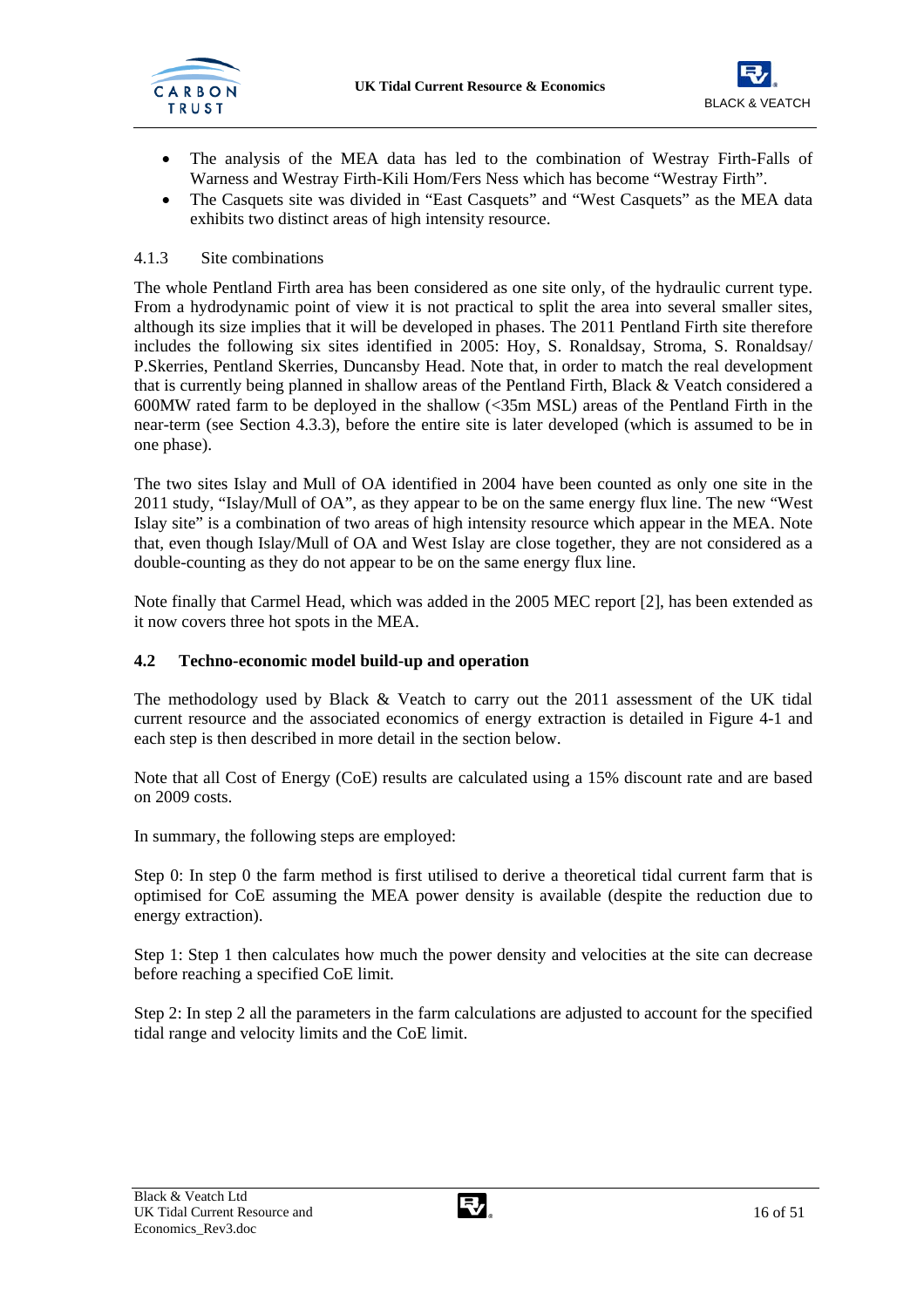





**Figure 4-1 Model build up and operation** 

![](_page_18_Picture_6.jpeg)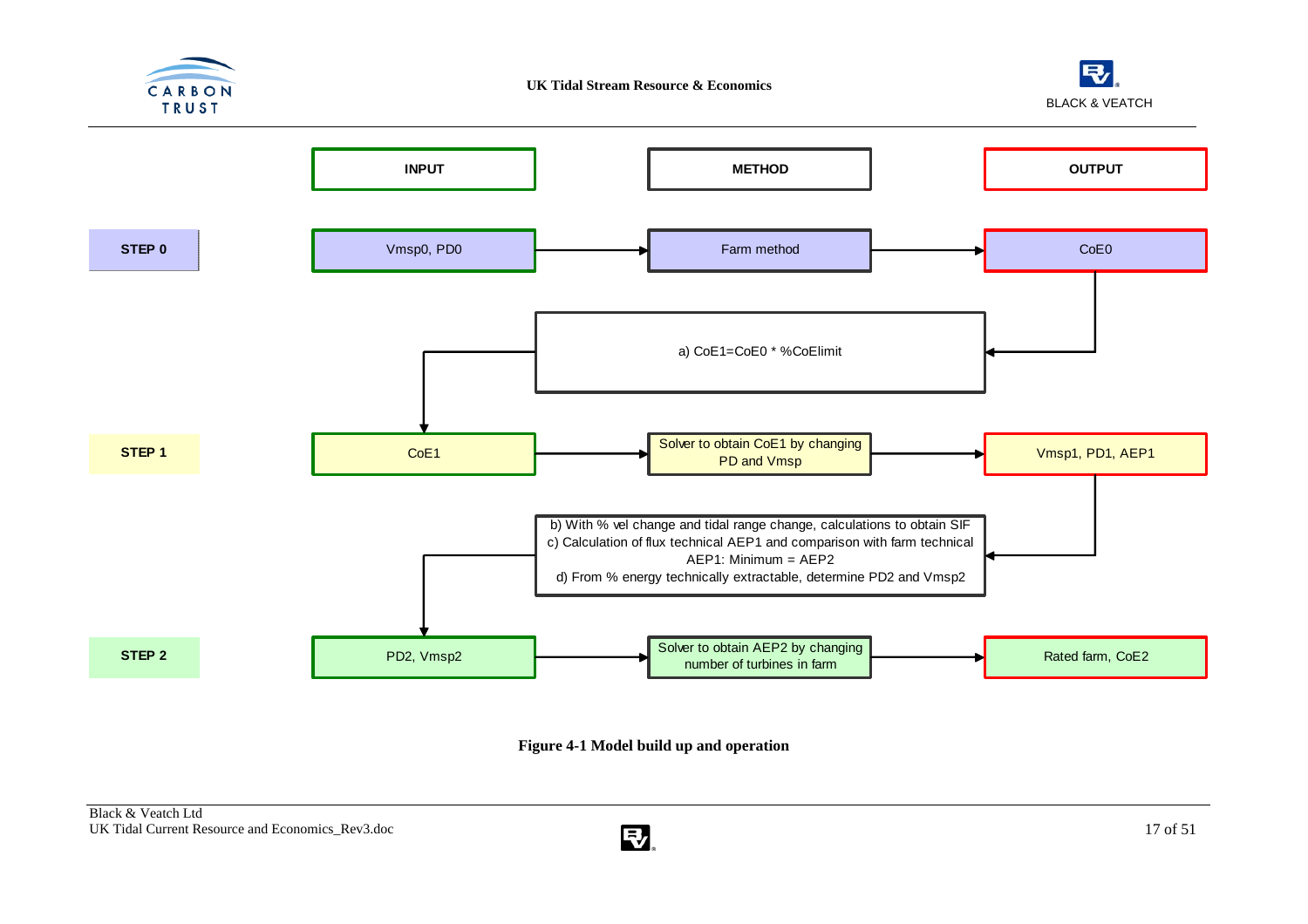![](_page_19_Picture_0.jpeg)

![](_page_19_Picture_2.jpeg)

## 4.2.1 Step 0

## *4.2.1.1 Input data*

The input data for each site (depth, power density  $(PD_0)$ ,  $Vmsp_0$ , area) was obtained as described in section 4.1.

## *4.2.1.2 Method: Farm method*

Black & Veatch created a techno-economic model to initially optimise CoE, using the farm method. This model relies on various underlying assumptions, as detailed in the points below.

## a) Clearance

As recommended in the EMEC standard, a top clearance of 5m has been considered. A bottom clearance of 25% of the depth has been applied.

## b) Spacing and number of turbines

In the farm method a spacing of 2.5d by 10d is used, as recommended in the EMEC standard. This is directly equivalent to 1.25d by 20d, as suggested by the University of Southampton [16].

## c) Capex and Opex costs

The underlying costs and scaling parameters used in the Black & Veatch 2011 model were derived from work undertaken by Black & Veatch in the Marine Energy Accelerator. The '1<sup>st</sup> generation technology' costs (without learning) are expected to be representative of first commercial farm costs (demonstration farm cost premiums and early financial premiums are excluded), and are based on technology that is already largely proven.

A  $2<sup>nd</sup>$  generation technology', which is based on the 1<sup>st</sup> generation technology but represents a step-change economic improvement rather than incremental learning (e.g. its swept area might be much larger for a similar support structure and installation cost, see also comments on learning rates in Section 4.3.6) is assumed to become available and is used in the model from the Pentland Firth Deep site onwards (see Section 4.3.3 for the deployment sequence). These  $2<sup>nd</sup>$  generation costs (without learning) are deemed to be representative of first  $2<sup>nd</sup>$  generation commercial farms after learning has applied on the 1<sup>st</sup> generation sites (i.e. all sites developed before Pentland Firth Deep is developed). It should be noted that if such  $2<sup>nd</sup>$  generation technologies are not developed successfully, then CoEs for Pentland Firth Deep, and all later sites, could be expected to be substantially higher (c. 20%+ ).

Grid connection costs only include initial high level estimates of the costs of connection to a shore based transformer/grid connection station. No upgrades of the distribution or transmission network, or system use charges are included, as these cannot be estimated on a generic basis. These costs could be significant for sites that are remote from the present grid network, or where the grid is weak, or ongoing transmission capacity is limited. Pentland Firth is a notable example of such a site.

The error bands applied on CoE for the  $1<sup>st</sup>$  generation technology, due to inherent uncertainty on Capex and Opex estimates (the uncertainty in CoE due to all model parameters is fully addressed in Section 4.5.2), has been assessed based on a full Monte Carlo analysis of the underlying uncertainties, assuming various generic site parameters. An overall error band of -10% +20% has been applied on the CoE for the  $2<sup>nd</sup>$  generation technology deployments.

d) Optimisation of rated power and turbine diameter

![](_page_19_Picture_19.jpeg)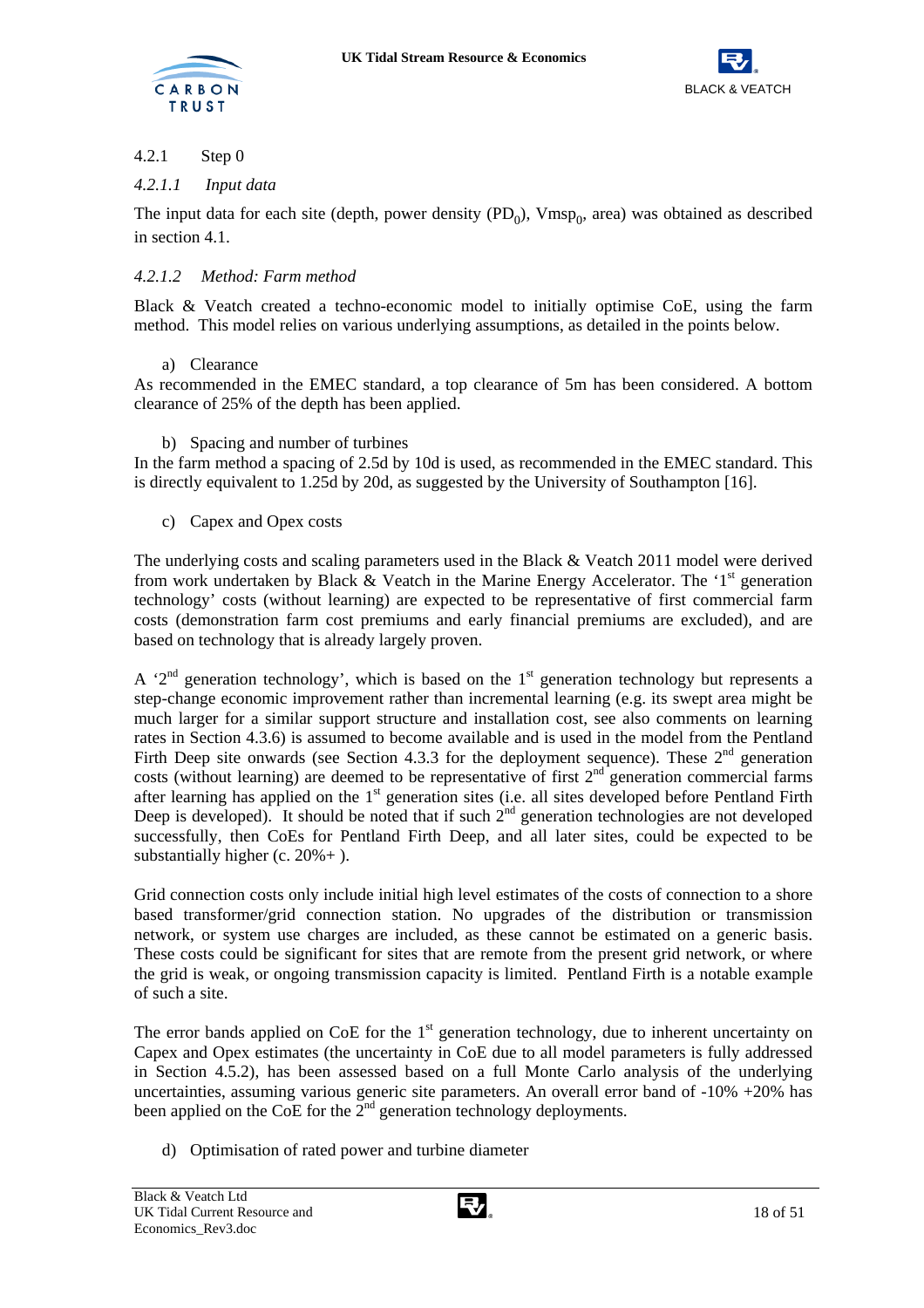![](_page_20_Picture_1.jpeg)

![](_page_20_Picture_2.jpeg)

The optimisation of the technologies in terms of CoE – based on optimisation of rated power and turbine diameter, could only be carried out using a simple two constituent tidal model for each site. This simple model enabled the determination of the Annual Energy Production (AEP) figures for each site solely from the mean annualised power density from the MEA. However, this only provides satisfactory outcomes if the power density from the MEA matches that from the two constituent model, which is initially driven by the Vmsp and Vmnp from the MEA. This match was achieved by slightly modifying the MEA's Vmsp and Vmnp at each site.

In order to develop as realistic a model as possible, Black & Veatch also believes that rated power and diameter should not be fully optimised by the model. It is highly unlikely that developers will create site specific devices, but rather *classes* of devices, as it is the case in other renewable energy sectors. Only two rated velocities and 5 diameters (10, 15, 20, 25, 30m) have therefore been allowed within the model, i.e. there are ten rated powers available within the model. The rationale behind the two rated velocities is shown in Figure 4-2: one can clearly see two groups of sites emerging from the UK's main potential sites: most sites feature a hub height Vmsp between 2.25m/s and 2.50m/s whereas other sites' hub height Vmsp varies between 2.9m/s and 3.1m/s. Only two sites, both of which are relatively small, differ notably from the others (Kyle Rhea and Strangford Lough). The power density data presents a very similar pattern.

![](_page_20_Figure_5.jpeg)

**Figure 4-2 Hub height Vmsp data by site (MEA data)** 

This optimisation is part of the Step 0 in the diagram. Note that the optimised parameters are recalculated at step 2 with the updated Vmsp and power density after energy extraction effects.

## *4.2.1.3 Between step 0 and step 1(a)*

Step 0 calculates an initial CoE using the farm method for each site. A potential increase in CoE is then applied to this  $CoE_0$ , to obtain to a potential  $CoE_1$  limit for each site. The percentage increase in CoE which is deemed to be acceptable ("%CoE limit") is based solely on economic considerations, and a 20% value has been considered in the base case. The "%CoE limit" varies between 10% in the pessimistic case and 50% in the optimistic one.

![](_page_20_Picture_11.jpeg)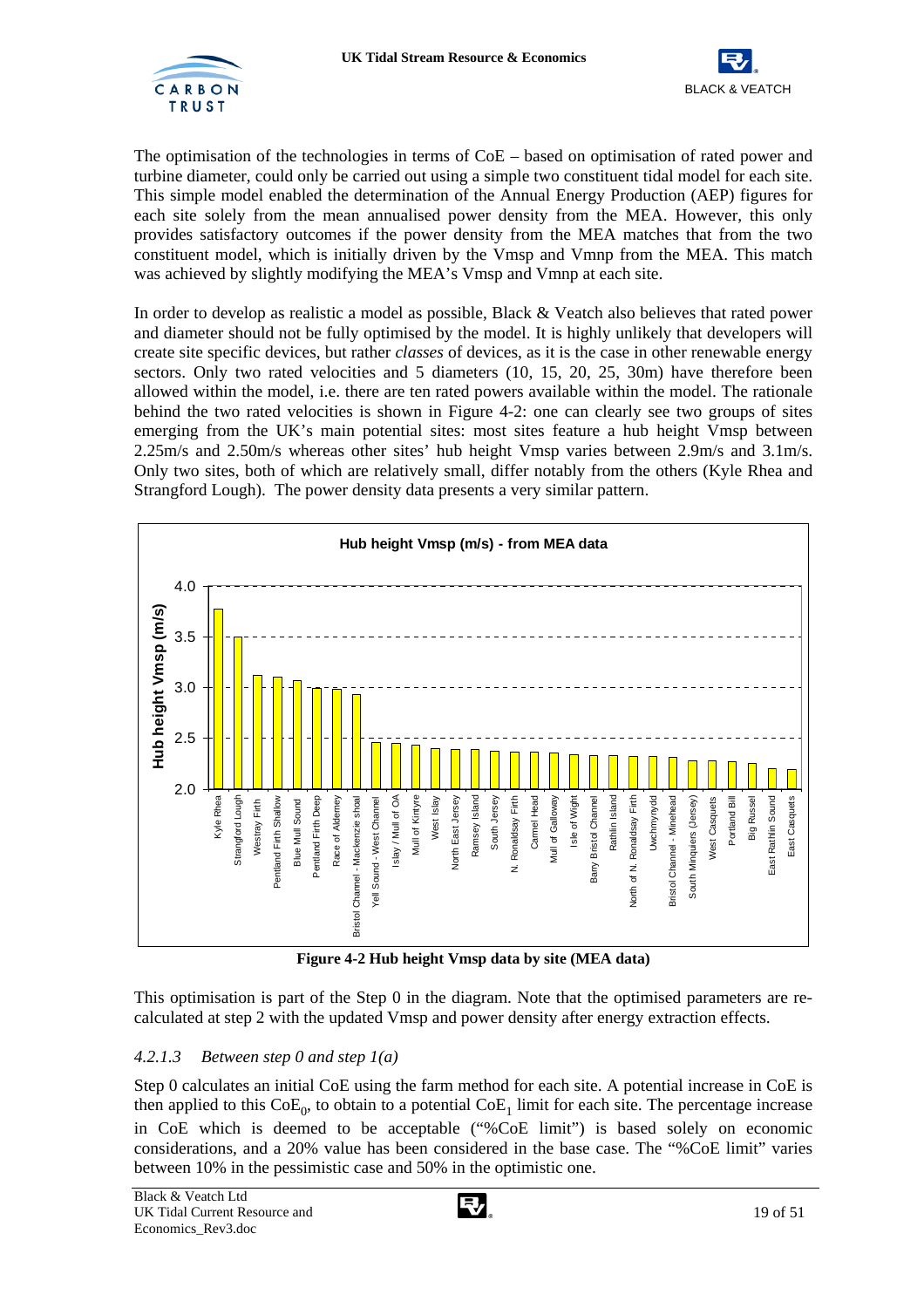![](_page_21_Picture_0.jpeg)

![](_page_21_Picture_2.jpeg)

## 4.2.2 Step 1

## *4.2.2.1 Input*

For each site, the only new input value is the potential  $\text{CoE}_1$  limit obtained above. All the other parameters used in the model are still set as in step 0.

## *4.2.2.2 Method*

The aim of step 1 is to understand how much the power density and velocities at the site can decrease before having too great an impact on the economics of the project. To obtain the acceptable decrease in power density and Vmsp, a solver is run for each site in the model to obtain the  $CoE<sub>1</sub>$  limit identified above - by changing power density and Vmsp. The output is hence new values,  $PD_1$  and  $Vmsp_1$  with which the limiting  $CoE_1$  is reached.

## *4.2.2.3 From step 1 to step 2*

## a) Calculations to obtain new SIF value

From the UoE results obtained for each type of site, figures showing the energy extraction limit for each type of site as a function of the acceptable tidal range alteration and mid-range velocity alteration (derived from the acceptable CoE increase) have been created. This data is used in the economic model to obtain the "new SIF", i.e. the percentage of energy technically extractable with acceptable reductions of mid-range velocity and range.

Figure 4-3 to Figure 4-5 below show the data for the 3 types of site, with the input parameters similar to the ones used by UoE as an example. The % of energy technically extractable is given in red and matches the results found by UoE as given in Table 3-1.

![](_page_21_Figure_12.jpeg)

**Figure 4-3 Energy extraction vs. velocity and tidal range reduction for Hydraulic Current sites**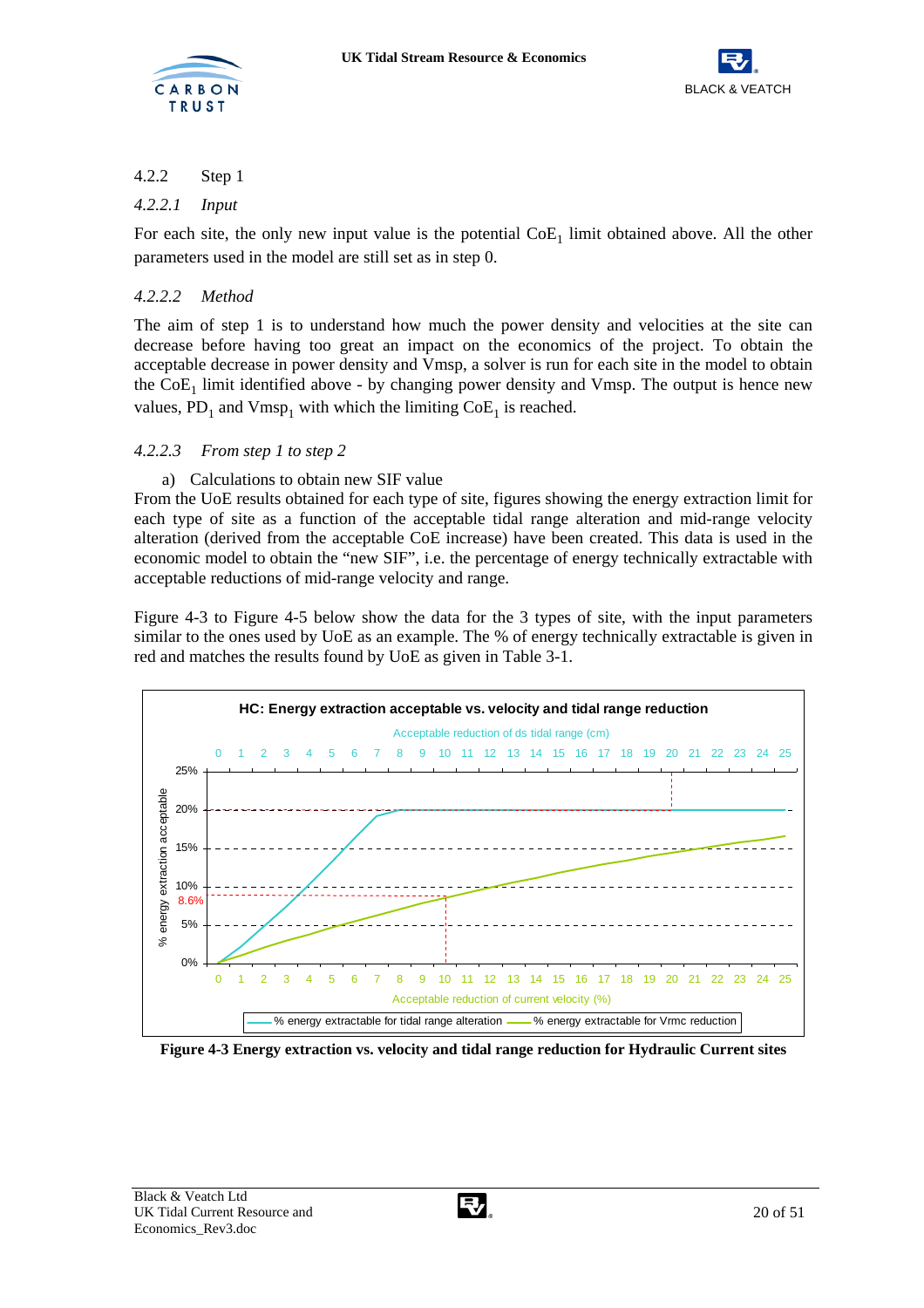![](_page_22_Picture_0.jpeg)

![](_page_22_Picture_2.jpeg)

![](_page_22_Figure_3.jpeg)

**Figure 4-4 Energy extraction vs. velocity and tidal range reduction for Tidal Streaming sites** 

![](_page_22_Figure_5.jpeg)

**Figure 4-5 Energy extraction vs. velocity and tidal range reduction for Resonant Basin sites** 

b) Calculations to obtain the technical flux AEP

For each site, the SIF value obtained above is multiplied by the total energy available in the respective system (which is calculated following the method explained in Appendix C) to obtain the technical flux  $AEP_1$  at each site. This value is compared for each site to the technical farm  $AEP<sub>1</sub>$  (obtained at the end of step 1), and the minimum of the technical flux and the technical farm  $AEP<sub>1</sub>$  is retained as the technical resource  $AEP<sub>2</sub>$ .

c) Calculations to obtain final power density and velocity

 $AEP<sub>2</sub>$  allows determination of the percentage of energy that can be technically extracted from the system. For most of the sites, the constraint is either the tidal range limit or the farm method; this means that the CoE limit set between step 0 and step 1 is not reached for most sites in the base case. The velocity and power density reductions are calculated, and set as  $PD_2$  and Vmsp<sub>2</sub>.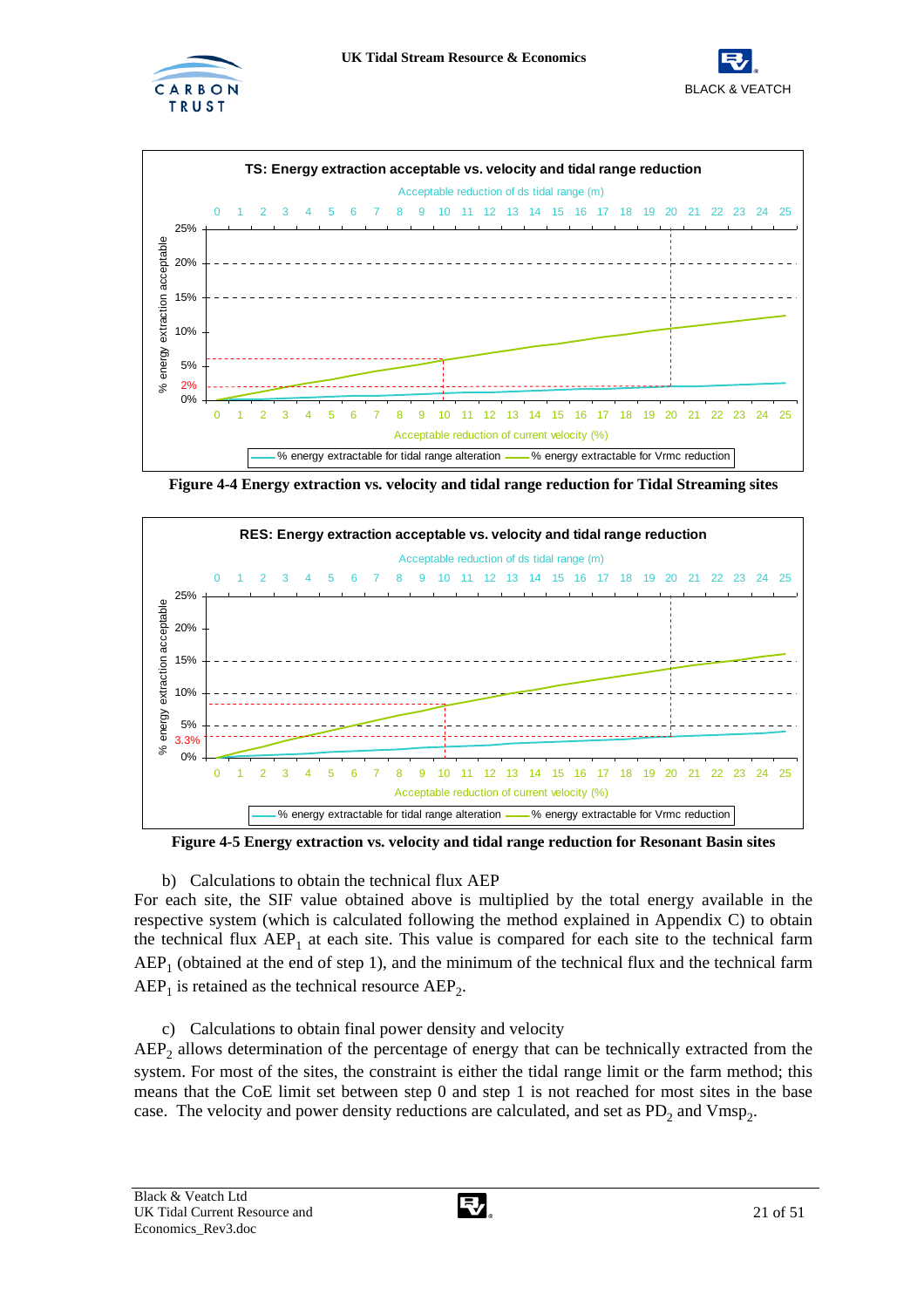![](_page_23_Picture_0.jpeg)

![](_page_23_Picture_2.jpeg)

## 4.2.3 Step 2

## *4.2.3.1 Input data*

The input data are  $PD_2$  and  $Vmsp_2$  obtained from step 1.

## *4.2.3.2 Method*

The aim of the step 2 is to adjust all the parameters in the farm calculations to the findings of the step 0 and step 1 which take into account the flux limit and other constraints. The economic model is hence run with the  $AEP_2$  limit, the  $PD_2$  and the  $Vmsp_2$ , and a solver is run with these parameters to find the number of turbines (along with their new characteristics, which are again optimised) required to reach  $AEP_2$ . The results are the final  $AEP_2$  and  $CoE_2$  for each site with parameters that have been adjusted to take into account the impact of energy extraction.

## **4.3 Key assumptions**

The key assumptions used in the model are discussed below.

## 4.3.1 Technologies

As explained in Section 4.2.1.2, the Black & Veatch 2011 model has been based on front-running HAA devices, both 1<sup>st</sup> and 2<sup>nd</sup> generation. It is to be noted that shallow sites (c. 15m deep) feature a relatively high CoE as the  $1<sup>st</sup>$  generation HAA technology is not as suitable for shallow sites as other technologies could be (e.g. HAC turbines and oscillating hydrofoils). As there was no robust cost and performance data available to this study for either HAC or oscillating hydrofoils, there was no alternative but to use HAA technology costs and performance. However, to mitigate the impact of this approach for the shallowest sites, we have allowed the HAA rotor diameter to be 10m even for sites with a depth of only 15m.

## 4.3.2 Distances to shore

The distance to shore for each site has been estimated at a high level using the Marine Energy Atlas. The distance to shore is integral to the calculation of the cable costs, but for the high capacity farms outlined in this report the distance to shore has a limited effect on the overall CoE.

## 4.3.3 Deployment sequence

Based on the  $CoE<sub>2</sub>$  figures, Black & Veatch ranked the UK sites and created a deployment sequence enabling learning rates to be applied, see Section 4.3.6. The shallow sites that are known to be under development are assumed to be developed first with  $1<sup>st</sup>$  generation technologies. All remaining sites, starting from "Pentland Firth Deep", are assumed to then follow, in ascending  $CoE<sub>2</sub>$  order, developed using  $2<sup>nd</sup>$  generation technologies.

The resulting site deployment sequence is shown in Table 4-1

![](_page_23_Picture_18.jpeg)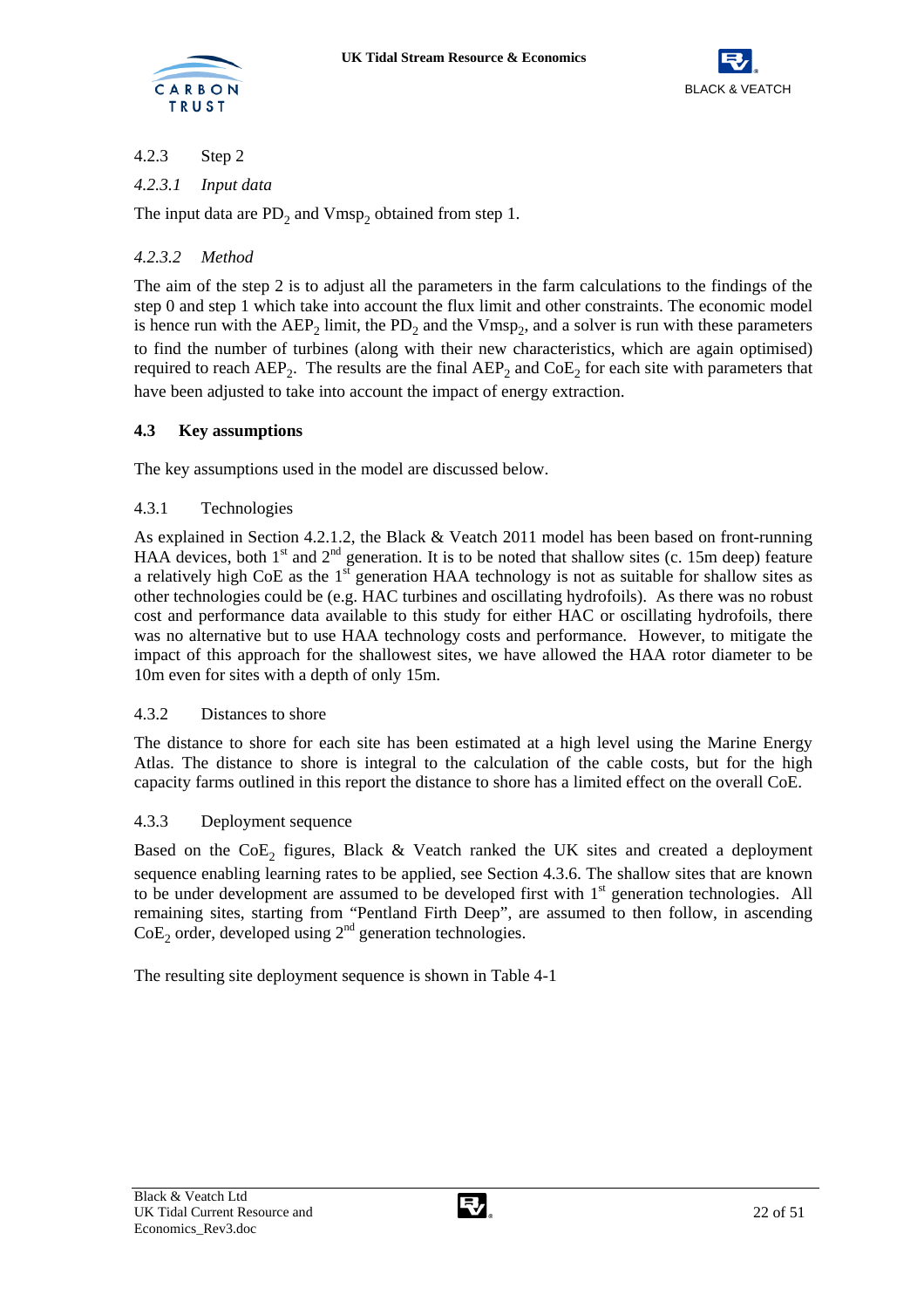![](_page_24_Picture_0.jpeg)

![](_page_24_Picture_2.jpeg)

| Order of<br>deployment | <b>Sites</b>                      | Area           | Mean<br>Sea<br>Level<br>(MSL) | CoE based on<br>technical<br>resource, no<br>learning | <b>Type</b><br>of site |
|------------------------|-----------------------------------|----------------|-------------------------------|-------------------------------------------------------|------------------------|
|                        |                                   | $km^2$         | m                             | $p/kWh$ , dr $15%$                                    |                        |
| $\boldsymbol{l}$       | Kyle Rhea                         | $\mathbf{1}$   | 34                            | 21                                                    | <b>TS</b>              |
| $\overline{2}$         | <b>Strangford Lough</b>           | 3              | 35                            | 25                                                    | HC                     |
| $\mathfrak{Z}$         | <b>Pentland Firth Shallow</b>     | 20             | 30                            | 24                                                    | HC                     |
| $\overline{4}$         | <b>Westray Firth</b>              | 22             | 27                            | 35                                                    | <b>TS</b>              |
| 5                      | Race of Alderney                  | 68             | 31                            | 26                                                    | <b>TS</b>              |
| 6                      | <b>Pentland Firth Deep</b>        | 240            | 62                            | 17                                                    | HC                     |
| $\overline{7}$         | <b>Blue Mull Sound</b>            | $\overline{2}$ | 35                            | 21                                                    | <b>TS</b>              |
| 8                      | Mull of Kintyre                   | 9              | 116                           | 23                                                    | <b>TS</b>              |
| 9                      | Ramsey Island                     | 18             | 42                            | 25                                                    | <b>TS</b>              |
| 10                     | Islay / Mull of OA                | 128            | 37                            | 25                                                    | <b>TS</b>              |
| 11                     | Rathlin Island                    | $\overline{4}$ | 102                           | 25                                                    | <b>TS</b>              |
| 12                     | <b>East Rathlin Sound</b>         | $\overline{2}$ | 45                            | 27                                                    | <b>TS</b>              |
| $\overline{13}$        | Carmel Head                       | 50             | 38                            | 29                                                    | <b>TS</b>              |
| 14                     | Yell Sound - West Channel         | $\overline{2}$ | 30                            | 32                                                    | <b>TS</b>              |
| 15                     | <b>Bristol Channel - Minehead</b> | 17             | 30                            | 34                                                    | <b>RES</b>             |
| 16                     | West Islay                        | 93             | 31                            | 36                                                    | <b>TS</b>              |
| 17                     | <b>Big Russel</b>                 | $\mathbf{1}$   | 36                            | 36                                                    | <b>TS</b>              |
| $18\,$                 | North of N. Ronaldsay Firth       | 11             | 39                            | 38                                                    | <b>TS</b>              |
| 19                     | Bristol Channel - Mackenzie       | $\overline{4}$ | 22                            | 40                                                    | <b>RES</b>             |
| 20                     | Isle of Wight                     | 21             | 29                            | 57                                                    | <b>TS</b>              |
| 21                     | Uwchmynydd                        | $\mathbf{1}$   | 29                            | 57                                                    | <b>TS</b>              |
| 22                     | Mull of Galloway                  | 9              | 29                            | 59                                                    | <b>TS</b>              |
| 23                     | <b>Barry Bristol Channel</b>      | 9              | 26                            | 60                                                    | <b>RES</b>             |
| 24                     | <b>West Casquets</b>              | 16             | 23                            | 61                                                    | <b>TS</b>              |
| 25                     | <b>Portland Bill</b>              | 1              | 29                            | 61                                                    | <b>TS</b>              |
| 26                     | <b>East Casquets</b>              | 61             | 22                            | 62                                                    | <b>TS</b>              |
| 27                     | North East Jersey                 | 35             | 21                            | 72                                                    | <b>TS</b>              |
| 28                     | N. Ronaldsay Firth                | 17             | 17                            | 74                                                    | <b>TS</b>              |
| 29                     | South Jersey                      | 60             | 20                            | 75                                                    | <b>TS</b>              |
| 30                     | South Minquiers (Jersey)          | 11             | 16                            | 90                                                    | <b>TS</b>              |

| Table 4-1 Site deployment sequence |  |  |
|------------------------------------|--|--|
|------------------------------------|--|--|

For many sites, high tidal current velocities will be the result of the combination of two or more of the generic mechanisms (TS: tidal streaming, HC: hydraulic current, RES: resonant system). This is particularly true for many open sea sites, which have been classified as TS with a high level of uncertainty (see Section 4.5.2.2 for further discussion).

## 4.3.4 Environmentally acceptable velocity and range limits

For the purpose of this analysis, a 10% reduction in mid-range flow velocity or 0.1m reduction in tidal amplitude (0.2m reduction in tidal range) were considered as being the notional limits of environmental sensitivity. Ecological systems encountered at sites of high tidal current energy density are deemed to remain relatively unaffected by small changes in mid-range velocities of the order of 10%: these systems are inherently accustomed to high variability in local tidal stream velocity and sedimentation is unlikely to be an issue as most suitable sites feature a relatively

![](_page_24_Picture_9.jpeg)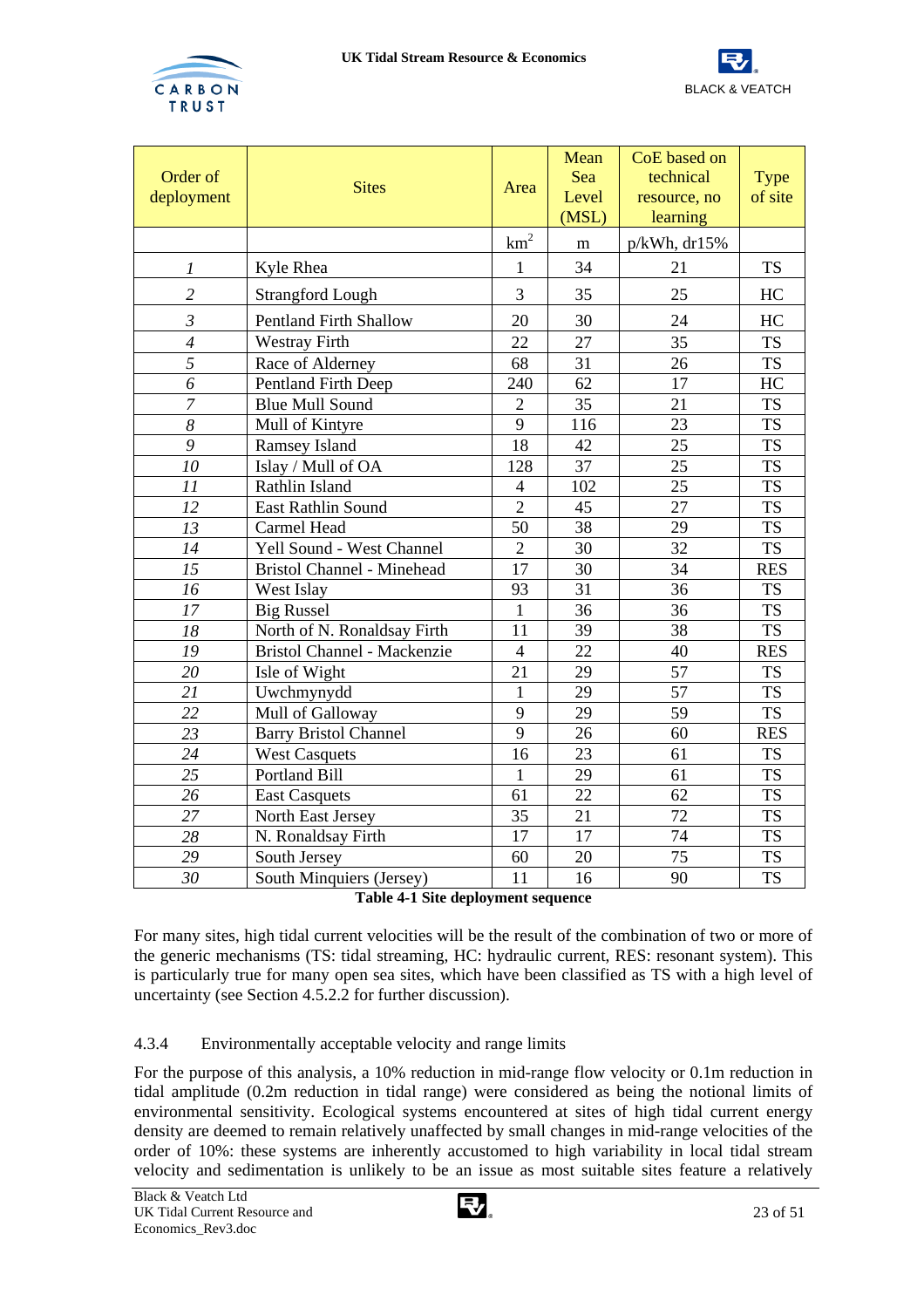![](_page_25_Picture_1.jpeg)

![](_page_25_Picture_2.jpeg)

rocky type of seabed<sup>4</sup>. Based on previous knowledge and experience, the notional limit of tidal range sensitivity was conservatively set to 0.1m reduction in tidal amplitude (0.2m reduction in tidal range) or 5% of the mean spring range value, whichever gives the minimum figure. For simplification, the 0.2m notional tidal range limit is used in the base case. The maximum tidal range alteration has been has been considered as 0.1m in our pessimistic scenario and 0.5m in our optimistic scenario. The 10% environmental limit on velocity change discussed above is not generally reached as the tidal range or economic constraints occur first. When the Pentland Firth sites are optimised in both AEP and CoE (see Section 4.5.2.3) the estimated change in velocity (18%) exceeds the arbitrarily prescribed environmental limit of 10% (however, the tidal range change is estimated to be only 5cm).

## 4.3.5 Economically acceptable velocity change

A key parameter of the 2011 Black & Veatch techno-economic model is the 'acceptable' increase in CoE at each site (% change and/or threshold) due to velocity reductions caused by large-scale deployments, and feedback of this site specific economic constraint to the technical resource. For the purpose of this analysis, this acceptable increase of CoE has been chosen as 20% in the base case, 10% in the pessimistic scenario, and 50% in the optimistic scenario.

#### 4.3.6 Learning rates

This section provides an overview of learning experience from other similar developing industries and suggests applicable learning rates for tidal stream technology, and then considers a number of future scenarios for future generation costs.

In order to form a judgement as to the likely learning rates that can reasonably be assumed for the coming years it is appropriate to first consider empirical learning rates from other emerging renewable energy industries.

![](_page_25_Figure_9.jpeg)

Figure 4-6 shows learning rate data for a range of emerging renewable energy technologies.

**Figure 4-6 Learning in renewable energy technologies (IEA)** 

Price and cumulative capacity are observed to exhibit a straight line when plotted on a log-log diagram and mathematically this straight line indicates that an increase by a fixed percentage of cumulative installed capacity gives a consistent percentage reduction in price. For example the progress ratio for photovoltaics over the period 1985 to 1995 was  $\sim 65\%$  (learning rate  $\sim 35\%$ ) and that for wind power between 1980 and 1995 was 82% (learning rate 18%).

 $4$  For further discussion of this aspect, see Section 4.3.5.2 of the 2005 MEC report.[1]

l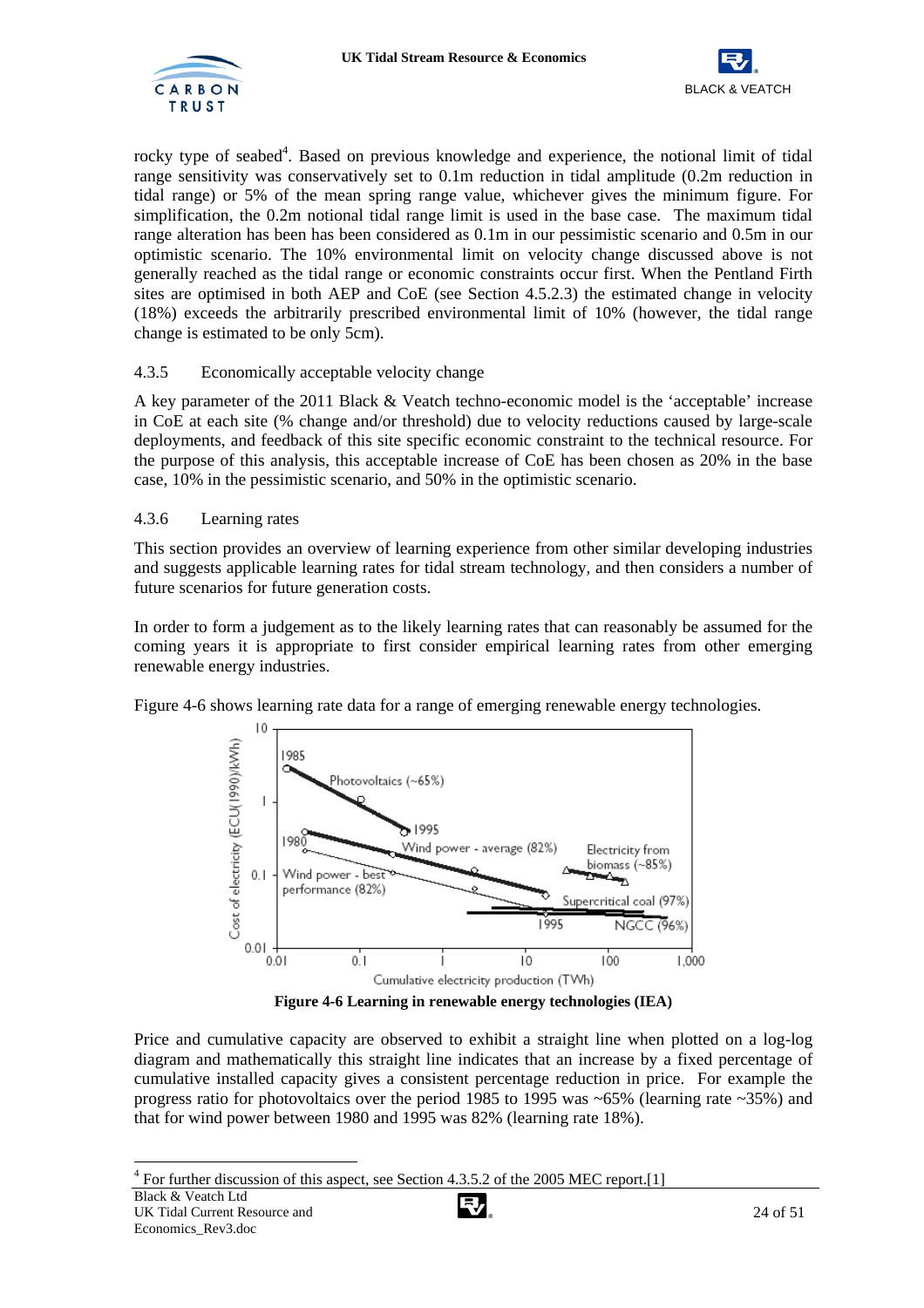![](_page_26_Picture_2.jpeg)

Any discussion as to the likely learning rates that may be experienced by the tidal stream industry will be subjective. A progress ratio as low as wind energy  $(82%)$  is not expected by Black & Veatch for the following reasons:

- a) In wind, much of the learning was a result of doing "the same thing bigger" or "upsizing" rather than "doing the same or something new". This has probably been the single most important contributor to the progress ratio for wind, contributing c. 7% to the 18% learning rate. Tidal turbines, similarly to wind turbines, will benefit from increasing rotor swept areas, until the maximum length of the blades, limited by loadings, is reached. However, unlike for wind power, the ultimate physical limit on rotor diameter can also be imposed by cavitation or limited water depth, the latter being particularly important for the relatively shallow sites of (25-35m) that are likely to be developed in the near-term.
- b) Much of the learning in wind power occurred at small scale with small scale units (<100kW), often by individuals with very low budgets. Tidal stream on the other hand requires large investments to deploy prototypes and therefore requires a smaller number of more risky steps to develop, this tends to suggest that the learning will be slower (and the progress ratio higher).
- c) In the wind industry, the agreed technical solution has consolidated. Tidal stream technologies also appear to be converging on a horizontal axis turbine; however, a number of alternative concepts are still being developed. This indicates that learning rates will be lower (than would be expected) when measured against cumulative industry capacity.

Black & Veatch believes that a likely range of learning rates for the tidal energy industry in the UK is between 8-16% with a mid range value of 12%; this is c. 6% lower than that experienced in wind energy. However, as discussed in Section 4.2.1.2, the implementation of  $2<sup>nd</sup>$  generation technologies is assumed to create a step-change in CoE at a certain point in time, offsetting the lower assumed incremental learning rate that is a result of the issues considered above.

## 4.3.7 Drag losses to structure and wake losses

The other major issue requiring further consideration is the prescription of how much of the energy removal from the tidal hydrodynamic system can actually be ascribed to useful energy generation. Potential device coefficients of performance (Cp) and conversion efficiencies are of course fairly well understood, and best practice understanding of TEC device performance envelopes have been utilised in some of the key assumptions necessary in this analysis. However, the energy removal from the system that is due simply to the presence of the TEC device itself has not been considered in detail in the analysis presented in this report. Future focus to reduce this wasteful use of the resource by improved support structure design and streamlining has the potential to significantly reduce this loss of useful energy that would otherwise be available for harvesting. For the purpose of the present resource/economics study, Black & Veatch assumed the percentage of energy wasted through the presence of the TEC device itself is between 5-25% of the total amount of energy extracted from the system, with a mid range value of 15%.

Another area requiring further research is the prescription of how much energy is lost due to wake propagation between rows of turbines. At model step 0, see Figure 4-1, the Black & Veatch model assumes a farm packing density of 1 rotor per 25D² m², where D represents the rotor diameter. This is equivalent to spacing the rows 20-diameters apart in the downstream direction and 1.25 diameters apart in the lateral direction. This concurs with existing research being carried out on the subject [16, 17]. Both layouts have benefits and drawbacks and it is assumed that either could be representative. For the purpose of the present resource/economics study, Black & Veatch assumed the percentage of energy not captured by the turbines due to wake turbulence propagation is

![](_page_26_Picture_12.jpeg)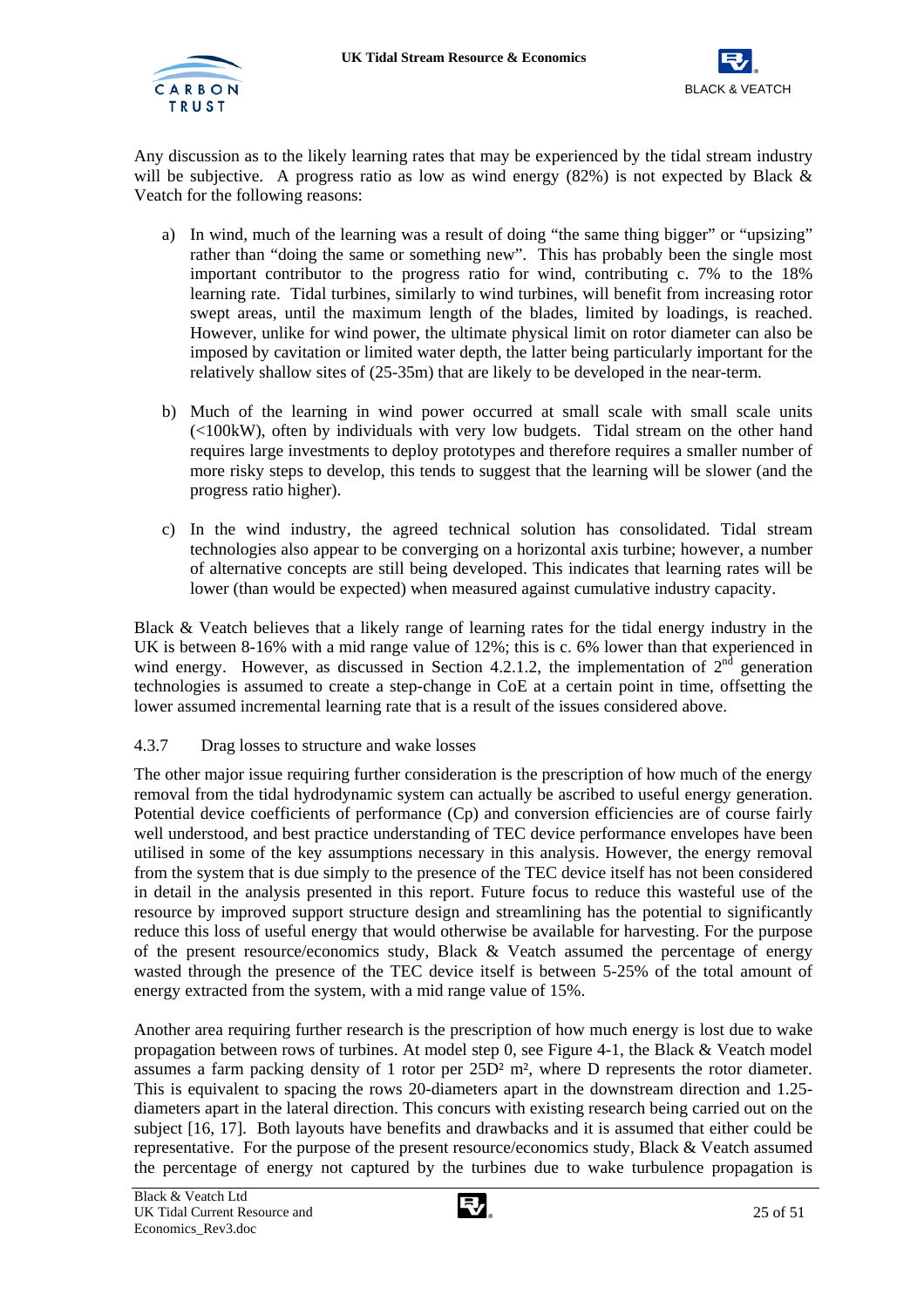![](_page_27_Picture_1.jpeg)

![](_page_27_Picture_2.jpeg)

between 5-20% of the total amount of energy extracted from the system, with a mid range value of 10%. It may be possible to modify the farm packing density to enhance the response of the hydrodynamic tidal system [18], but this is not considered in detail as it remains an emerging science. In our optimisation of CoE by changing the output of the farm (which has the effect of changing the farm packing density), this new approach has been partially considered.

## **4.4 Pentland Firth example**

The method described in Section 4.2 is detailed in this section for the Pentland Firth (Deep) site, with each intermediate result shown in Figure 4-7 to allow a better understanding of the process.

Pentland Firth is a hydraulic current case whose resource assessment is limited by the Flux method, for economic reasons, i.e. a 20% CoE increase limit in the base case. In such a case,  $CoE<sub>1</sub>$ is c. equal to  $CoE<sub>2</sub>$  and step b) and d) give the same percentage of resource extracted. The reason why it is not the case lies in the fact that, as explained in Section 4.3.7, some of the energy is lost due to drag around the structure. The difference between steps b) and d), i.e. 7.2% and 8.3% corresponds to the energy being lost by the system but not extracted by the turbines farm.

Note that the CoE figures given in Figure 4-7 do not account for any learning.

Note that the flux technical  $AEP_1$  has been derived using the results provided in Table 3-1 and the following data, derived from the MEA and/or the Pentland Firth nautical chart:

- Width of site (flux line): 10,217m;
- Averaged depth on the flux line: 58.1m;
- Depth-averaged Vmsp on the flux line: 3.4m/s;
- $a_0$ : 1.2 (coefficient a0 as defined in Appendix C).

![](_page_27_Picture_14.jpeg)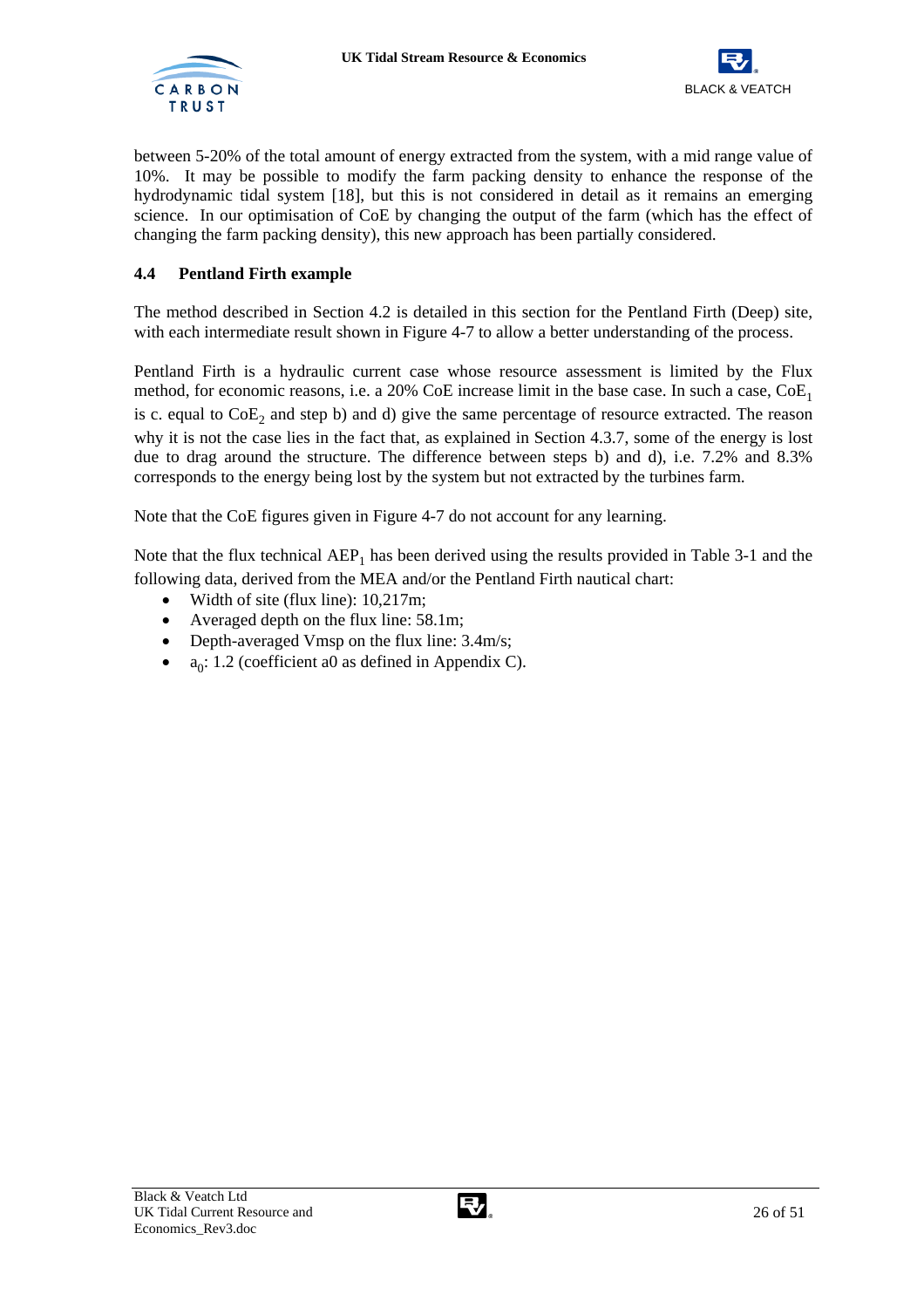![](_page_28_Picture_0.jpeg)

![](_page_28_Picture_2.jpeg)

![](_page_28_Figure_3.jpeg)

![](_page_28_Picture_5.jpeg)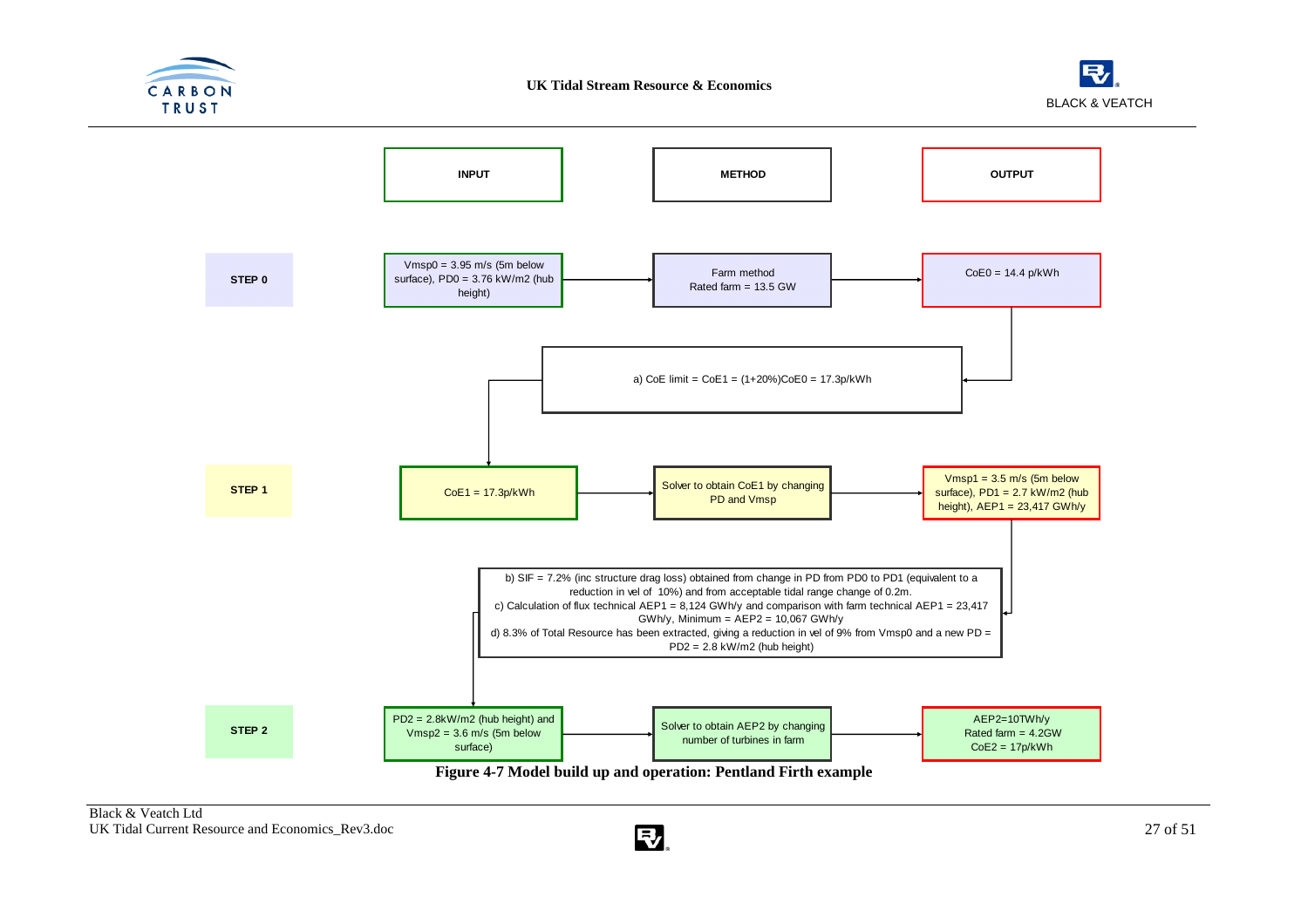![](_page_29_Picture_1.jpeg)

![](_page_29_Picture_2.jpeg)

## **4.5 Results and analysis**

4.5.1 Black & Veatch 2011 model: Base case results

The Black & Veatch 2011 base case model results are presented in Figure 4-8, Figure 4-9 and Figure 4-10.

Figure 4-8 shows the CoE for each site considered in this study. The site sequence follows the assumed deployment scenario as discussed in Section 4.3.3. The white bars on Figure 4-8 refer to the  $CoE_0$  obtained as an output of step 0, which is the CoE obtained following the original farm method. The green bars refer to the CoE obtained once the model has run with all base case parameters (see Section 4.5.2 for the uncertainty analysis). The orange bars refer to the CoE obtained once learning has been applied on the base case model results. The CoE of the last ten sites appears to be relatively high in comparison to the others. This is mainly due to the shallowness of these sites and other technologies that are under development (HAC turbines or oscillating hydrofoil devices) could make them more economically viable than shown.

Figure 4-9 shows the AEP figures for each site and with respect to the UK total, in the base case. Note that this data is presented by technical resource magnitude, not the assumed site development sequence. Pentland Firth Deep accounts for c. 35% of the resource, Race of Alderney for c. 8%. Carmel Head, South Jersey and East Casquets each for c. 7%. All the remaining sites all account for less than 5% of the UK total.

The resource-cost curve presented in Figure 4-10 represents the combination of the above two results. The curve has been obtained after averaging the cost-resource results of several sites:

- "Sites currently in development": Kyle Rhea, Strangford Lough, Pentland Firth Shallow and Westray Firth;
- "Most attractive shallow sites with  $1<sup>st</sup>$  generation technologies": Race of Alderney;
- "Pentland Firth (deep) with  $2<sup>nd</sup>$  generation technologies": Pentland Firth Deep;
- "Attractive deep sites": Blue Mull Sound, Mull of Kintyre, Islay / Mull of OA, Rathlin Island, Ramsey Island, East Rathlin Sound, North of North Ronaldsey Firth, Carmel Head, West Islay, Big Russel, Yell Sound - West Channel, Bristol Channel Minehead, Bristol Channel – Mackenzie Shoal;
- "Less attractive sites with  $2<sup>nd</sup>$  generation technologies": all remaining sites.

Note that, as explained in Section 4.5.2, an overall error band of c. -25% +115% has been applied on the CoE data obtained from the model runs.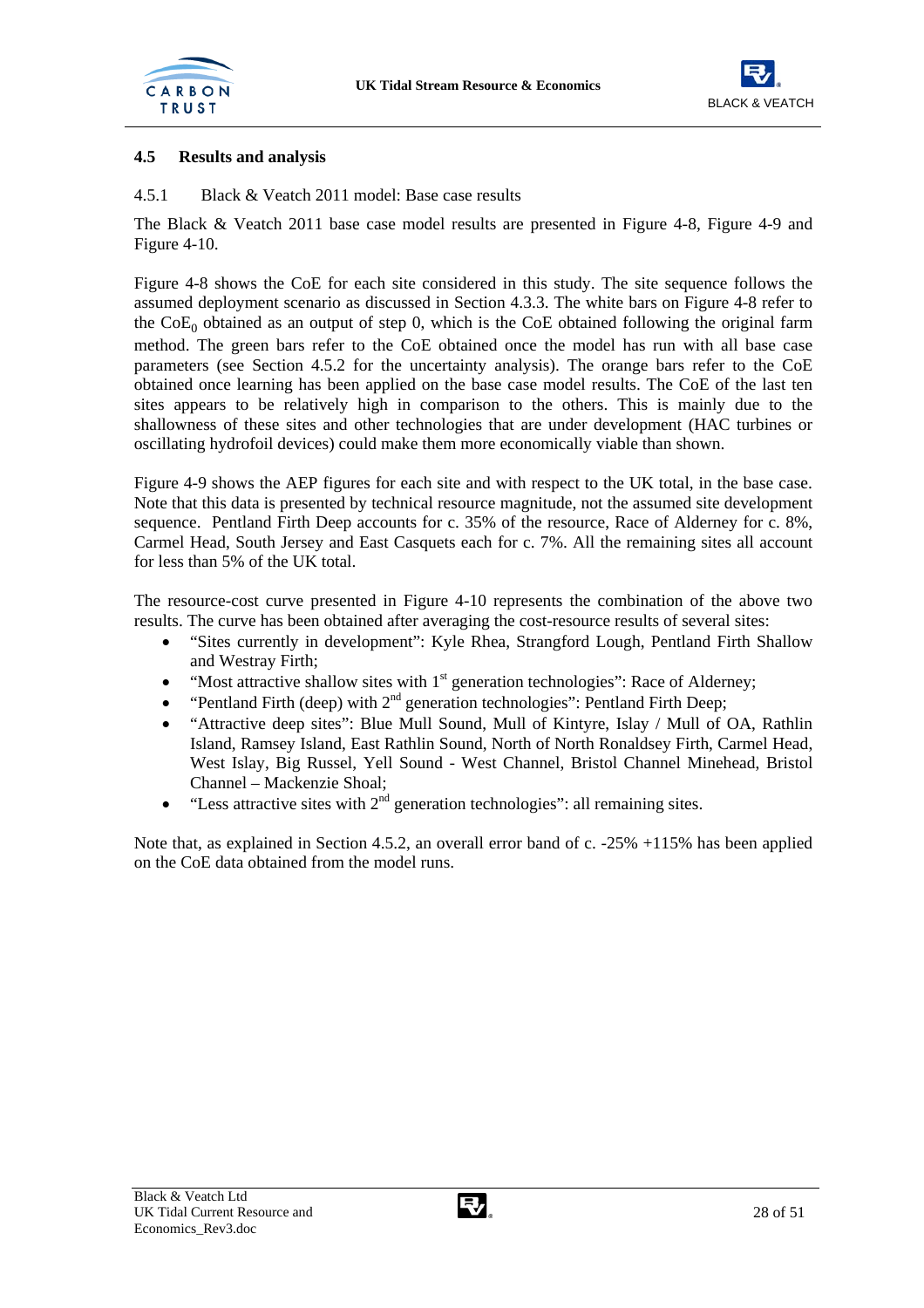![](_page_30_Picture_0.jpeg)

![](_page_30_Picture_2.jpeg)

## **CoE for sites with or without extraction (15% dr)**

![](_page_30_Figure_4.jpeg)

**Figure 4-8 Black & Veatch 2011 base case model results: Cost of Energy (CoE error bands not shown, see Section 4.5.2)** 

![](_page_30_Picture_7.jpeg)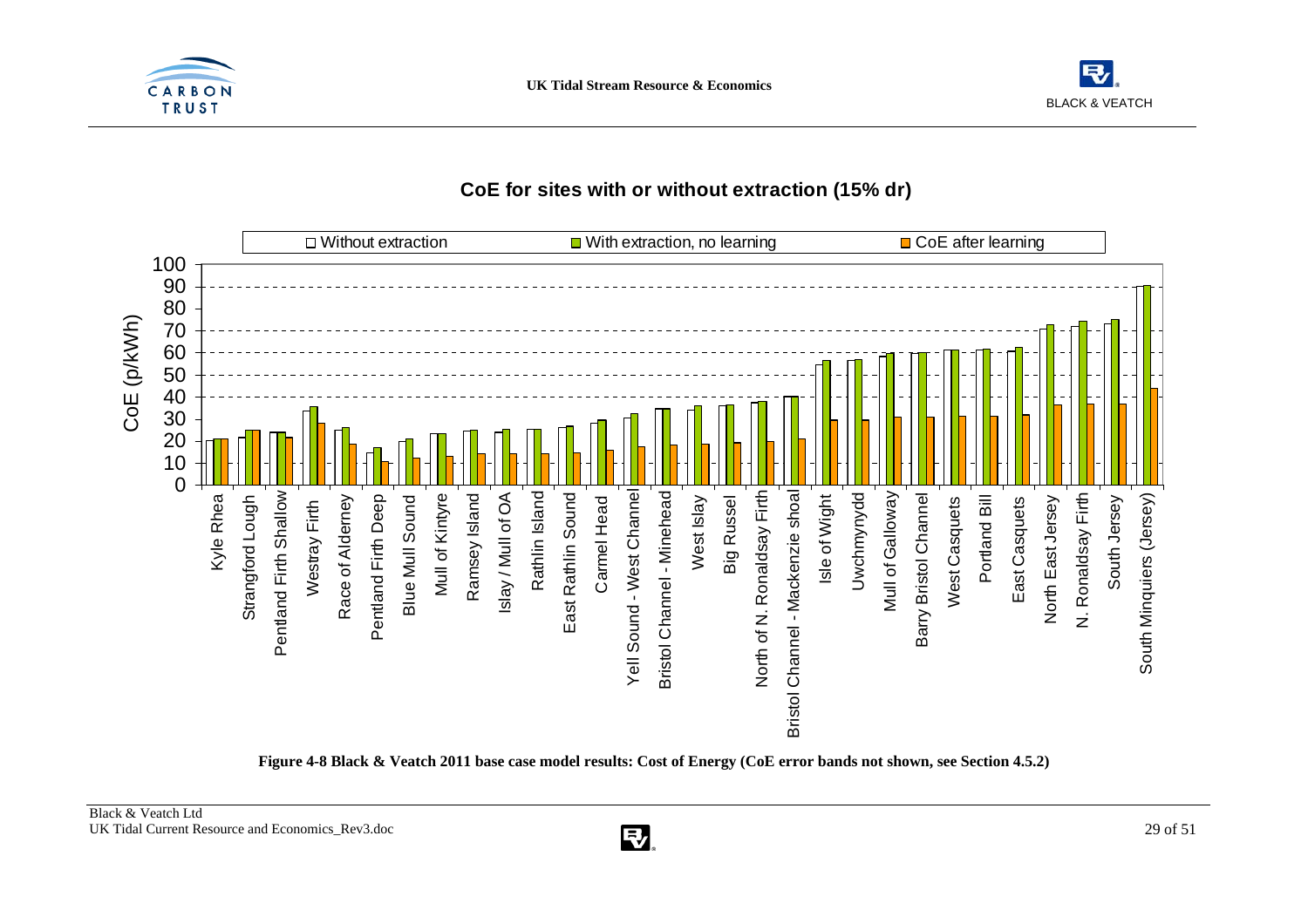![](_page_31_Picture_0.jpeg)

![](_page_31_Picture_2.jpeg)

## **Cumulative AEP per site**

![](_page_31_Figure_4.jpeg)

**Figure 4-9 Black & Veatch 2011 base case model results: Annual Energy Production**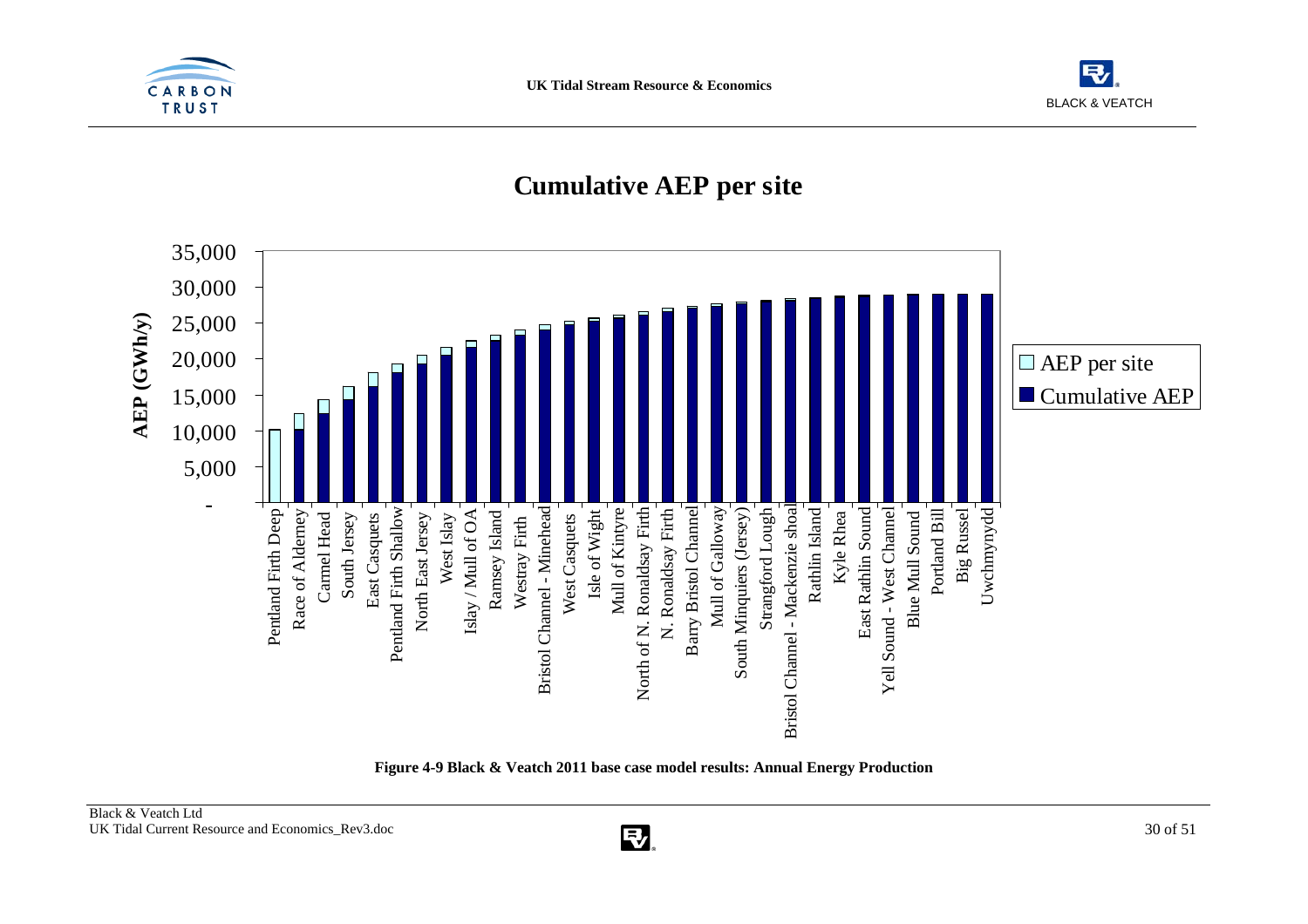![](_page_32_Picture_0.jpeg)

![](_page_32_Picture_2.jpeg)

![](_page_32_Figure_3.jpeg)

#### **Cost / resource curve for tidal current energy in UK (15% discount rate)**

**Figure 4-10 Black & Veatch 2011 base case model results: Cost-Resource curve (error bands shown only for CoE, see Section 4.5.2)** 

![](_page_32_Picture_7.jpeg)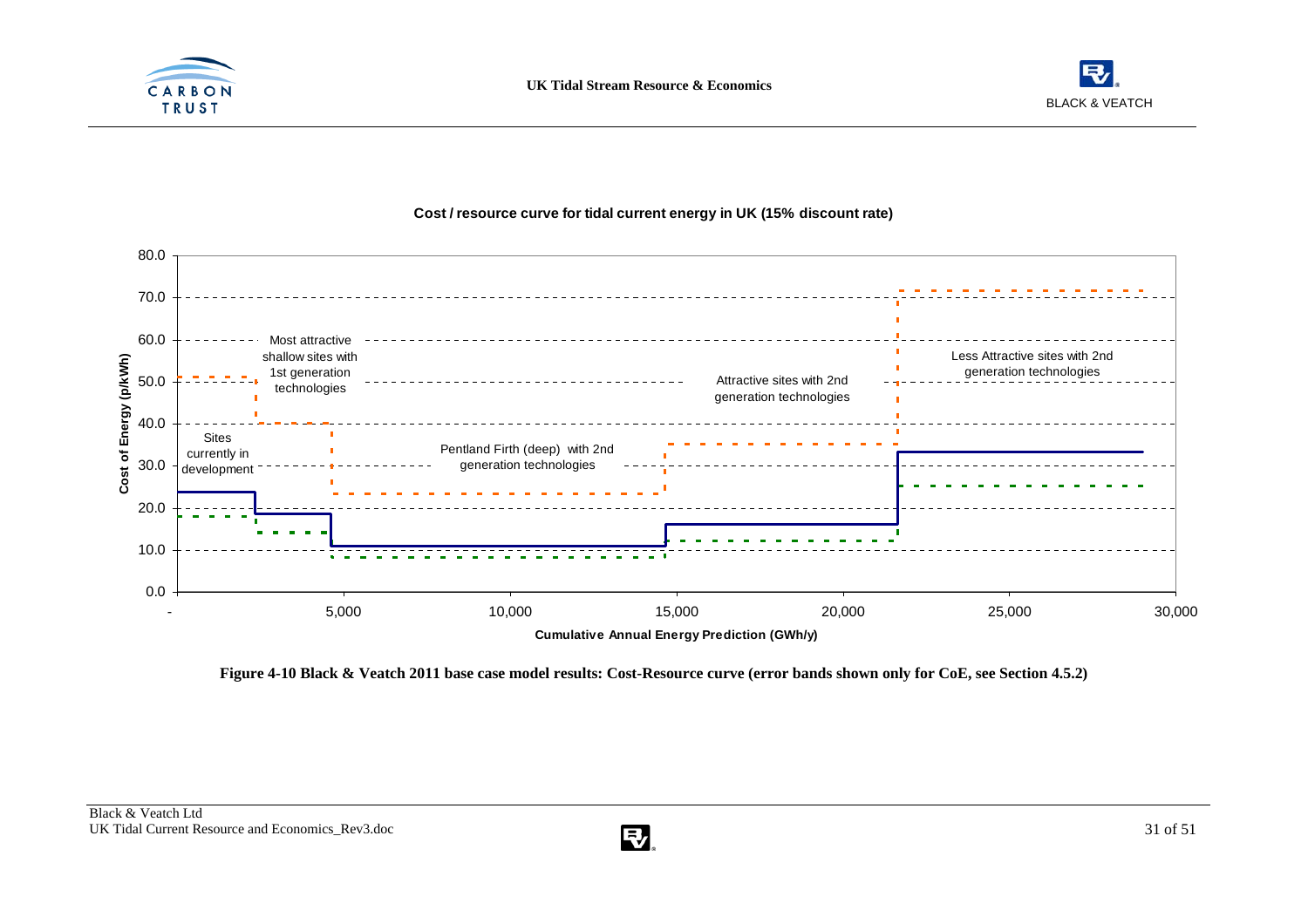![](_page_33_Picture_1.jpeg)

## 4.5.2 Sensitivity analysis

## *4.5.2.1 General results*

This section highlights the effect of each key parameter used in the model on the overall UK AEP and averaged CoE. Each parameter has been assessed independently from the others. Standard statistical analysis has been used to derive final error bands on total UK AEP and UK averaged CoE. The overall results are shown in Table 4-2. Note that the UK averaged CoE has been obtained after averaging all CoE weighted by their AEP. Table 4-3 provides an overview of all sensitivities run in the Black & Veatch 2011 model. The uncertainties due to the cost data used to derive the CoE figures are technology specific and are explained in Section 4.2.1.2.

The most influential parameter on the pessimistic CoE figure is the actual resource data used to assess the sites, due to the significant uncertainty prescribed to the MEA data (see Section 4.1.1). All parameters have a similar influence on the optimistic CoE figure, see Figure 4-11.

Figure 4-12 shows that CoE and tidal range limits are the most influential parameters on the AEP, each influencing the AEP estimate to within c. +/-25% of its optimistic value.

|                   | <b>Total Technical</b><br>resource | <b>Average CoE</b><br>with learning |
|-------------------|------------------------------------|-------------------------------------|
|                   | TWh/v                              | $p/kWh$ , dr 15%                    |
| Pessimistic (P10) | 16.4                               | 42.4                                |
| Base (P50)        | 29.0                               | 19.7                                |
| Optimistic (P90)  | 38.4                               | 14.8                                |

## **Table 4-2 UK Technical resource AEP and CoE results**

![](_page_33_Picture_11.jpeg)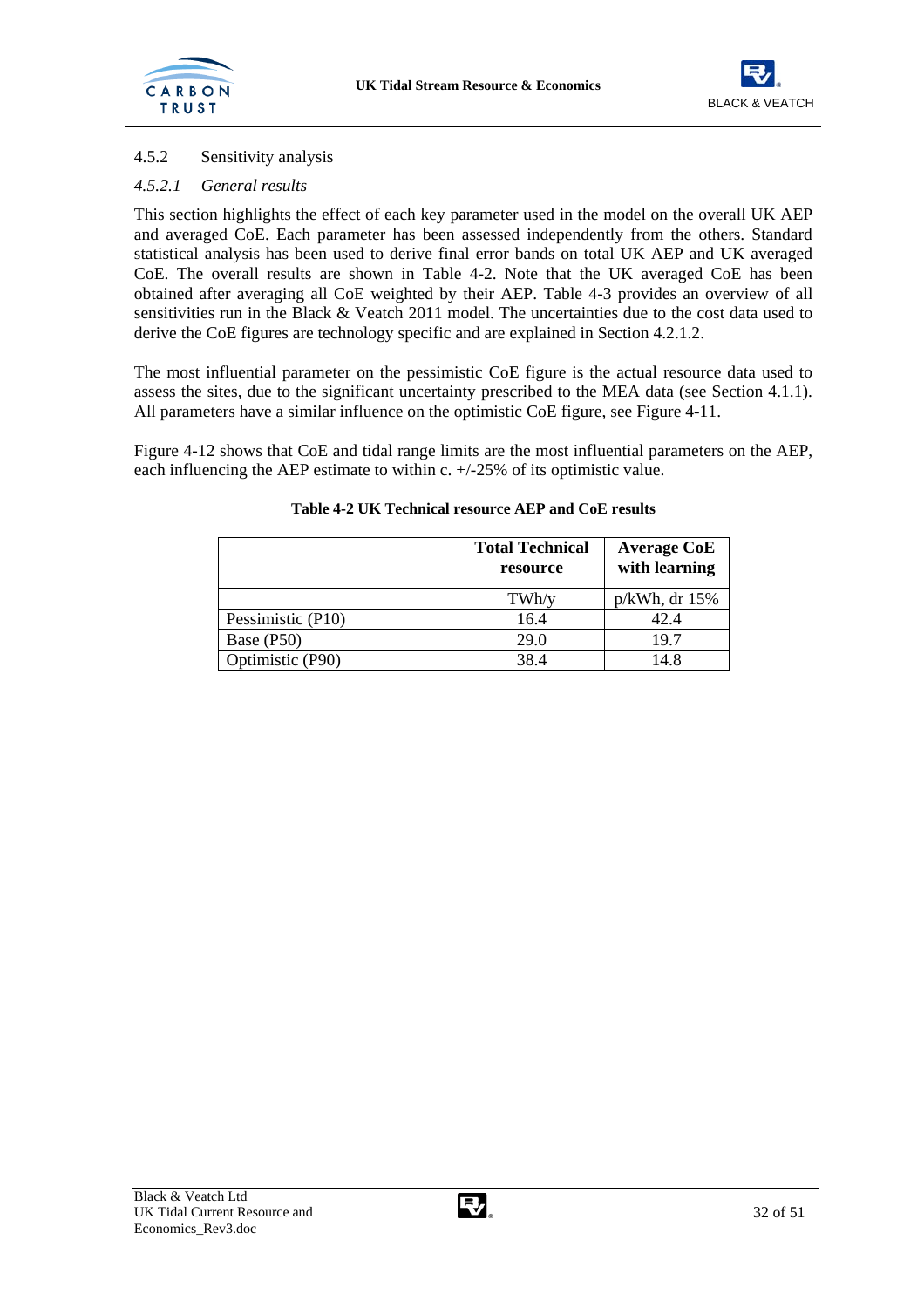![](_page_34_Picture_0.jpeg)

![](_page_34_Picture_2.jpeg)

| <b>Change of parameter:</b>  | <b>Scenario</b>          | <b>CoE</b> increase<br>acceptable | <b>Tidal range</b><br>decrease<br>acceptable | Learning                 | <b>Structural</b><br>losses due to<br>drag | <b>Wake losses</b>       | <b>Resource data</b><br>(power density) | Cost data                | <b>Total</b><br><b>Technical</b><br>resource | <b>Average CoE</b><br>without<br>learning |
|------------------------------|--------------------------|-----------------------------------|----------------------------------------------|--------------------------|--------------------------------------------|--------------------------|-----------------------------------------|--------------------------|----------------------------------------------|-------------------------------------------|
|                              |                          | $\%$                              | m                                            | $\%$                     | $\%$                                       | $\%$                     | $\%$                                    | $\%$                     | TWh/v                                        | p/kWh                                     |
| <b>ALL BASE</b>              | Base                     | 20%                               | 0.2                                          | 12%                      | 15%                                        | 10%                      | 100%                                    | 100%                     | 29.0                                         | 34.7                                      |
| CoE limit 10%                | Worst                    | 10%                               | 0.2                                          | 12%                      | 15%                                        | 10%                      | 100%                                    | 100%                     | 25.1                                         | 39.1                                      |
| CoE limit 50%                | <b>Best</b>              | 50%                               | 0.2                                          | 12%                      | 15%                                        | 10%                      | 100%                                    | 100%                     | 31.8                                         | 30.8                                      |
| Tidal range 0.1              | Worst                    | 20%                               | 0.1                                          | 12%                      | 15%                                        | 10%                      | 100%                                    | 100%                     | 24.1                                         | 33.4                                      |
| Tidal range 0.5              | <b>Best</b>              | 20%                               | 0.5                                          | 12%                      | 15%                                        | 10%                      | 100%                                    | 100%                     | 37.5                                         | 35.2                                      |
| Learning 8%                  | Worst                    | 20%                               | 0.2                                          | 8%                       | 15%                                        | 10%                      | 100%                                    | 100%                     | 29.0                                         | 34.7                                      |
| Learning 16%                 | <b>Best</b>              | 20%                               | 0.2                                          | 16%                      | 15%                                        | 10%                      | 100%                                    | 100%                     | 29.0                                         | 34.7                                      |
| <b>Structural losses 25%</b> | Worst                    | 20%                               | 0.2                                          | 12%                      | 25%                                        | 10%                      | 100%                                    | 100%                     | 26.7                                         | 35.4                                      |
| <b>Structural losses 5%</b>  | <b>Best</b>              | 20%                               | 0.2                                          | 12%                      | 5%                                         | 10%                      | 100%                                    | 100%                     | 31.3                                         | 34.3                                      |
| Wake losses 20%              | Worst                    | 20%                               | 0.2                                          | 12%                      | 15%                                        | 20%                      | 100%                                    | 100%                     | 28.0                                         | 38.2                                      |
| Wake losses 5%               | <b>Best</b>              | 20%                               | 0.2                                          | 12%                      | 15%                                        | 5%                       | 100%                                    | 100%                     | 29.5                                         | 33.2                                      |
| <b>Resource data low</b>     | Worst                    | 20%                               | 0.2                                          | 12%                      | 15%                                        | 10%                      | 55%                                     | 100%                     | 18.4                                         | 65.4                                      |
| Resource data high           | <b>Best</b>              | 20%                               | 0.2                                          | 12%                      | 15%                                        | 10%                      | 120%                                    | 100%                     | 30.6                                         | 32.0                                      |
| Capex and Opex data high     | Worst                    | 20%                               | 0.2                                          | 12%                      | 15%                                        | 10%                      | 100%                                    | worse                    | 28.6                                         | 43.3                                      |
| Capex and Opex data low      | <b>Best</b>              | 20%                               | 0.2                                          | 12%                      | 15%                                        | 10%                      | 100%                                    | best                     | 29.0                                         | 31.2                                      |
| Pessimistic (P10)            | $\overline{\phantom{a}}$ | $\overline{\phantom{a}}$          | $\overline{\phantom{a}}$                     | $\overline{\phantom{a}}$ | $\overline{\phantom{a}}$                   | $\overline{\phantom{a}}$ | $\overline{\phantom{a}}$                | $\overline{\phantom{a}}$ | 16.4                                         | 74.0                                      |
| <b>Optimistic (P90)</b>      | $\overline{\phantom{a}}$ | $\overline{\phantom{a}}$          | $\overline{\phantom{a}}$                     |                          |                                            | $\overline{a}$           | $\overline{\phantom{a}}$                | $\overline{\phantom{a}}$ | 38.4                                         | 28.3                                      |

**Table 4-3 Sensitivity analysis: all results** 

![](_page_34_Picture_6.jpeg)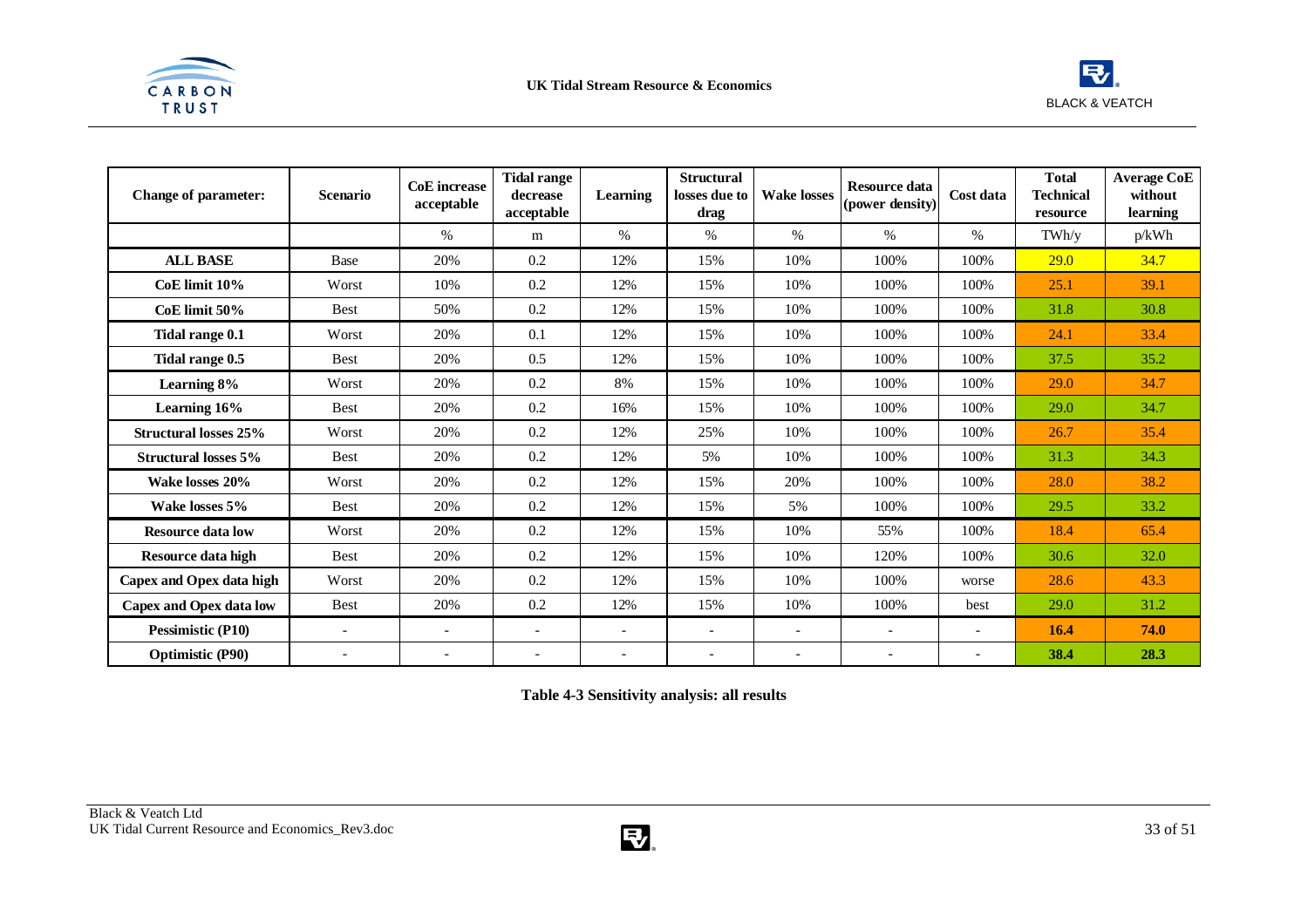![](_page_35_Picture_0.jpeg)

![](_page_35_Picture_2.jpeg)

![](_page_35_Figure_3.jpeg)

**Figure 4-11 Sensitivity analysis on Cost of Energy** 

![](_page_35_Picture_6.jpeg)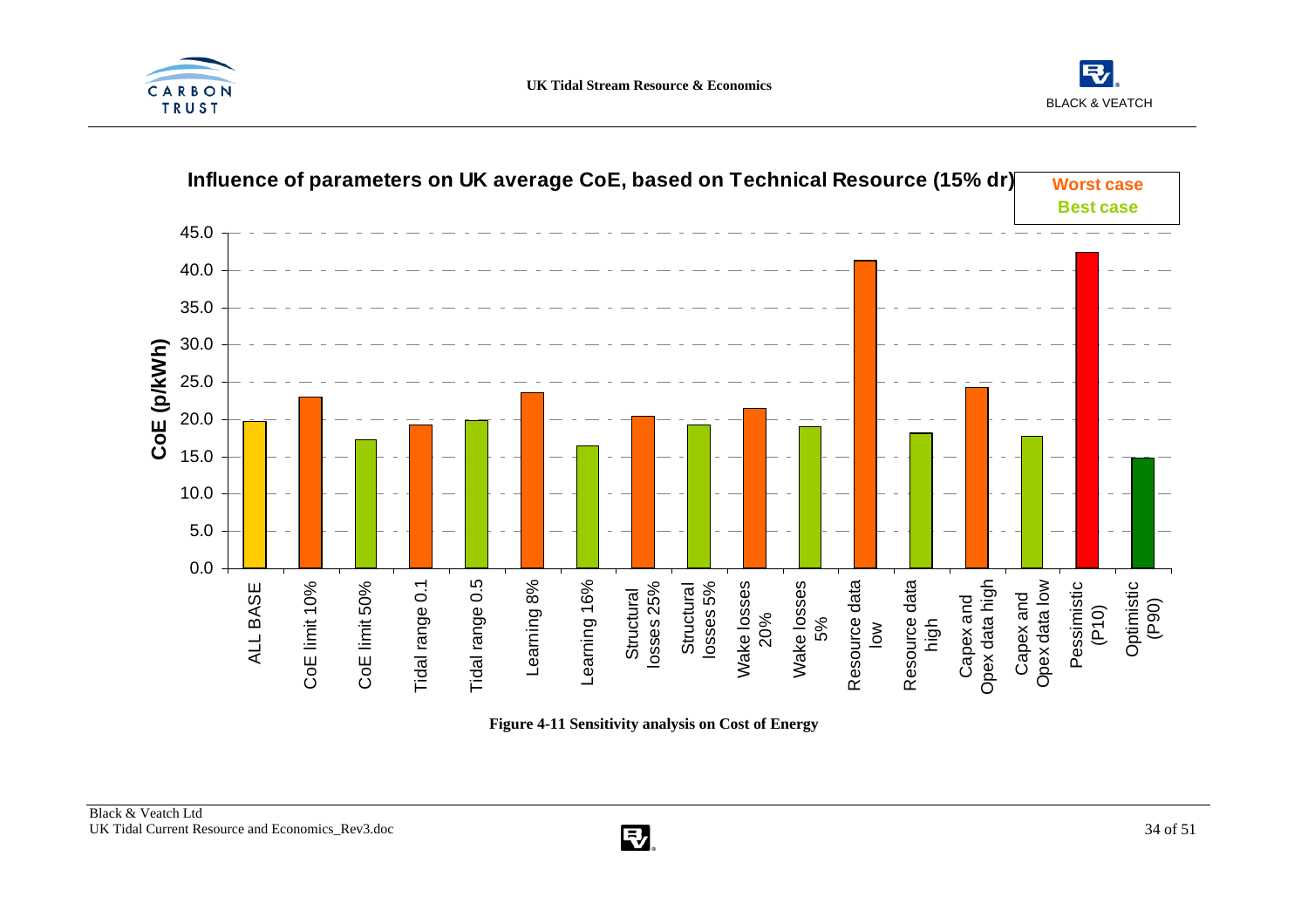![](_page_36_Picture_0.jpeg)

![](_page_36_Picture_2.jpeg)

## **Influence of parameters on UK Technical Resource AEP**

**Worst caseBest case**

![](_page_36_Figure_5.jpeg)

**Figure 4-12 Sensitivity analysis on Annual Energy Production** 

![](_page_36_Picture_8.jpeg)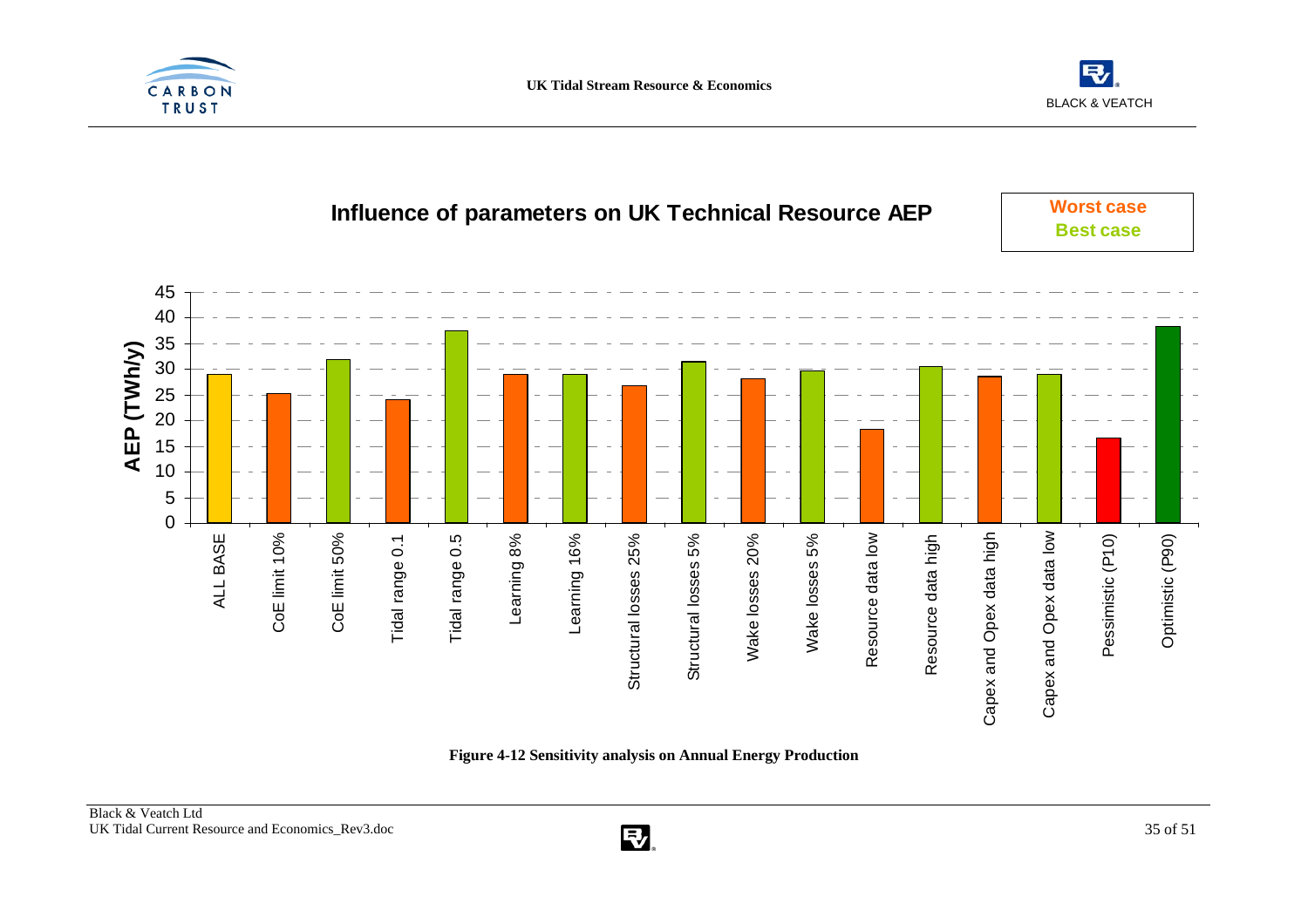![](_page_37_Picture_1.jpeg)

![](_page_37_Picture_2.jpeg)

## *4.5.2.2 Case study: tidal streaming sites*

The tidal streaming sites are the least well represented by the generic analysis outlined in this report. Most UK tidal streaming sites are 'open sea' sites, as opposed to the idealised 'narrowing channel' case which has been used as the generic tidal streaming case (see Appendix C).

In all the scenarios described to this point, the energy extraction (i.e. the Flux Technical AEP) at these sites has always been limited by the prescribed tidal range change (0.1 to 0.5m as discussed earlier), based on the results from Appendix C. It is possible that energy extraction might have a lesser impact on the tidal range for open sea sites than for narrowing channel sites. On the other hand, energy extraction from open sea sites is likely to change local tidal flow patters more significantly, and reduce the tidal velocities through the farm more than would be the case for a narrowing channel, which could mean that the economics are affected to a greater degree by energy extraction than is calculated using the generic methodology. Running the Black & Veatch 2011 model with no limit on tidal range for all tidal streaming sites provides the results presented in Table 4-4. In this case, when the Flux Technical AEP limits the energy extraction for a particular site, it is by the prescribed velocity change (derived from the acceptable CoE increase).

|                   | <b>Total resource</b> | <b>Average CoE</b><br>with learning |
|-------------------|-----------------------|-------------------------------------|
|                   | TWh/v                 | $p/kWh$ , dr 15%                    |
| Pessimistic (P10) | 19.5                  | 42.6                                |
| Base (P50)        | 39.0                  | 19.8                                |
| Optimistic (P90)  | 46.8                  | 14.9                                |

**Table 4-4 AEP and CoE results for UK resource without tidal range limit on TS sites** 

The impact on the P50 CoE figure is minimal and the CoE error bands are similar. The AEP base case estimate increases by c. 35% from 29TWh/y (see Table 4-2) to c. 39TWh/y and the overall error band on national AEP changes from c. -40% +35% to -50% +20%.

#### *4.5.2.3 Case study: Pentland Firth sites*

In Figure 4-9, the Pentland Firth (Deep and Shallow) accounts for c. 36% of the UK resource (all base case parameters). Given the potentially favourable economics of this key site (notwithstanding the challenges and costs of grid connection), it is logical to investigate allowing a greater CoE increase, enabling a higher AEP. The highest AEP is achieved when Flux Technical AEP and Farm Technical AEP are equal. Due to learning effects, the Pentland Firth can therefore be optimised in farm size and/or CoE, providing higher AEP and lower CoE for the total UK resource. Both optimisations occur at almost the same amount of energy extracted: 13.1% of the total tidal energy of the system. The absolute upper limit of energy extraction (i.e. the theoretical resource) is 20% of the total tidal energy of the system, as per Table 3-1. It should be noted that the change in velocity (18%) exceeds the arbitrarily prescribed environmental limit.

This increases the UK total AEP by c.35% from 29TWh/y (base case results shown in Table 4-2) to c. 39TWh/y (all base cases with Pentland Firth optimised for AEP and CoE). In this instance, the Pentland Firth accounts for c. 50% of the total UK resource. The UK averaged CoE decreases by c. 10% from c. 20p/kWh (base case results shown in Table 4-2) to c. 18p/kWh.

This scenario is in fact essentially the outcome of the sensitivity test which allowed the CoE to increase by 50% at step 1 of the model operation, as outlined in the general uncertainty analysis of Section 4.5.2.1: the Pentland Firth being one of the only, and by far the largest, hydraulic current site in the UK. Note that the estimated CoE for the Pentland Firth after learning has been applied remains similar to the base case, due to the additional installed capacity, as shown in Figure 4-13.

![](_page_37_Picture_14.jpeg)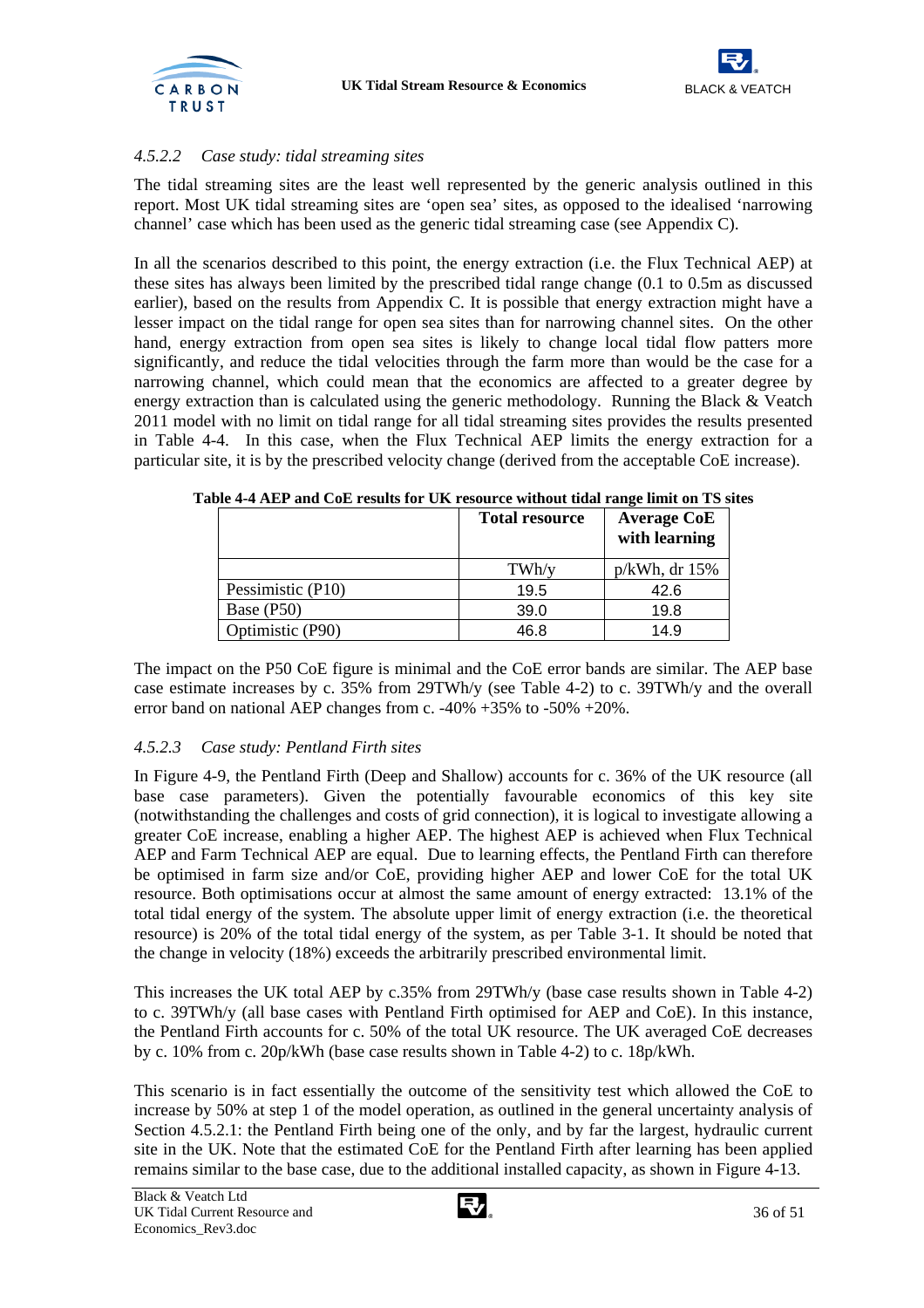![](_page_38_Picture_0.jpeg)

![](_page_38_Picture_2.jpeg)

#### 35.0 Sites currently in development 30.0 Less Attractive sites with 2nd Most attractive generation technologies shallow sites with 25.0Cost of Energy (p/kWh) **Cost of Energy (p/kWh)** 1st generation technologies 20.0 Pentland Firth (deep) with 2nd Attractive sites with 2nd generation technologies generation technologies 15.0 10.05.00.0- 5,000 10,000 15,000 20,000 25,000 30,000 35,000 **Cumulative Annual Energy Prediction (GWh/y)**

#### **Cost / resource curve for tidal current energy in UK (15% discount rate)**

**Figure 4-13 Black & Veatch 2011 model results: Cost-Resource curve with Pentland Firth optimised (P50 results only)** 

![](_page_38_Picture_7.jpeg)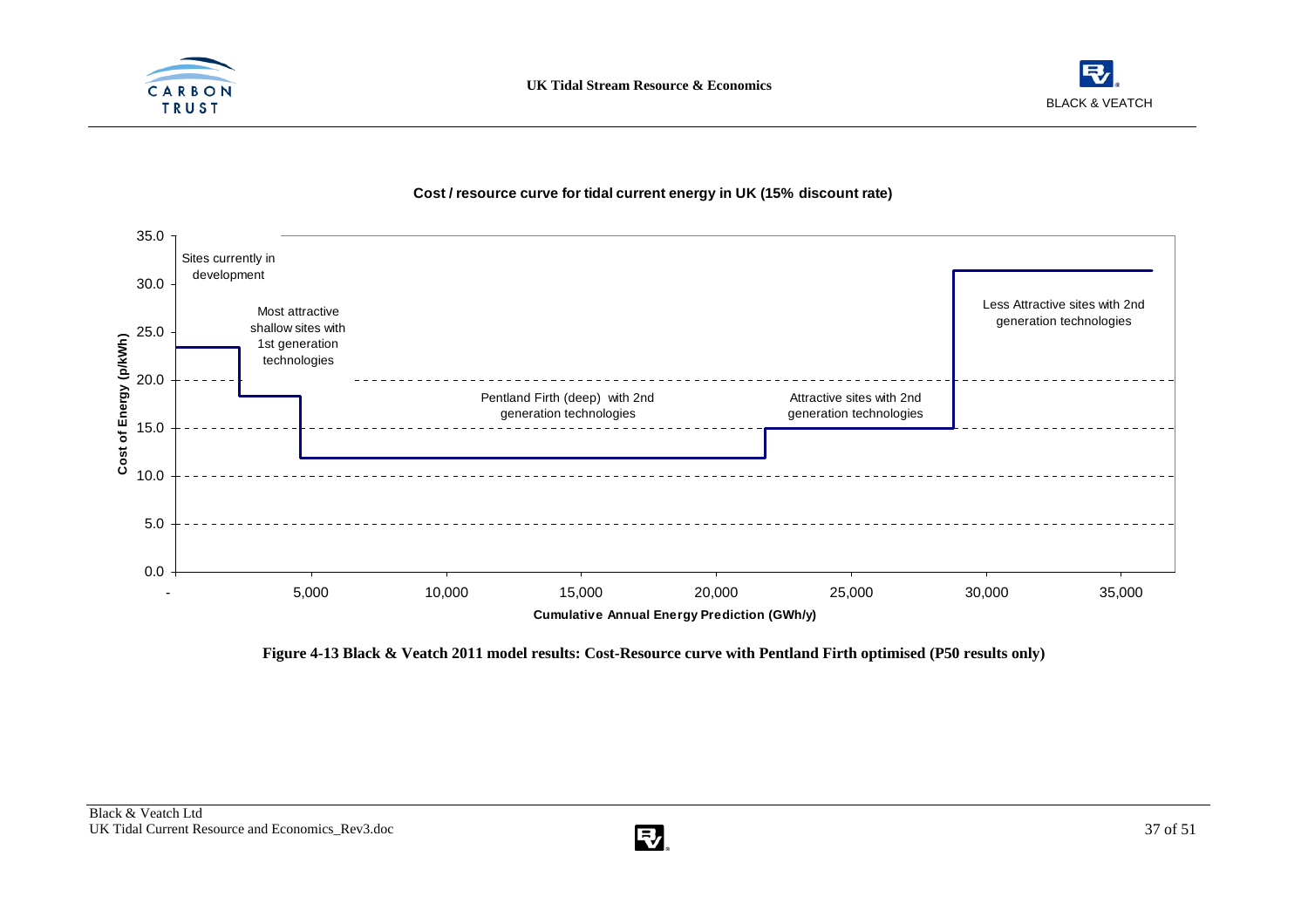![](_page_39_Picture_1.jpeg)

![](_page_39_Picture_2.jpeg)

## 4.5.3 Additional resource-cost sensitivities

Black & Veatch carried out additional sensitivity analyses to better understand the influence of the economic and environmental constraints on the UK's AEP and average CoE:

- 1. If both constraints are switched off, in the base case P50 scenario the UK's AEP increases to c. 50TWh/y with an associated CoE of 18.9p/kWh. The UK average CoE decreases from the previous base case P50 figure (19.7p/kWh); however, the CoE for each site has actually increased as expected (as no economic limit is applied) but the resource at the most economic sites has increased more than that of the less economic sites, hence the *weighted* UK average CoE decreases. With both constraints switched off, the AEP is limited by the Farm methodology, but (importantly) with the velocities reduced according to the Flux methodology. In other words, the resource is limited by the technological approach detailed in Section 4.2.1.2 and the resultant effect of extraction on the resource. Higher rated velocities, greater overall packing densities, or changes to the assumed technology, could increase this 'technological approach resource' limit but, at least for the currently assumed technology, at the expense of significantly higher costs.
- 2. If only the economic constraint is applied, the UK's AEP increases to c. 39TWh/y with an associated CoE of 19.8p/kWh. The result is similar to the test case described in Section 4.5.2.2 as the tidal streaming sites are all limited by the environmental constraints in the base case.
- 3. If only the environmental constraint is applied, the national AEP increases to c. 36TWh/y with an associated CoE of c. 17.8p/kWh. The results are similar to the test case described in Section 4.5.2.3 as the Pentland Firth is the only site limited by the economic constraint in the base case.
- 4. The theoretical resource for the selected 30 sites has been calculated as per Table 3-1 and is c. 340TWh/y. However, this estimate is not particularly useful, as it cannot be extracted using the currently envisaged technological approach (as outlined in (1) above). In addition, the caveats in Section 3 regarding this approach generally providing an 'upper limit' to the theoretical resource need to be borne in mind, and at these theoretical limits for any particular site one would expect there to also be significant interactions between sites that are not accounted for in the simple summation across the different sites.

#### 4.5.4 Comparison with the previous report

Table 4-5 shows the results of the previous Black & Veatch assessments as part of the Marine Energy Challenge (MEC) [2]. Table 4-6 summarises the output of the present 2011 study.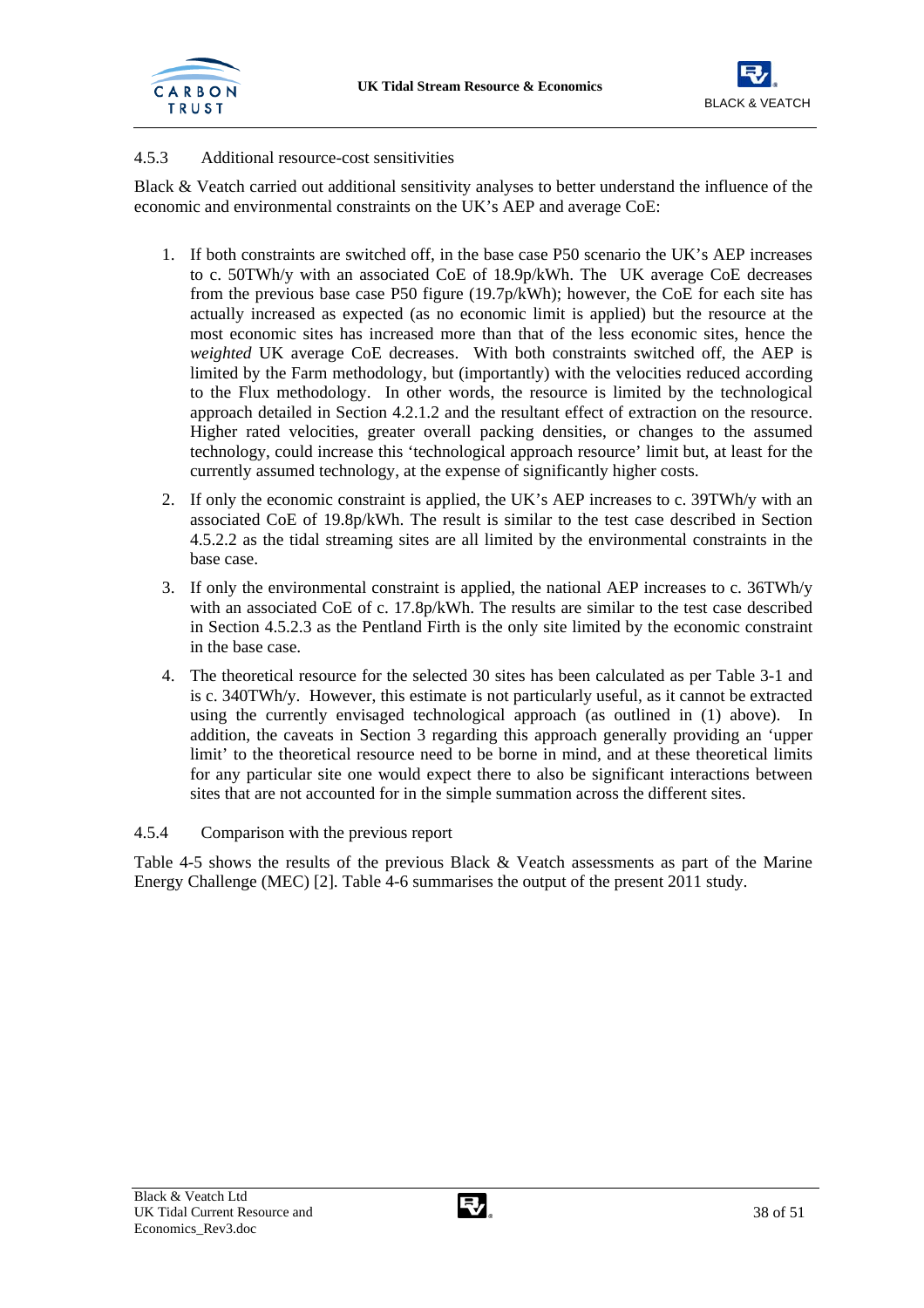![](_page_40_Picture_1.jpeg)

![](_page_40_Picture_2.jpeg)

| Ranking | <b>Site Name</b>          | <b>Phase II</b><br>(GWh/y) |                  |
|---------|---------------------------|----------------------------|------------------|
| 1       | <b>Pentland Skerries</b>  | 3901                       | 4526             |
|         |                           |                            | 2114             |
| 2       | Stroma P. Firth           | 2774                       | (eliminated)     |
| 3       | Duncansby Head            | 2031                       | 1699             |
| 4       | Casquets                  | 1651                       | 418              |
| 5       | S. Ronaldsay P. Firth     | 1518                       | 1030             |
| 6       | Hoy, Pentland Firth       | 1377                       | 714              |
| 7       | Race of Alderney          | 1365                       | 365              |
|         | S. Ronaldsay/             |                            |                  |
| 8       | P.Skerries                | 1147                       | 964 (eliminated) |
| 9       | Rathlin Island            | 866                        | 408              |
| 10      | Mull of Galloway          | 806                        | 383              |
|         | <b>Total top 10 sites</b> | 17,436                     |                  |
|         | <b>Total UK sites</b>     | 21,812                     | $18,000 + 30\%$  |

| Table 4-5 Summary of MEC Phase I and Phase II Technical Resource for key sites |  |  |  |
|--------------------------------------------------------------------------------|--|--|--|
|                                                                                |  |  |  |

#### **Table 4-6 Summary of Black & Veatch 2011 assessment (P50 values)**

| <b>Ranking</b> | <b>Site Name</b>              | AEP (GWh/y)    |
|----------------|-------------------------------|----------------|
|                | Pentland Firth Deep           | 10,067         |
| 2              | Race of Alderney              | 2,253          |
| 3              | Carmel Head                   | 1,948          |
| 4              | South Jersey                  | 1,904          |
| 5              | <b>East Casquets</b>          | 1,891          |
| 6              | <b>Pentland Firth Shallow</b> | 1,230          |
| 7              | North East Jersey             | 1,165          |
| 8              | West Islay                    | 1,164          |
| 9              | Islay / Mull of OA            | 869            |
| 10             | <b>Ramsey Island</b>          | 807            |
|                | <b>Total top 10 sites</b>     | 23,297         |
|                |                               | 29,020         |
|                | <b>Total UK sites</b>         | $(-45\%/+30\%$ |

The updated methodology gives a revised base case estimate c. 60% higher than the 2005 Black & Veatch Phase 2 estimate (which was estimated to have an overall P10/P90 error band of +/-30%). The error band using the updated methodology is +30%/-45% using statistical analysis of a number of scenarios, as outlined in Table 4-3 and Figure 4-12. There remains high uncertainty in the resource associated with tidal streaming sites. The Pentland Firth base case AEP has increased by 40% from c. 8TWh/y in the Black & Veatch Phase 2 report to c. 11TWh/y in this analysis.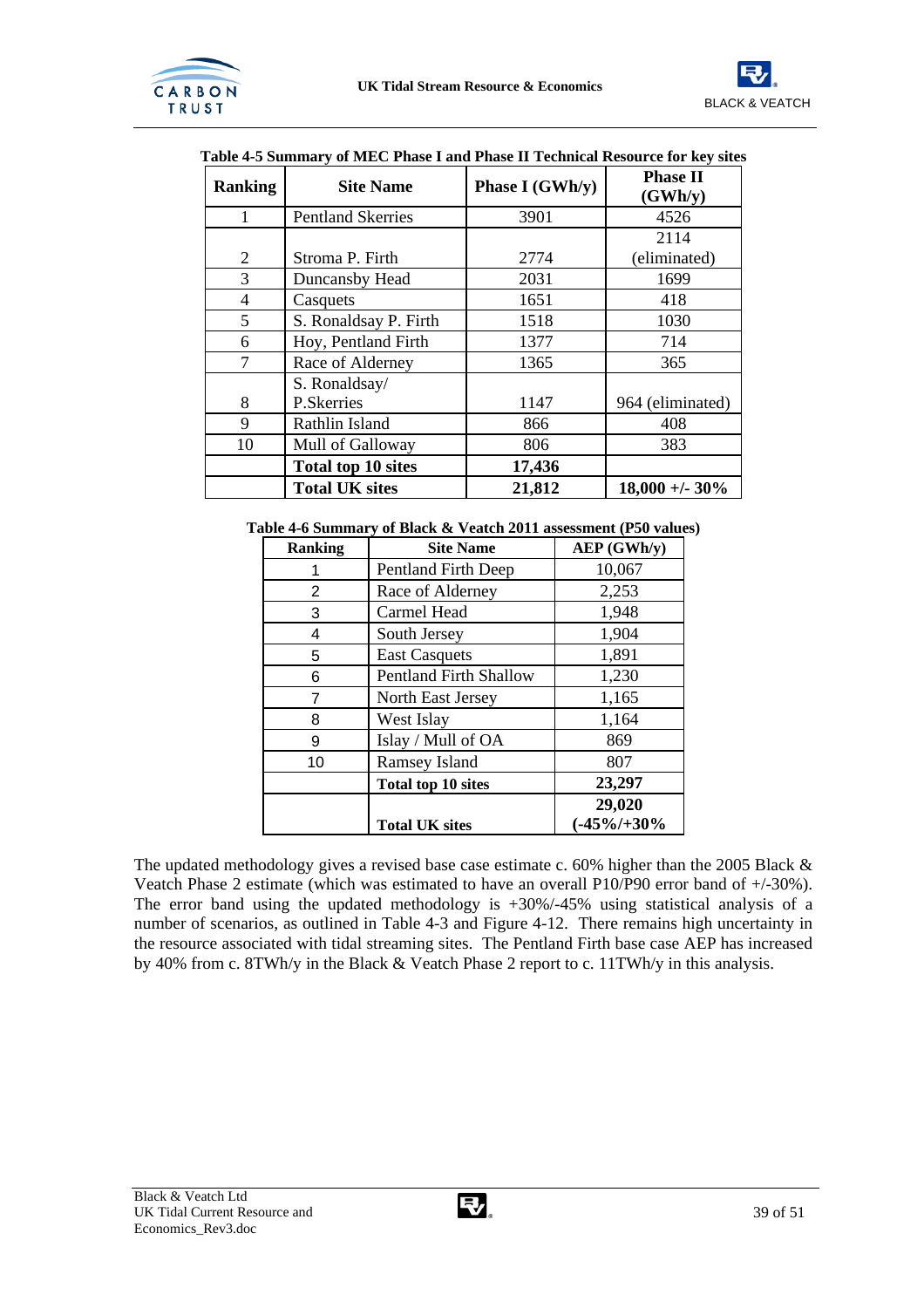![](_page_41_Picture_1.jpeg)

![](_page_41_Picture_2.jpeg)

## **5 CONSIDERATION OF OTHER KEY CONSTRAINTS**

#### **5.1 Methodology**

With assistance from the Crown Estate and its MaRS GIS model, Black & Veatch identified the other key constraints (excluding grid connection constraints) for each of the 30 sites. More than 100 constraints were initially investigated. The relevant constraints were treated either as exclusion zones, as shown in Table 5-1, or as restricted zones, as shown in Table 5-2. Weightings were applied to the different constraints in the restriction zones.

#### **Table 5-1 Exclusion zones used in the Black & Veatch 2011 model (from the Crown Estate's MaRS model)**

| <b>Exclusion Zones</b>               |               |  |  |  |
|--------------------------------------|---------------|--|--|--|
| Feature                              | <b>Buffer</b> |  |  |  |
|                                      | (m)           |  |  |  |
| Round 1 Wind Farm Lease              |               |  |  |  |
| Round 2 Wind Farm Lease              |               |  |  |  |
| Round 3 Wind Farm Zone               |               |  |  |  |
| Scottish Wind Farm<br>Exclusivity    |               |  |  |  |
| Awards                               |               |  |  |  |
| Round 1 wind Farm Exclusion Zone     |               |  |  |  |
| Round 1 & 2 Wind Farm Extension      |               |  |  |  |
| <b>Sites</b>                         |               |  |  |  |
| <b>Wind Farm Demonstration Sites</b> |               |  |  |  |
| <b>Blyth Wind Farm</b>               |               |  |  |  |
| <b>Active Cables</b>                 | 250           |  |  |  |
| <b>Inactive Cables</b>               | 50            |  |  |  |
| <b>Active Pipelines</b>              | 500           |  |  |  |
| <b>Inactive Pipelines</b>            | 50            |  |  |  |
| Wells (active and inactive)          | 500           |  |  |  |
| Subsurface Infrastructure            | 500           |  |  |  |
| Surface Infrastructure               | 250           |  |  |  |
| Oil and Gas Safety Zones             |               |  |  |  |
| Anemometers                          | 500           |  |  |  |
| <b>Protected Wrecks</b>              | 100           |  |  |  |
| <b>Current Aquaculture Leases</b>    |               |  |  |  |
| Pending Aquaculture Leases           |               |  |  |  |
| Fisheries                            |               |  |  |  |
| <b>Gas Storage Leases</b>            |               |  |  |  |
| <b>Dredging Prospecting</b>          |               |  |  |  |
| <b>Dredging Options</b>              |               |  |  |  |
| <b>Dredging Licences</b>             |               |  |  |  |
| <b>Dredging Applications</b>         |               |  |  |  |
| <b>IMO</b> Route                     | 3704          |  |  |  |
| <b>Munitions Dumps</b>               |               |  |  |  |
| Disposal Sites - Open                |               |  |  |  |
| Anchorage Areas                      |               |  |  |  |
| <b>Navigation Points</b>             | 100           |  |  |  |
| <b>Ramsar Sites</b>                  |               |  |  |  |
| <b>World Heritage Sites</b>          |               |  |  |  |

![](_page_41_Picture_9.jpeg)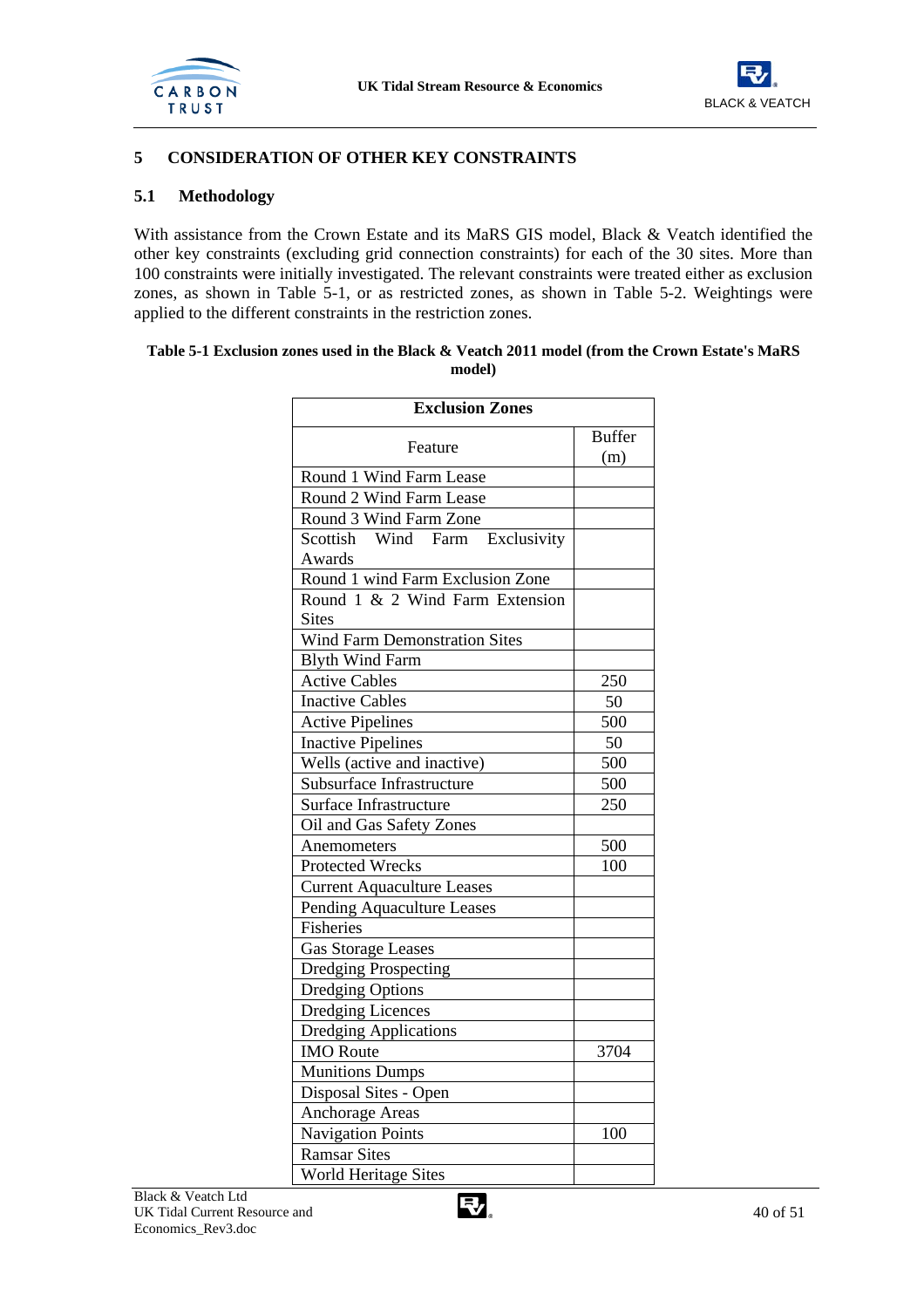![](_page_42_Picture_1.jpeg)

![](_page_42_Picture_2.jpeg)

#### **Table 5-2 Restriction zones used in the Black & Veatch 2011 model (from the Crown Estate's MaRS model)**

| <b>Restriction Zones</b>                 |
|------------------------------------------|
| <b>Input Feature</b>                     |
| <b>Shipping Density</b>                  |
| <b>Total Annual Fishing Value</b>        |
| Merged layer of SSSIs, SPAs (incl. pSPA, |
| cSPA), SACs (Incl. dSAC, pSAC, cSAC)     |
| and SAMs                                 |
| Merged layer of AONBs, NNRs, LNRs        |
| <b>MNR</b>                               |
| <b>Unprotected Wrecks</b>                |
| Unprotected Wrecks (Polygons)            |
| Disposal Sites - Disused or Closed       |
| Dredging Prospecting - 2km Buffer        |
| Dredging Options - 2km Buffer            |
| Dredging Licences - 2km Buffer           |
| Dredging Applications - 2km Buffer       |

After analysing the influence of the selected restriction zones on the various sites and the UK's AEP, only three constraints potentially impede development of commercial tidal stream arrays: fishing, shipping and designated conservation sites $5$ .

The assumed probability of a site gaining the relevant consents and thus potentially being fully developed (or the proportion of the site being developed) has been assessed  $\delta$  based on experience of existing offshore wind and marine energy projects, and is presented in Table 5-3, Table 5-4 and Table 5-5.

| Ships   | Ships    | Low        | <b>Base</b> | High       |
|---------|----------|------------|-------------|------------|
| per day | per year | constraint | constraint  | constraint |
|         |          | 100%       | 100%        | 100%       |
|         | 365      | 90%        | 85%         | 80%        |
| 2       | 730      | 80%        | 70%         | 60%        |
| 3       | 1095     | 70%        | 55%         | 40%        |
| 4       | 1460     | 60%        | 40%         | 20%        |
| 5       | 1825     | 50%        | 25%         | 0%         |
| 6       | 2190     | 40%        | 10%         | 0%         |
| 7       | 2555     | 30%        | 0%          | 0%         |
| 8       | 2920     | 20%        | 0%          | 0%         |
| 9       | 3285     | 10%        | 0%          | 0%         |
| 10      | 3650     | 0%         | 0%          | 0%         |

**Table 5-3 Shipping numbers (per cell7 ) and probability of site being developed** 

![](_page_42_Picture_13.jpeg)

<sup>&</sup>lt;sup>5</sup> 'Designated conservation sites' comprise those areas protected under UK and/ or European Law for the purposes of nature, cultural heritage or landscape conservation. In the case of European protected sites these also include draft, proposed or candidate sites. The details are provided in Table 5-2.<br>
<sup>6</sup> This assessment was undertaken with input from Entec, Carbon Trust.<br>
<sup>7</sup> Shipping data call size – 2 x 2 pouticel miles.

<sup>&</sup>lt;sup>7</sup> Shipping data cell size =  $2 \times 2$  nautical miles.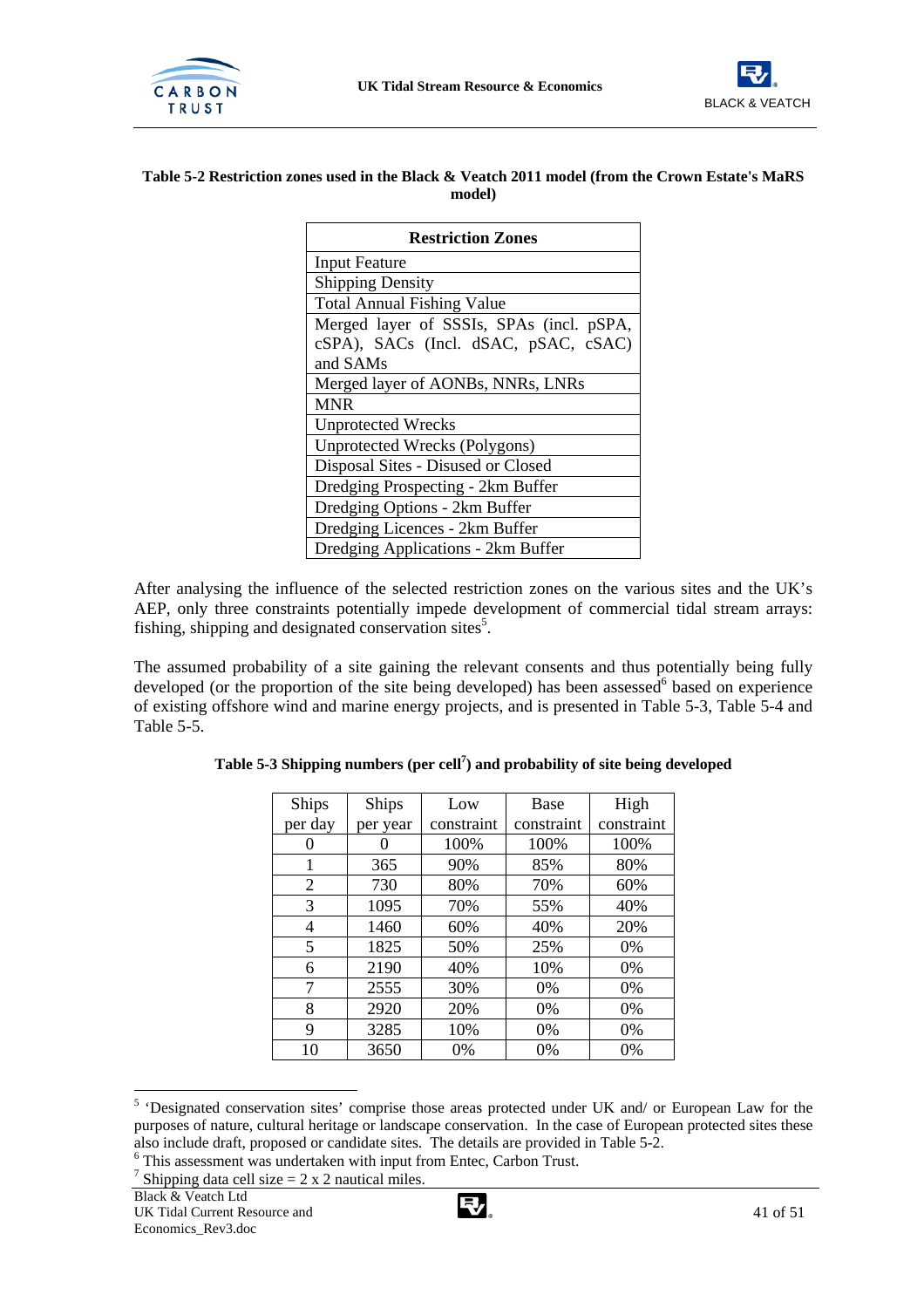![](_page_43_Picture_1.jpeg)

![](_page_43_Picture_2.jpeg)

## **Table 5-4 Designated conservation sites and probability of site being developed**

| Designated<br>conservation<br>site coverage | Low<br>constraint | Base<br>constraint | High<br>constraint |
|---------------------------------------------|-------------------|--------------------|--------------------|
| $0\%$                                       | 100%              | 100%               | 100%               |
| $100\%$ <sup>8</sup>                        | 90%               | 50%                | 10%                |

#### **Table 5-5 Fishing value and probability of site being developed**

| Fishing                   | Low        | Base       | High       |
|---------------------------|------------|------------|------------|
| £k/year/cell <sup>9</sup> | constraint | constraint | constraint |
| 0                         | 100%       | 100%       | 100%       |
| 10                        | 100%       | 97%        | 93%        |
| 20                        | 100%       | 93%        | 87%        |
| 30                        | 100%       | 90%        | 80%        |
| 40                        | 100%       | 87%        | 73%        |
| 50                        | 100%       | 83%        | 67%        |
| 60                        | 100%       | 80%        | 60%        |
| 70                        | 100%       | 77%        | 53%        |
| 80                        | 100%       | 73%        | 47%        |
| 90                        | 100%       | 70%        | 40%        |
| 100                       | 100%       | 67%        | 33%        |
| 110                       | 100%       | 63%        | 27%        |
| 120                       | 100%       | 60%        | 20%        |
| 130                       | 100%       | 57%        | 13%        |
| 140                       | 100%       | 53%        | 7%         |
| 150                       | 100%       | 50%        | 0%         |
| 160                       | 100%       | 47%        | 0%         |
| 170                       | 100%       | 43%        | 0%         |
| 180                       | 100%       | 40%        | 0%         |
| 190                       | 100%       | 37%        | 0%         |
| 200                       | 100%       | 33%        | 0%         |
| 210                       | 100%       | 30%        | 0%         |
| 220                       | 100%       | 27%        | 0%         |
| 230                       | 100%       | 23%        | 0%         |
| 240                       | 100%       | 20%        | 0%         |
| 250                       | 100%       | 17%        | 0%         |
| 260                       | 100%       | 13%        | 0%         |
| 270                       | 100%       | 10%        | 0%         |
| 280                       | 100%       | 7%         | 0%         |
| 290                       | 100%       | 3%         | 0%         |
| 300                       | 100%       | 0%         | 0%         |

![](_page_43_Picture_9.jpeg)

<sup>&</sup>lt;sup>8</sup> Potential tidal current sites that overlap with designated conservation sites generally have 100% coverage. Fishing data cell size  $= 1$  ICES rectangle (around 5 x 5km).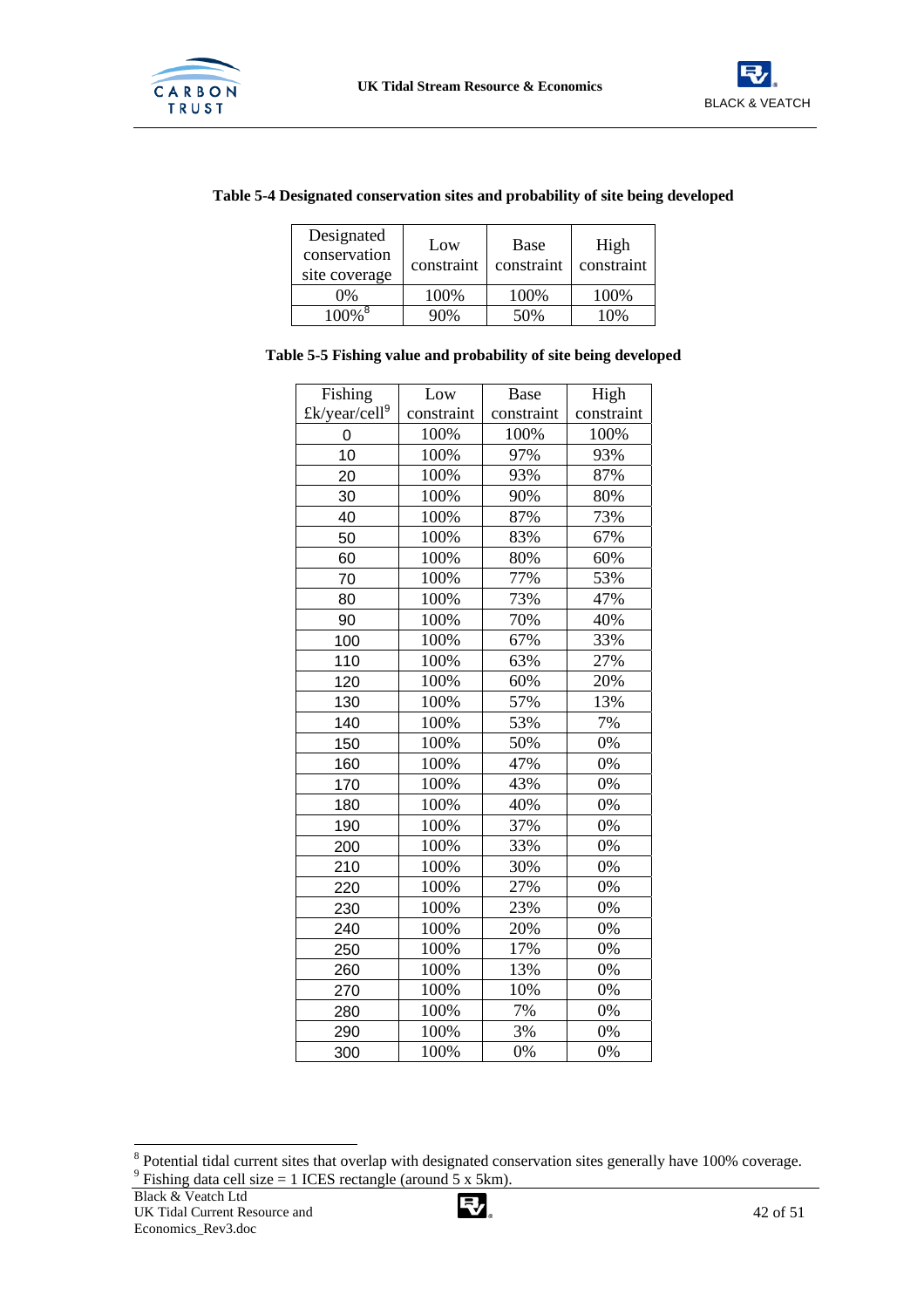![](_page_44_Picture_0.jpeg)

![](_page_44_Picture_2.jpeg)

The overall probability of a site being developed (or partly developed) is the product of the above three probabilities for each site (Fishing x Shipping x Designated conservation sites). The results are presented in Table 5-6.

![](_page_44_Picture_5.jpeg)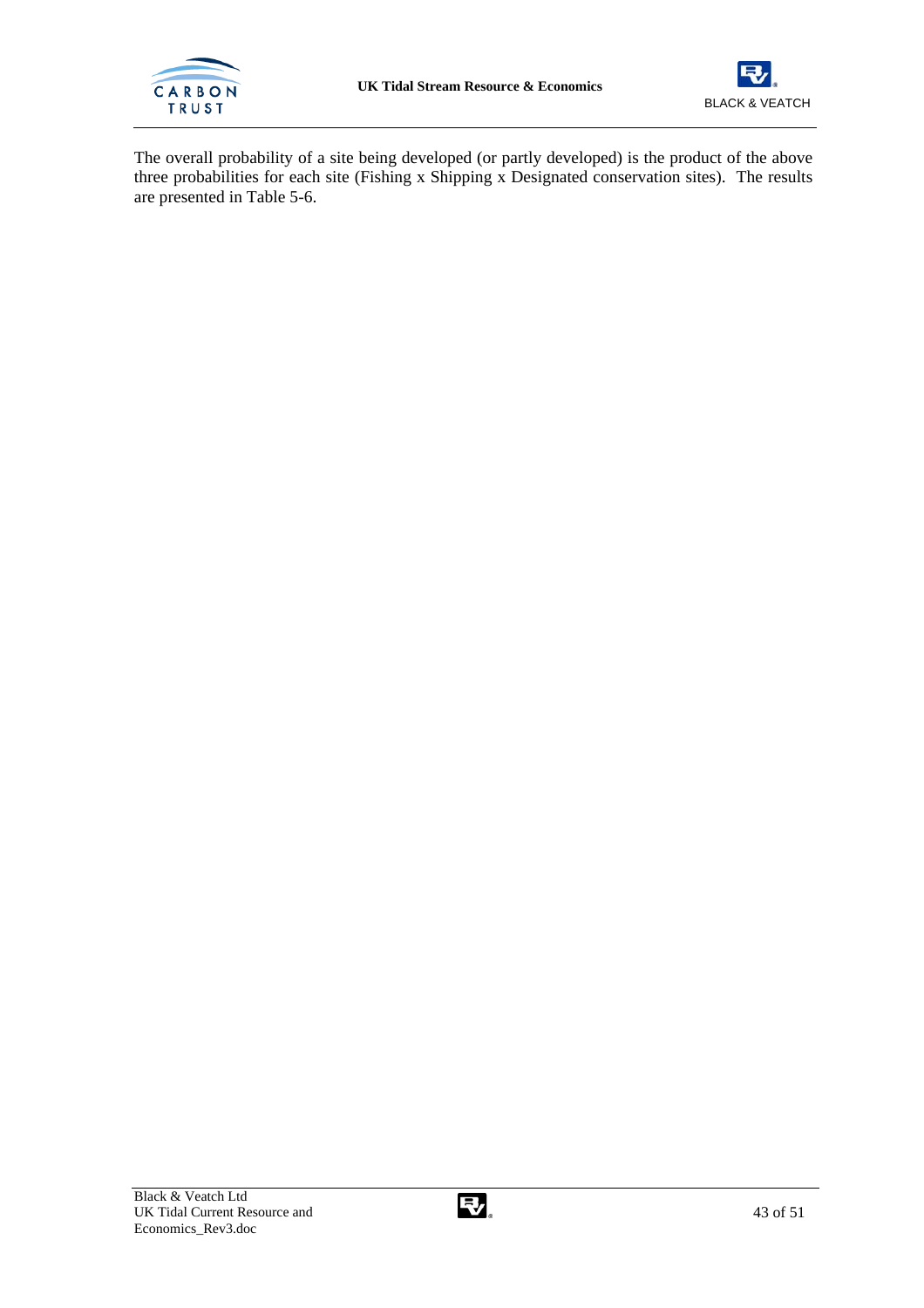![](_page_45_Picture_0.jpeg)

![](_page_45_Picture_2.jpeg)

| Sites                         | Technical AEP<br>Base case P50 | Shipping<br>(ships/yr/c | Fishing<br>$(E/\text{yr}/\text{cell})$ | Natiomal<br>Design. |         | Shipping |         |         | Fishing |         |         | Nat Desig |         | Site<br>probability | Site<br>probability | Site<br>probability |        | Practical AEP (GWh/yr) |                 |
|-------------------------------|--------------------------------|-------------------------|----------------------------------------|---------------------|---------|----------|---------|---------|---------|---------|---------|-----------|---------|---------------------|---------------------|---------------------|--------|------------------------|-----------------|
|                               | GWh/v                          | elh<br>1.000            | 1,000                                  | 1.000               | Low     | Base     | High    | Low     | Base    | High    | Low     | Base      | High    | low                 | base<br>%           | high                | Low    | Base                   | High            |
| Kyle Rhea                     | 102                            |                         | 1,100                                  | 100%                | 100%    | 100%     | 100%    | 100%    | 100%    | 99%     | 90%     | 50%       | 10%     | 90%                 | 50%                 | 10%                 | 92     | 51                     | 10 <sub>1</sub> |
| Strangford Lough              | 281                            |                         |                                        | 100%                | 100%    | 100%     | 100%    | 100%    | 100%    | 100%    | 90%     | 50%       | 10%     | 90%                 | 50%                 | 10%                 | 253    | 140                    | 28              |
| Pentland Firth Shallow        | 1.230                          |                         |                                        | 0%                  | 100%    | 100%     | 100%    | 100%    | 100%    | 100%    | 100%    | 100%      | 100%    | 100%                | 100%                | 100%                | 1,230  | 1,230                  | 1,230           |
| Westray Firth                 | 750                            |                         | 17,100                                 | 0%                  | 100%    | 100%     | 100%    | 100%    | 94%     | 89%     | 100%    | 100%      | 100%    | 100%                | 94%                 | 89%                 | 750    | 706                    | 666             |
| Race of Alderney              | 2,253                          | no data                 | no data                                | no data             | no data | no data  | no data | no data | no data | no data | no data | no data   | no data | 90%                 | 71%                 | 54%                 | 2,024  | 1,595                  | 1,210           |
| Pentland Firth Deep           | 10,067                         | 750                     | 25,800                                 | 0%                  | 100%    | 70%      | 50%     | 100%    | 91%     | 83%     | 100%    | 100%      | 100%    | 100%                | 64%                 | 41%                 | 10,067 | 6,431                  | 4,175           |
| Blue Mull Sound               | 60                             |                         | 12,000                                 | 0%                  | 100%    | 100%     | 100%    | 100%    | 96%     | 92%     | 100%    | 100%      | 100%    | 100%                | 96%                 | 92%                 | 60     | 58                     | 55              |
| Mull of Kintyre               | 444                            | 356                     | 42,800                                 | 0%                  | 90%     | 85%      | 80%     | 100%    | 86%     | 71%     | 100%    | 100%      | 100%    | 90%                 | 73%                 | 57%                 | 401    | 326                    | 255             |
| Islay / Mull of OA            | 869                            | 77                      | 11,500                                 | 0%                  | 98%     | 97%      | 96%     | 100%    | 96%     | 92%     | 100%    | 100%      | 100%    | 98%                 | 93%                 | 88%                 | 850    | 811                    | 766             |
| Rathlin Island                | 172                            | 2                       | 11,200                                 | 0%                  | 100%    | 100%     | 100%    | 100%    | 97%     | 92%     | 100%    | 100%      | 100%    | 100%                | 96%                 | 92%                 | 172    | 166                    | 158             |
| Ramsey Island                 | 807                            | 237                     | 8,700                                  | 100%                | 94%     | 90%      | 87%     | 100%    | 97%     | 94%     | 90%     | 50%       | 10%     | 84%                 | 44%                 | 8%                  | 679    | 355                    | 66              |
| East Rathlin Sound            | 95                             |                         | 5,000                                  | 0%                  | 100%    | 100%     | 100%    | 100%    | 99%     | 97%     | 100%    | 100%      | 100%    | 100%                | 99%                 | 97%                 | 95     | 94                     | 92              |
| Firth                         | 409                            |                         | 14,800                                 | 0%                  | 100%    | 100%     | 100%    | 100%    | 95%     | 90%     | 100%    | 100%      | 100%    | 100%                | 95%                 | 90%                 | 409    | 389                    | 369             |
| Carmel Head 1+3               | 1,461                          | 6                       | 20,000                                 | 0%                  | 100%    | 100%     | 100%    | 100%    | 93%     | 87%     | 100%    | 100%      | 100%    | 100%                | 93%                 | 87%                 | 1,459  | 1,356                  | 1,267           |
| Carmel Head 2                 | 487                            | 1,640                   | 19,500                                 | 0%                  | 55%     | 33%      | 10%     | 100%    | 93%     | 87%     | 100%    | 100%      | 100%    | 55%                 | 30%                 | 9%                  | 268    | 148                    | 43              |
| West Islay                    | 1,164                          | 152                     | 12,800                                 | 0%                  | 96%     | 94%      | 92%     | 100%    | 96%     | 91%     | 100%    | 100%      | 100%    | 96%                 | 90%                 | 84%                 | 1,116  | 1.046                  | 974             |
| <b>Big Russel</b>             | 41                             | no data                 | no data                                | no data             | no data | no data  | no data | no data | no data | no data | no data | no data   | no data | 90%                 | 71%                 | 54%                 | 37     | 29                     | 22              |
| Channel                       | 66                             |                         | 11,200                                 | 0%                  | 100%    | 100%     | 100%    | 100%    | 97%     | 92%     | 100%    | 100%      | 100%    | 100%                | 97%                 | 92%                 | 66     | 64                     | 61              |
| Bristol Channel -             |                                |                         |                                        |                     |         |          |         |         |         |         |         |           |         |                     |                     |                     |        |                        |                 |
| Minehead<br>Bristol Channel - | 633                            | 763                     | 1,200                                  | 0%                  | 79%     | 69%      | 58%     | 100%    | 100%    | 99%     | 100%    | 100%      | 100%    | 79%                 | 68%                 | 58%                 | 501    | 433                    | 365             |
| Mackenzie shoal               | 273                            | 972                     | 1,276                                  | 100%                | 73%     | 60%      | 47%     | 100%    | 100%    | 99%     | 90%     | 50%       | 10%     | 66%                 | 30%                 | 5%                  | 180    | 82                     | 13              |
| West Casquets                 | 522                            | no data                 | no data                                | no data             | no data | no data  | no data | no data | no data | no data | no data | no data   | no data | 90%                 | 71%                 | 54%                 | 469    | 370                    | 281             |
| Isle of Wight                 | 490                            | 668                     | 48,300                                 | 0%                  | 82%     | 73%      | 63%     | 100%    | 84%     | 68%     | 100%    | 100%      | 100%    | 82%                 | 61%                 | 43%                 | 400    | 297                    | 211             |
| East Casquets                 | 1,891                          | no data                 | no data                                | no data             | no data | no data  | no data | no data | no data | no data | no data | no data   | no data | 90%                 | 71%                 | 54%                 | 1,699  | 1,339                  | 1,016           |
| Mull of Galloway              | 306                            | 297                     | 5,900                                  | 0%                  | 92%     | 88%      | 84%     | 100%    | 98%     | 96%     | 100%    | 100%      | 100%    | 92%                 | 86%                 | 80%                 | 281    | 264                    | 246             |
| Uwchmynydd                    | 34                             |                         | 4.400                                  | 100%                | 100%    | 100%     | 100%    | 100%    | 99%     | 97%     | 90%     | 50%       | 10%     | 90%                 | 49%                 | 10%                 | 31     | 17                     | 3.              |
| Barry Bristol Channel         | 306                            | 1,260                   | 1,270                                  | 0%                  | 65%     | 48%      | 31%     | 100%    | 100%    | 99%     | 100%    | 100%      | 100%    | 65%                 | 48%                 | 31%                 | 201    | 147                    | 94              |
| Portland Bill                 | 44                             | 56                      | 27,500                                 | 100%                | 98%     | 98%      | 97%     | 100%    | 91%     | 82%     | 90%     | 50%       | 10%     | 89%                 | 44%                 | 8%                  | 39     | 19                     | 3               |
| N. Ronaldsay Firth            | 399                            |                         | 13,900                                 | 100%                | 100%    | 100%     | 100%    | 100%    | 95%     | 91%     | 90%     | 50%       | 10%     | 90%                 | 48%                 | 9%                  | 359    | 191                    | 36              |
| North East Jersey             | 1,165                          | no data                 | no data                                | no data             | no data | no data  | no data | no data | no data | no data | no data | no data   | no data | 90%                 | 71%                 | 54%                 | 1.046  | 825                    | 626             |
| South Jersey                  | 1,904                          | no data                 | no data                                | no data             | no data | no data  | no data | no data | no data | no data | no data | no data   | no data | 90%                 | 71%                 | 54%                 | 1,710  | 1,348                  | 1,023           |
| South Minquiers (Jersey)      | 294                            | no data                 | no data                                | no data             | no data | no data  | no data | no data | no data | no data | no data | no data   | no data | 90%                 | 71%                 | 54%                 | 264    | 208                    | 158             |
| TOTAL                         | 29.020                         |                         |                                        |                     |         |          |         |         |         |         |         |           |         |                     |                     |                     | 27.207 | 20.532                 | 15.522          |

## **Table 5-6 Constraints analysis: methodology and results<sup>10</sup>**

 $\frac{10}{10}$  Grey cells are the cells where no data was available from the MaRS model, and blue cells represent some 'special case' sites (as described further below).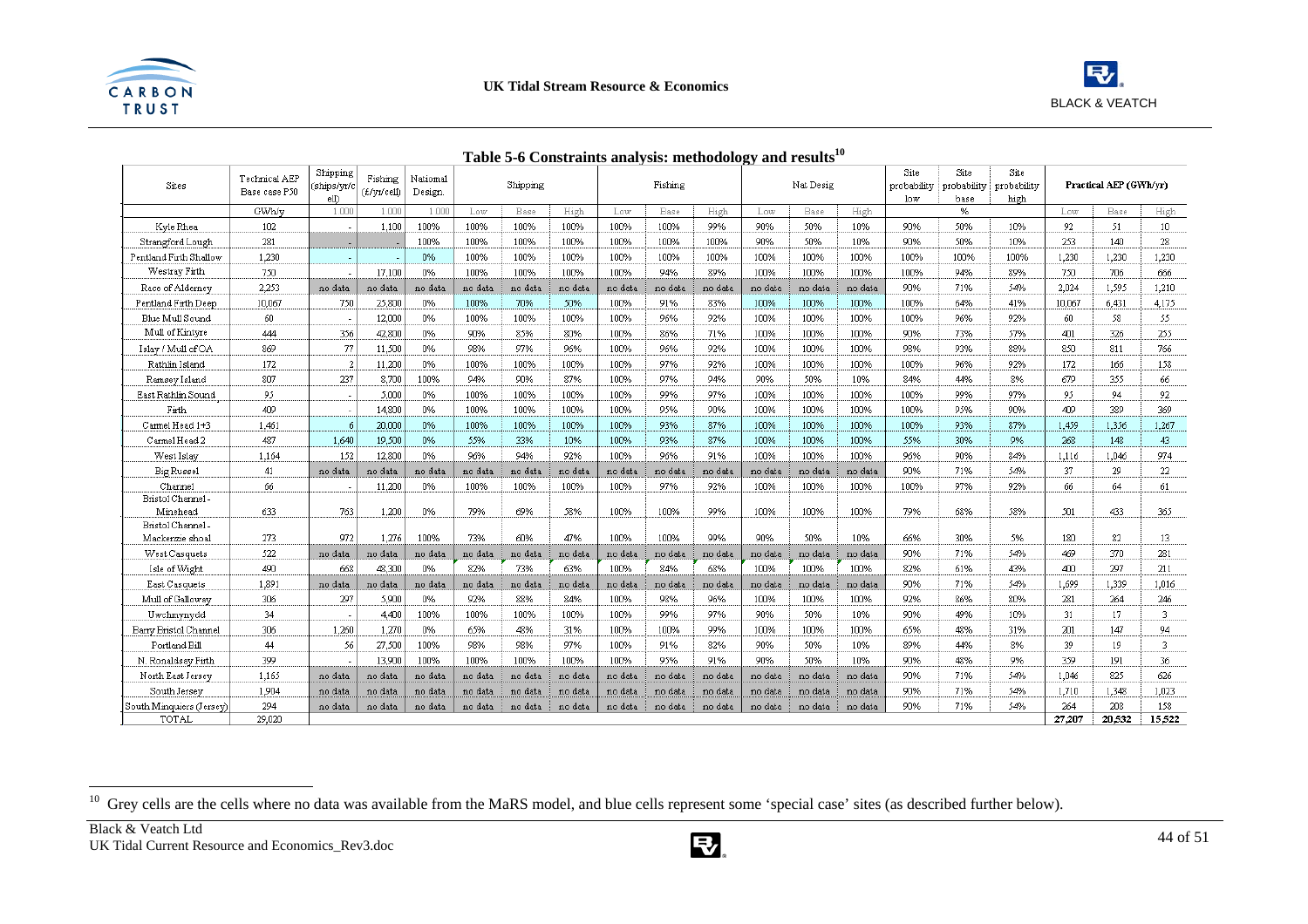![](_page_46_Picture_0.jpeg)

![](_page_46_Picture_2.jpeg)

Some sites were treated as special cases. These are highlighted in light blue and grey in Table 5-6:

- 1. Channel Islands: No data was available to Black & Veatch at the time the study was completed. Average UK figures have therefore been applied to the Channel Islands results.
- 2. Carmel Head: This site has three areas of high resource (geographically separated but physically on the same flux line). Area 2 features a high shipping density as it lies on busy ferry lanes, which is not the case for Areas 1 and 3.
- 3. Pentland Firth: Unlike all the other sites, the Pentland Firth is too large to consider the shipping constraint across the entire site. It has been assumed that, under a significant development scenario, shipping lanes would be created which would cover c. 20% of the area identified as potentially suitable for commercial tidal stream development. Customised probabilities for the shipping constraint have therefore been developed, noting that in the earlier base case P50 scenario only c. 30% of the Pentland Firth area is utilised by the development (as this site is economically constrained through the flux method). The Pentland Firth (shallow) site partly lies within a designated conservation site zone (around Stroma). However, after the recent announcements concerning the MeyGen development, a 100% probability has been applied to this site with respect to designated conservation sites.

## **5.2 Results**

Table 5-6 suggests that in the base case c. 70% of the technical resource is retained after these key practical constraints (excluding grid connection) are applied, and the UK's practical AEP is c. 20TWh/y (ranging from 16TWh/y to 27TWh/y for the pessimistic and optimistic cases, assuming the same underlying base case technical resource). Approximately half of the variance between the base case and the optimistic and pessimistic cases is due solely to the uncertainty in the Pentland Firth (deep) site which is largely driven by the shipping assumptions discussed above. The associated UK averaged CoE increases to c. 21p/kWh.

The uncertainty around the constraints has been incorporated into the previous uncertainty analysis, and hence the overall uncertainty of the practical resource is slightly higher than for the technical resource: c. -50%/+45% for the AEP and c. -25%/+115% for the CoE, as shown in Table 5-7.

| Table 5-7 Results for practical resource (ALT and CoL, ur 15 %) | <b>Total Practical</b><br>resource | <b>Average CoE</b><br>with learning |
|-----------------------------------------------------------------|------------------------------------|-------------------------------------|
|                                                                 | TWh/y                              | p/kWh                               |
| Pessimistic (P10)                                               | 10.3                               | 45.2                                |
| Base (P50)                                                      | 20.6                               | 21.0                                |
| Optimistic (P90)                                                | 30.0                               | 15.5                                |

| Table 5-7 Results for practical resource (AEP and CoE, dr 15%) |  |  |  |  |
|----------------------------------------------------------------|--|--|--|--|
|                                                                |  |  |  |  |

## **5.3 Additional discussion**

The two main limitations of the Black & Veatch 2011 model are discussed below:

• This work is not intended to provide reliable results for any specific site. The entire project was conducted to estimate a UK technical and practical resource and associated economic estimates. This is only possible using the many assumptions discussed throughout the report. In order to accurately estimate the response of a site specific tidal system due to

![](_page_46_Picture_16.jpeg)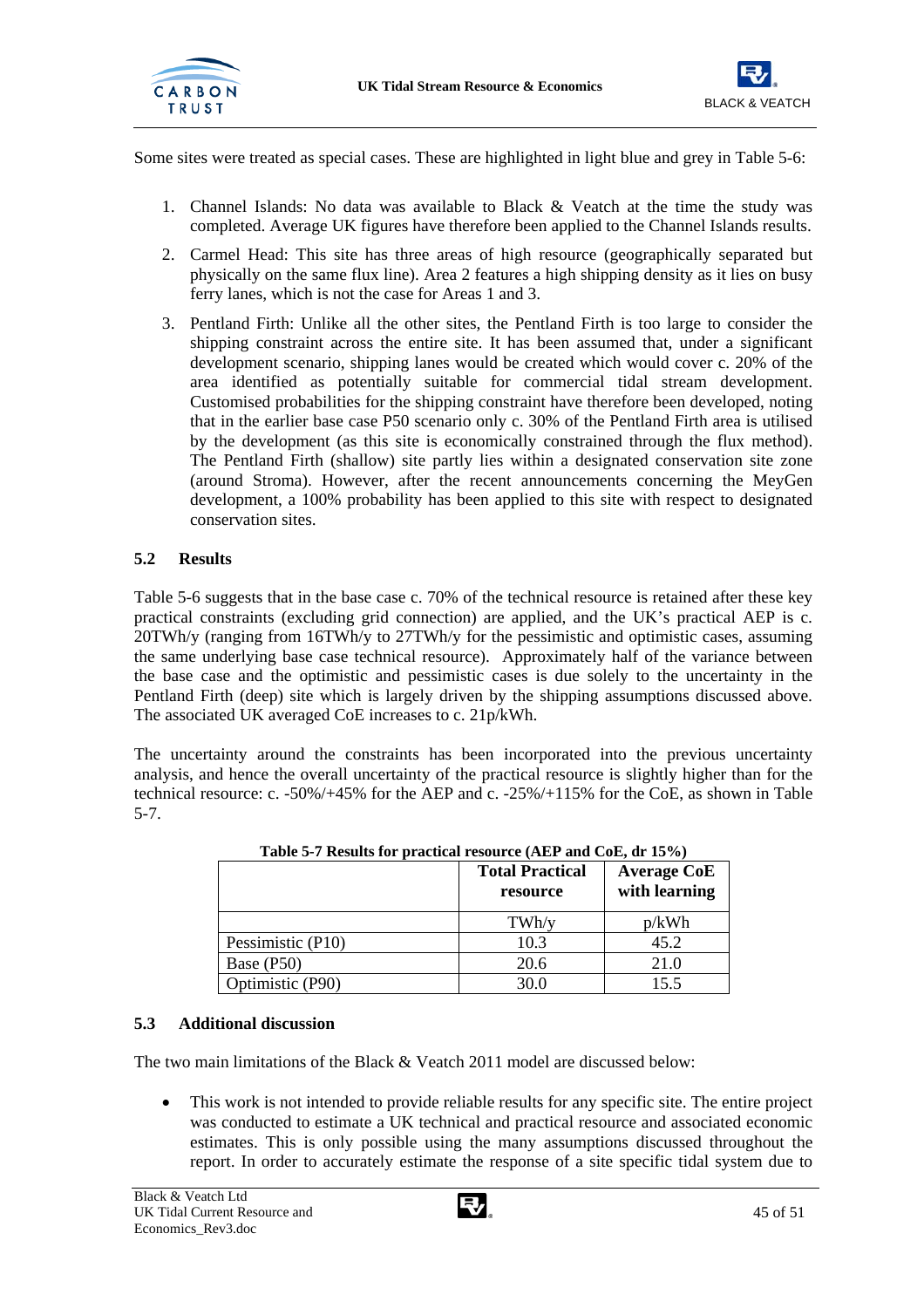![](_page_47_Picture_0.jpeg)

![](_page_47_Picture_2.jpeg)

energy extraction, we recommend the direct incorporation of the proposed energy extraction into a refined hydrodynamic model (which has been undertaken for a number of sites globally, but this technique was not possible within the budget constraints of this work, and in any case there would have been significant remaining uncertainties in the acceptable limits for the various impacts).

• Grid accessibility (i.e. connection constraint) has not been considered as part of this study.

![](_page_47_Picture_6.jpeg)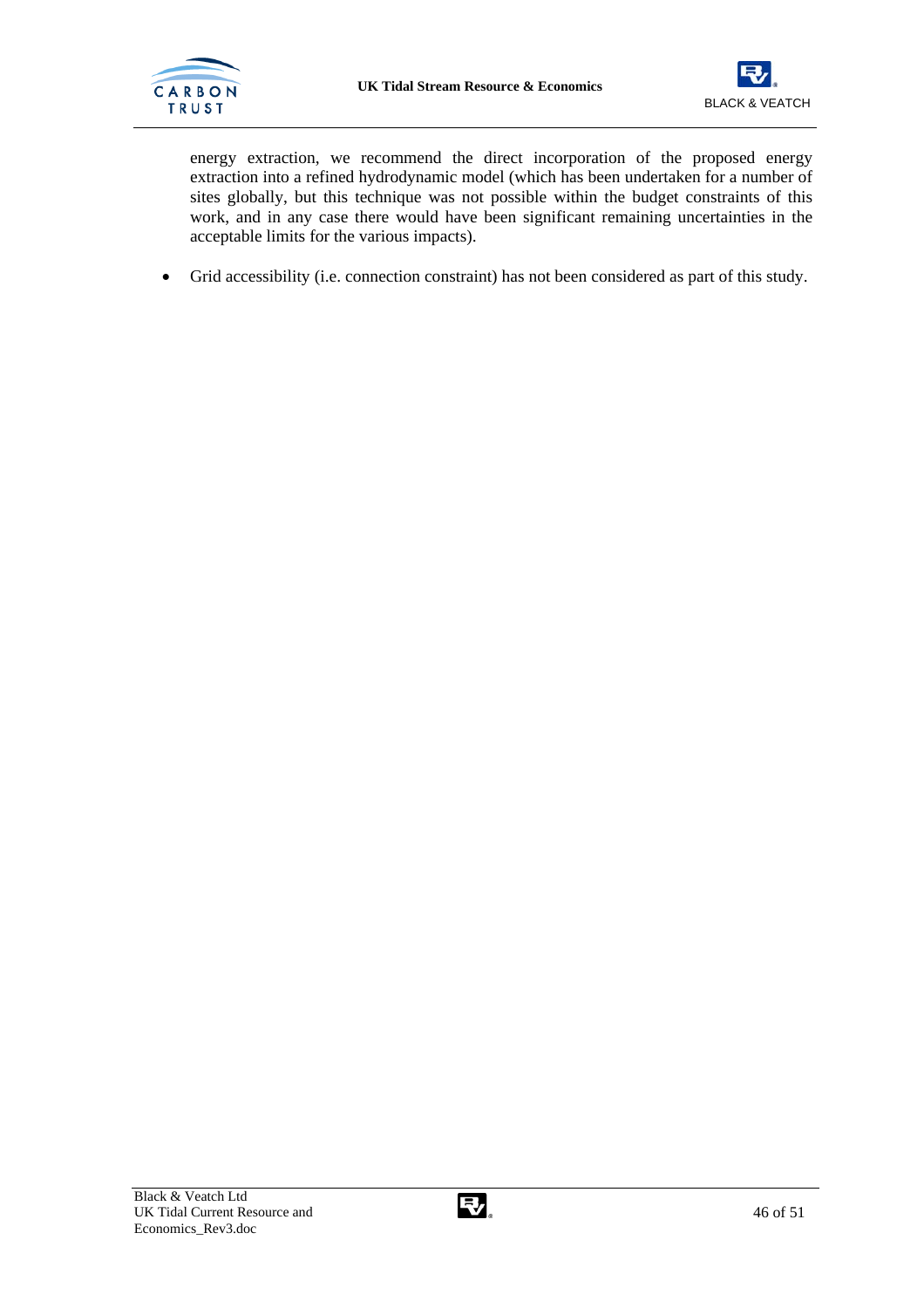![](_page_48_Picture_0.jpeg)

![](_page_48_Picture_2.jpeg)

## **6 SUGGESTIONS FOR FURTHER WORK**

An issue requiring further consideration is the prescription of how much of the energy removal from the tidal hydrodynamic system can actually be ascribed to useful energy generation. The energy removal from the system that is due simply to the presence of the TEC device itself has not been considered in detail in the analysis presented in this report. Future focus to reduce this wasteful use of the resource by improved support structure design and streamlining has the potential to significantly reduce this loss of useful energy that would otherwise be available for harvesting. Prescription of wake losses in large tidal current farms is another area that requires further research. The offshore wind industry has shown the importance of this field [19] and tidal specific research of wake propagation has been undertaken [16, 17], and is a major focus on the PerAWaT project being run by the Energy Technologies Institute.

It has been shown that one of the most significant sources of uncertainty in the results remains the actual underlying resource data used to conduct this analysis. Comparison between MEA and tidal diamond figures showed significant discrepancies which led to the large error bands used on the final UK resource estimate (and economics). Further work to understand these discrepancies, and undertaking ADCP measurements (or public domain collation of previous measurements) at various sites, would be extremely beneficial in terms of mitigating this uncertainty.

The assessment of grid accessibility (and the real cost of connection on a site by site basis) is a key potential constraint on UK's practical resource. This should be investigated further, to assist with prioritising key sites for future development.

![](_page_48_Picture_8.jpeg)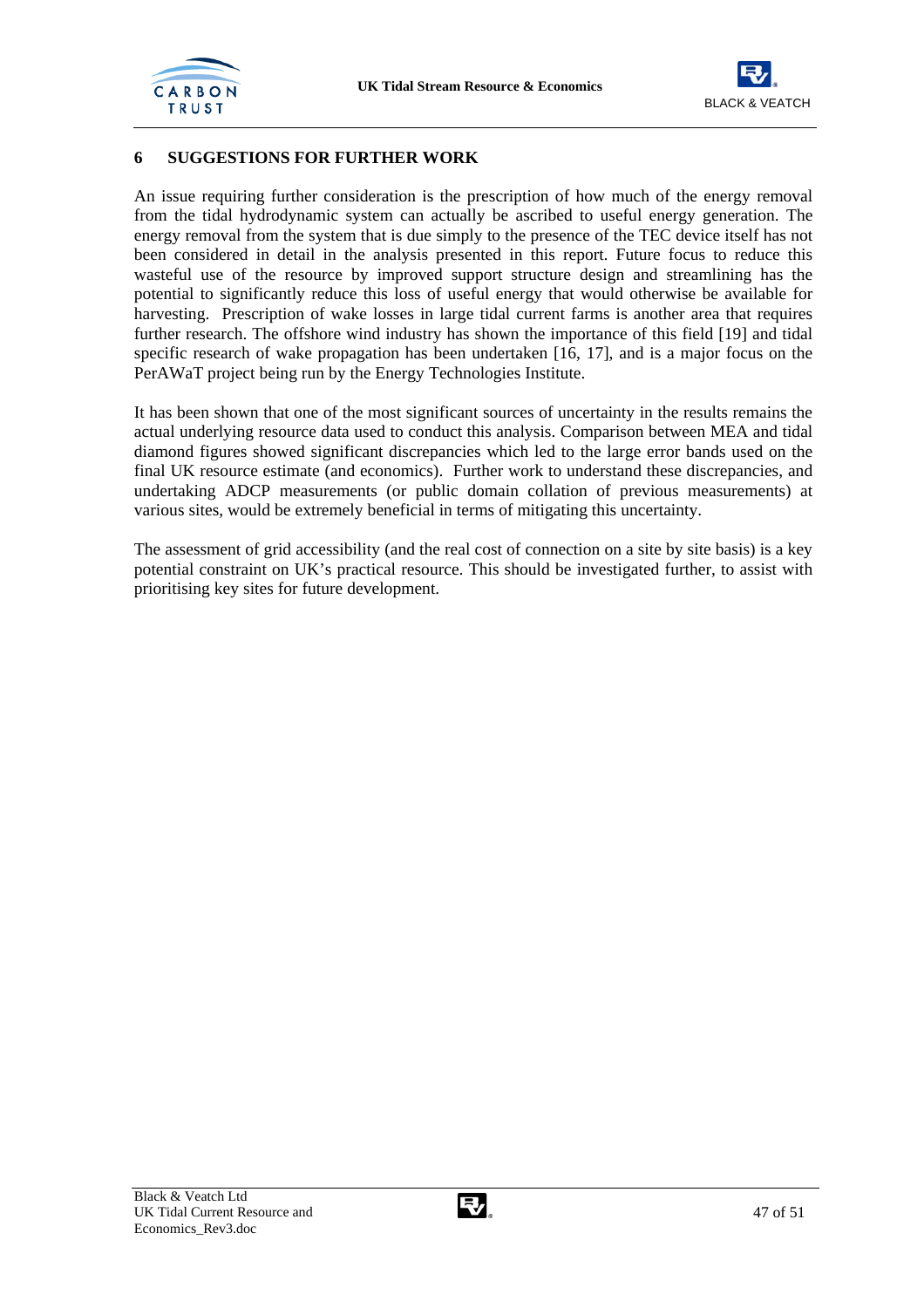![](_page_49_Picture_0.jpeg)

![](_page_49_Picture_2.jpeg)

## **REFERENCES**

- 1. Couch, S.J. & Bryden, I.G. (2004); "The impact of energy extraction on tidal flow development". *Proceedings of the 3rd International Conference on Marine Renewable Energy*
- 2. Black & Veatch Consulting Ltd. (2005); "Phase II UK tidal stream energy resource assessment". *Technical report 107799/D/2200/03, Carbon Trust, London*.
- 3. ABPmer commissioned by npower Juice (2007), "Quantification of Exploitable Tidal Energy Resources in UK Waters"
- 4. Garrett, C. & Cummins, P. (2005); "The power potential of tidal currents in channels". Proceedings of the Royal Society A, 461, pp.2563-2572.
- 5. Sutherland, G., Foreman, M. & Garrett, C. (2007); "Tidal current energy assessment for Johnstone Strait, Vancouver Island". *Proceedings of the IMechE Part A: Journal of Power and& Energy,*  221, pp. 147-157. doi:10.1243/09576509JPE338.
- 6. Couch, S.J. & Bryden. I.G. (2005); *"*Numerical Modelling of Energy Extraction from Tidal Flows*"*, *Proceedings of the World Renewable Energy Congress 2005 (WREC 2005).*
- 7. Polagye, B., Kawase, M & Malte, P. (2009); "In-stream tidal energy potential of Puget Sound, Washington". *Proceedings of the IMechE Part A: Journal of Power and Energy*, **223**, pp. 571-587. doi:10.1243/09576509JPE748.
- 8. Garrett, C. & Cummins, P. (2007). "The efficiency of a turbine in a tidal channel". *Journal of Fluid Mechanics*, 588, pp. 243-251.
- 9. Salter, S.H. (2009); "Correcting the Under-estimate of the Tidal-Stream Resource of the Pentland Firth". *Proceedings of the 8th European Wave and Tidal Energy Conference, Uppsala, Sweden*.
- 10. Pugh, D.T. (1987); "Tides, surges and mean sea-level". *John Wiley & Sons*, ISBN 0 471 91505 X.
- 11. Howarth, M.J. & Souza, A.J. (2005); "Reynolds stress observations in continental shelf seas". *Deep-Sea Research II*, **52**, pp. 1075-1086. doi:10.1016/j.dsr2.2005.01.003.
- 12. Black & Veatch: Various private communications and existing hydrodynamic models.
- 13. MacKay, D.J.C. (2007); "Under-estimation of the UK tidal resource", *available from:*  http://www.inference.phy.cam.ac.uk/sustainable/book/tex/TideEstimate.pdf.
- 14. MacKay, D.J.C. (2009); "Sustainable Energy without the hot air". Web book, available from: http://www.withouthotair.com
- 15. ABPmer, POL and Met Office (2008); "Atlas of UK Marine Renewable Energy Resources". *Atlas pages, BERR, London.*
- 16. A.S. Bahaj, L.E. Myers, M.D. Thomson and N. Jorge (2007); "Characterising the wake of horizontal axis marine current turbines". *Proceedings Seventh European Wave and Tidal Energy Conference, Porto, Portugal.*
- 17. L.E. Myers, A.S. Bahaj, R. Rawlinson and M. Thomson (2008); "The effect of boundary proximity upon the wake structure of horizontal axis marine current turbines". *Proceedings 27th International Conference on Offshore Mechanics and Arctic Engineering (OMAE 2008), Estoril, Portugal.*
- 18. Vennell, R., 2010, Tuning Turbines in a Tidal Channel, Journal of Fluid Mechanics, 663, 253-267.
- 19. Mechali et al. (2006); "Wake effects at Horns Rev and their influence on energy production". *Elsam Engineering, Riso National Laboratory.*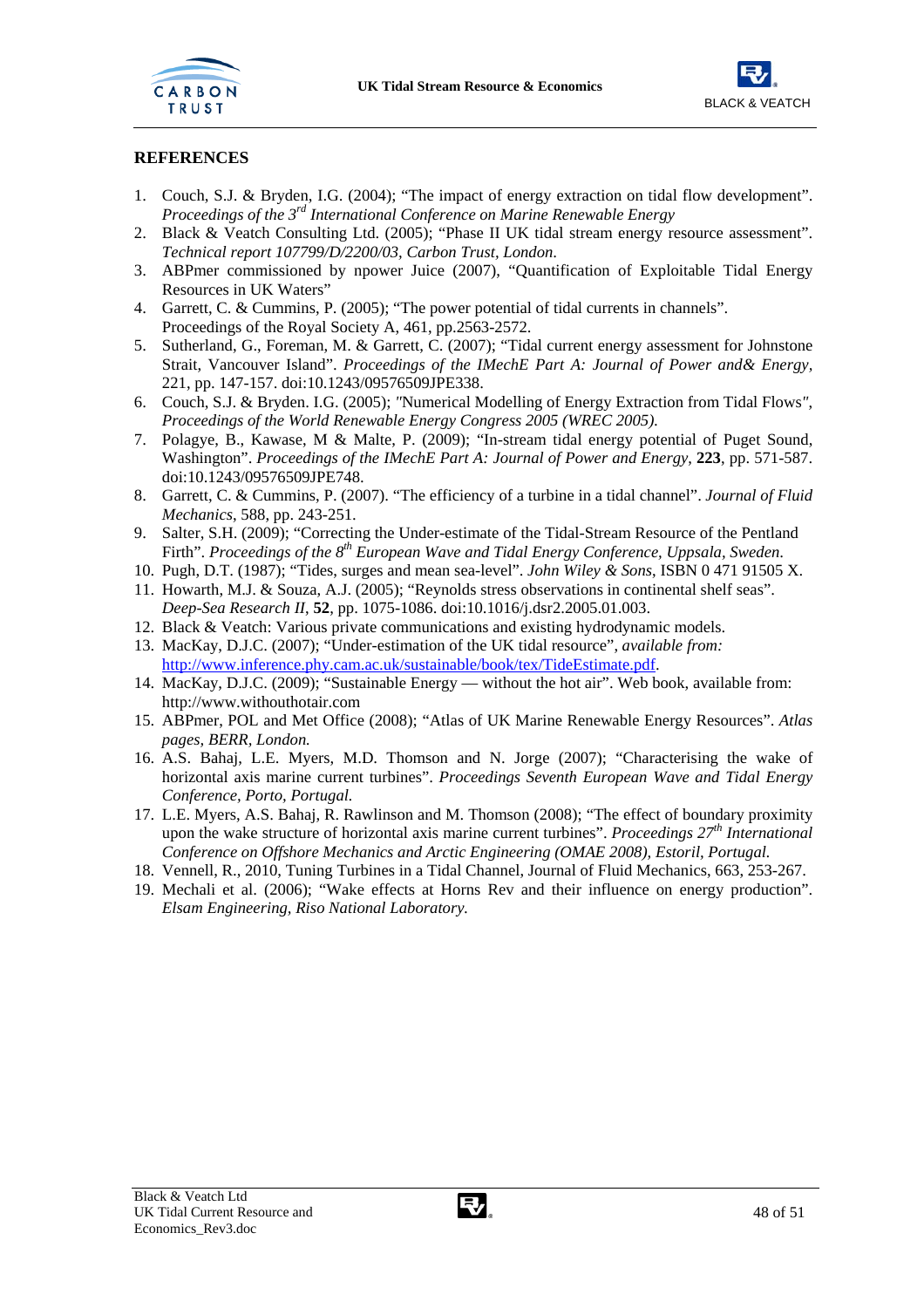![](_page_50_Picture_0.jpeg)

![](_page_50_Picture_2.jpeg)

## **APPENDIX A: UK MAPS –RESOURCE & COE (WITH AND WITHOUT LEARNING)**

These are available separately from the Carbon Trust at:

http://www.carbontrust.co.uk/emerging-technologies/current-focus-areas/marine-energyaccelerator/pages/default.aspx

![](_page_50_Picture_7.jpeg)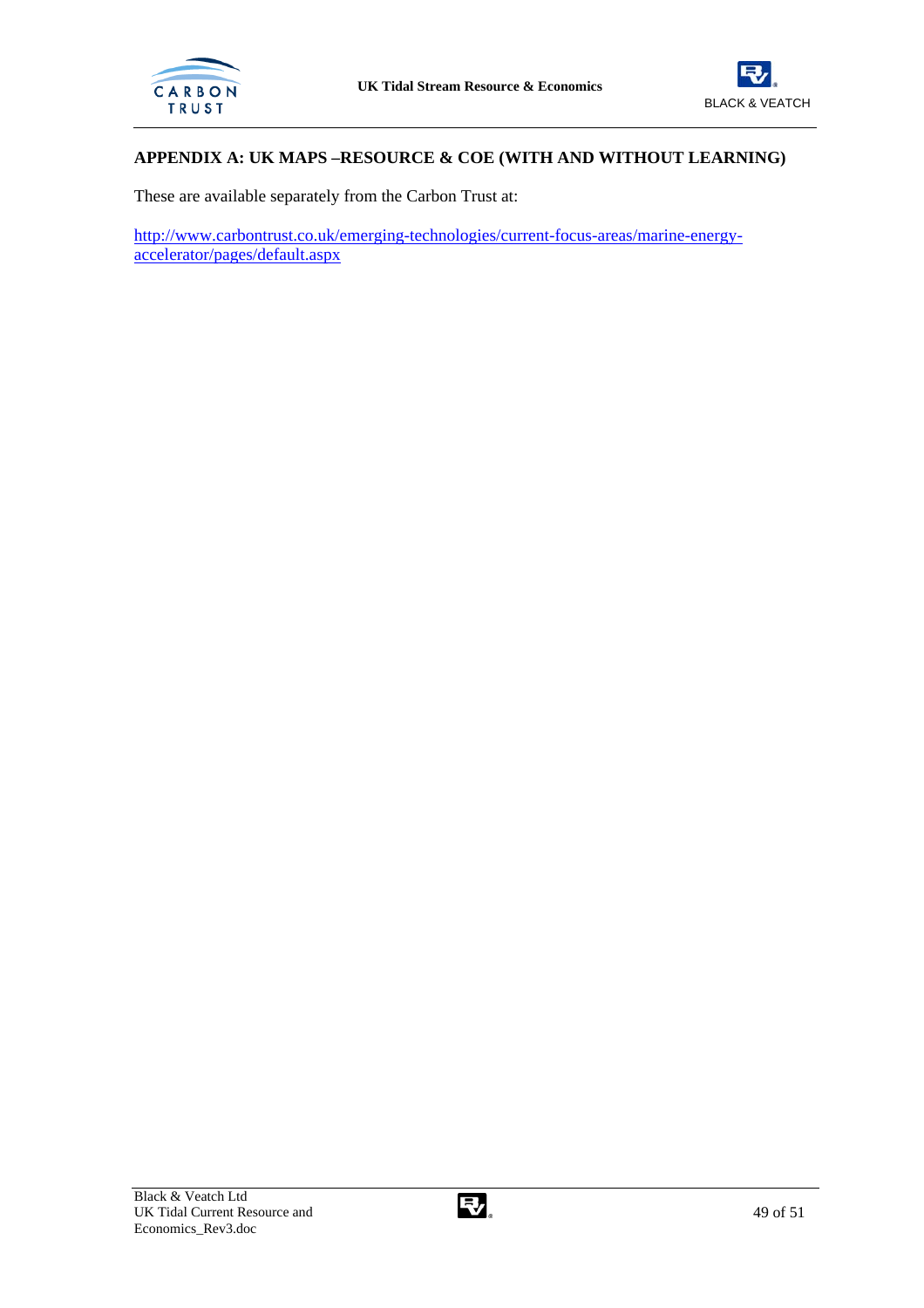![](_page_51_Picture_0.jpeg)

![](_page_51_Picture_2.jpeg)

## **APPENDIX B: UK SITE MAPS**

These are available separately from the Carbon Trust at:

http://www.carbontrust.co.uk/emerging-technologies/current-focus-areas/marine-energyaccelerator/pages/default.aspx

![](_page_51_Picture_7.jpeg)